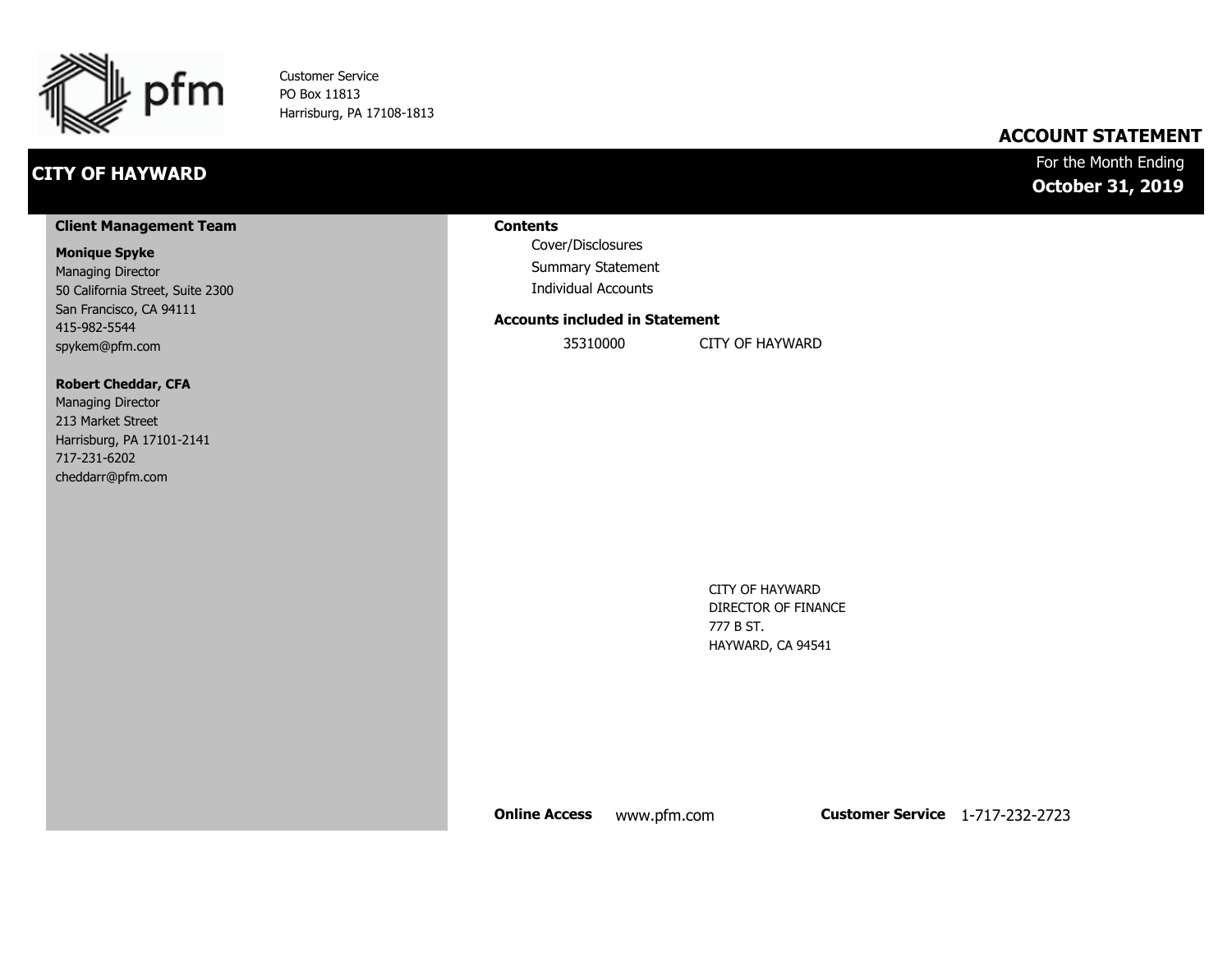

#### **Important Disclosures**

### Important Disclosures

This statement is for general information purposes only and is not intended to provide specific advice or recommendations. PFM Asset Management LLC ("PFM") is an investment advisor registered with the Securities and Exchange Commission, and is required to maintain a written disclosure statement of our background and business experience. If you would like to receive a copy of our current disclosure statement, please contact Service Operations at the address below.

**Proxy Voting** PFM does not normally receive proxies to vote on behalf of its clients. However, it does on occasion receive consent requests. In the event a consent request is received the portfolio manager contacts the client and then proceeds according to their instructions. PFM's Proxy Voting Policy is available upon request by contacting Service Operations at the address below.

**Questions About an Account** PFM's monthly statement is intended to detail our investment advisory activity as well as the activity of any accounts held by clients in pools that are managed by PFM. The custodian bank maintains the control of assets and executes (i.e., settles) all investment transactions. The custodian statement is the official record of security and cash holdings and transactions. PFM recognizes that clients may use these reports to facilitate record keeping and that the custodian bank statement and the PFM statement should be reconciled and differences resolved. Many custodians use a settlement date basis which may result in the need to reconcile due to a timing difference. **Account Control** PFM does not have the authority to withdraw funds from or deposit funds to the custodian. Our clients retain responsibility for their internal accounting policies; implementing and enforcing internal controls and generating ledger entries or otherwise recording transactions. **Market Value** Generally, PFM's market prices are derived from closing bid prices as of the last business day of the month as supplied by ICE Data Services or Bloomberg. Where prices are not available from generally recognized sources the securities are priced using a yield-based matrix system to arrive at an estimated market value. Prices that fall between data points are interpolated. Non-negotiable FDIC-insured bank certificates of deposit are priced at par. Although PFM believes the prices to be reliable, the values of the securities do not always represent the prices at which the securities could have been bought or sold. Explanation of the valuation methods for money market and TERM funds is contained in the appropriate fund information statement.

**Amortized Cost** The original cost of the principal of the security is adjusted for the amount of the periodic reduction of any discount or premium from the purchase date until the date of the report. Discount or premium with respect to short term securities (those with less than one year to maturity at time of issuance) is amortized on a straightline basis. Such discount or premium with respect to longer term securities is amortized using the constant yield basis.

**Tax Reporting** Cost data and realized gains / losses are provided for informational purposes only. Please review for accuracy and consult your tax advisor to determine the tax consequences of your security transactions. PFM does not report such information to the IRS or other taxing authorities and is not responsible for the accuracy of such information that may be required to be reported to federal, state or other taxing authorities. **Financial Situation** In order to better serve you, PFM should be promptly notified of any material change in your investment objective or financial situation.

**Callable Securities** Securities subject to redemption prior to maturity may be redeemed in whole or in part before maturity, which could affect the yield represented.

Portfolio The securities in this portfolio, including shares of mutual funds, are not guaranteed or otherwise protected by PFM, the FDIC (except for certain non-negotiable certificates of deposit) or any government agency. Investment in securities involves risks, including the possible loss of the amount invested. Actual settlement values, accrued interest, and amortized cost amounts may vary for securities subject to an adjustable interest rate or subject to principal paydowns. Any changes to the values shown may be reflected within the next monthly statement's beginning values. **Rating** Information provided for ratings is based upon a good faith inquiry of selected sources, but its accuracy and completeness cannot be guaranteed. Shares of some money market and TERM funds are marketed through representatives of PFM's wholly owned subsidiary, PFM Fund Distributors, Inc. PFM Fund Distributors, Inc. is registered with the SEC as a broker/dealer and is a member of the Financial Industry Regulatory Authority ("FINRA") and the Municipal Securities Rulemaking Board ("MSRB"). You may reach the FINRA by calling the FINRA Regulator Public Disclosure Hotline at 1-888-289-9999 or at the FINRA Regulation Internet website address www.nasd.com. A brochure describing the FINRA Regulation Public Disclosure Program is also available from the FINRA upon request.

#### **Key Terms and Definitions**

*Dividends* on money market funds consist of interest earned, plus any discount ratably amortized to the date of maturity, plus all realized gains and losses on the sale of securities prior to maturity, less ratable amortization of any premium and all accrued expenses to the fund. Dividends are accrued daily and may be paid either monthly or quarterly. The monthly earnings on this statement represent the estimated dividend accrued for the month for any program that distributes earnings on a quarterly basis. There is no guarantee that the estimated amount will be paid on the actual distribution date.

*Current Yield* is the net change, exclusive of capital changes and income other than investment income, in the value of a hypothetical fund account with a balance of one share over the seven-day base period including the statement date, expressed as a percentage of the value of one share (normally \$1.00 per share) at the beginning of the seven-day period. This resulting net change in account value is then annualized by multiplying it by 365 and dividing the result by 7. The yields quoted should not be considered a representation of the yield of the fund in the future, since the yield is not fixed.

*Average maturity* represents the average maturity of all securities and investments of a portfolio, determined by multiplying the par or principal value of each security or investment by its maturity (days or years), summing the products, and dividing the sum by the total principal value of the portfolio. The stated maturity date of mortgage backed or callable securities are used in this statement. However the actual maturity of these securities could vary depending on the level or prepayments on the underlying mortgages or whether a callable security has or is still able to be called.

*Monthly distribution yield* represents the net change in the value of one share (normally \$1.00 per share) resulting from all dividends declared during the month by a fund expressed as a percentage of the value of one share at the beginning of the month. This resulting net change is then annualized by multiplying it by 365 and dividing it by the number of calendar days in the month.

*YTM at Cost* The yield to maturity at cost is the expected rate of return, based on the original cost, the annual interest receipts, maturity value and the time period from purchase date to maturity, stated as a percentage, on an annualized basis.

*YTM at Market* The yield to maturity at market is the rate of return, based on the current market value, the annual interest receipts, maturity value and the time period remaining until maturity, stated as a percentage, on an annualized basis.

*Managed Account* A portfolio of investments managed discretely by PFM according to the client's specific investment policy and requirements. The investments are directly owned by the client and held by the client's custodian.

*Unsettled Trade* A trade which has been executed however the final consummation of the security transaction and payment has not yet taken place.

Please review the detail pages of this statement carefully. If you think your statement is wrong, missing account information, or if you need more information about a transaction, please contact PFM within 60 days of receipt. If you have other concerns or questions regarding your account you should contact a member of your client management team or PFM Service Operations at the address below.

> PFM Asset Management LLC Attn: Service Operations 213 Market Street Harrisburg, PA 17101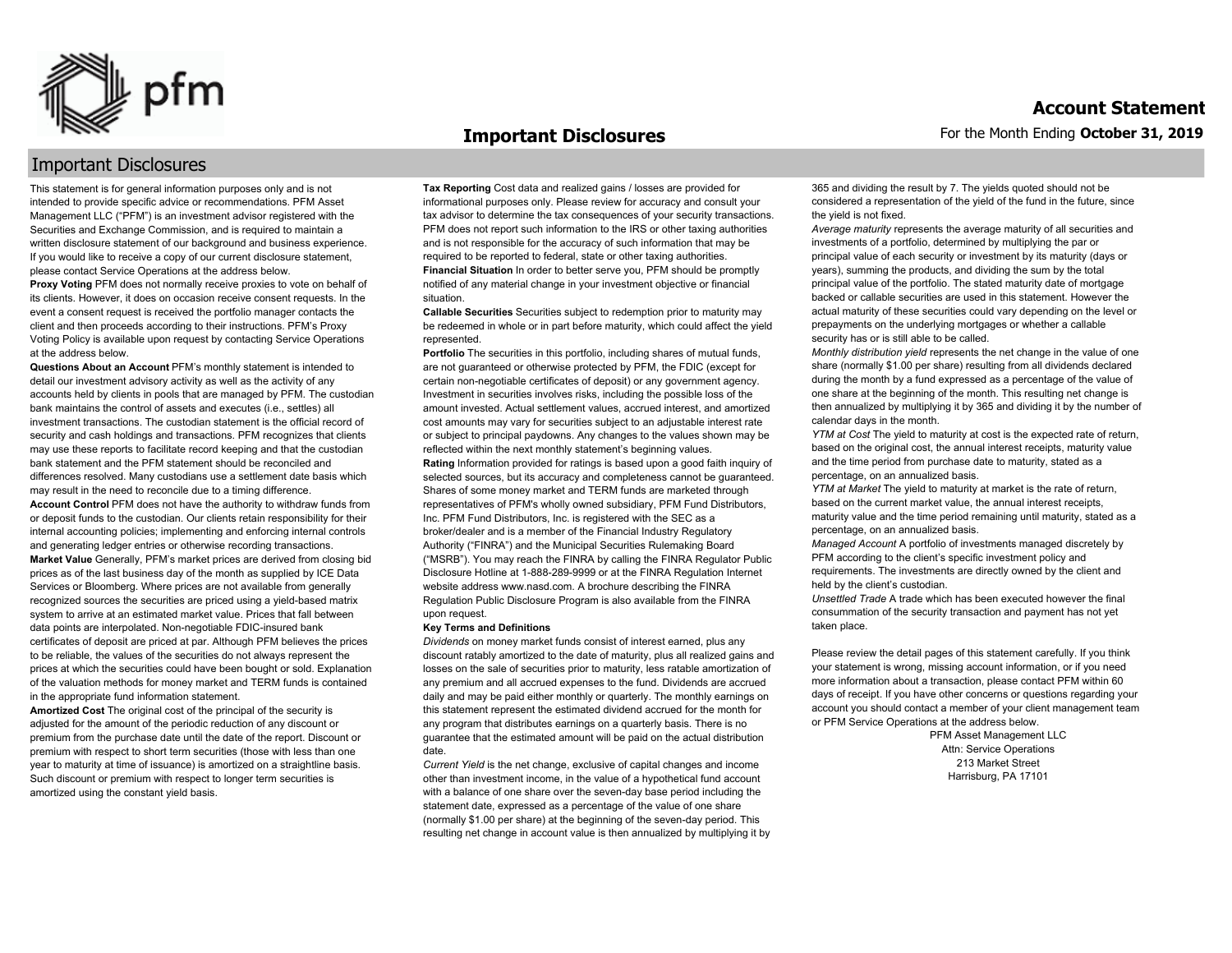

# **Managed Account Summary Statement** For the Month Ending October 31, 2019

| <b>Transaction Summary - Managed Account</b>                   | <b>Cash Transactions Summary - Managed Account</b> |                                                       |                            |
|----------------------------------------------------------------|----------------------------------------------------|-------------------------------------------------------|----------------------------|
| <b>Opening Market Value</b>                                    | \$126,183,781.18                                   | Maturities/Calls                                      | 1,825,000.00               |
| Maturities/Calls                                               | (3,310,768,78)                                     | Sale Proceeds                                         | 6,319,135.18               |
| <b>Principal Dispositions</b><br><b>Principal Acquisitions</b> | (6,296,965.84)                                     | Coupon/Interest/Dividend Income<br>Principal Payments | 228,305.36                 |
|                                                                | 5,676,885.89                                       |                                                       | 1,485,768.78               |
| Unsettled Trades                                               | 3,231,337.89                                       | <b>Security Purchases</b>                             | (7,359,589.69)             |
| Change in Current Value                                        | 116,838.25                                         | Net Cash Contribution<br>Reconciling Transactions     | (2,498,619.63)<br>$0.00\,$ |
| <b>Closing Market Value</b>                                    | \$125,601,108.59                                   |                                                       |                            |

| <b>Earnings Reconciliation (Cash Basis) - Managed Account</b>                              |                           | <b>Cash Balance</b>         |        |
|--------------------------------------------------------------------------------------------|---------------------------|-----------------------------|--------|
| Interest/Dividends/Coupons Received<br>Less Purchased Interest Related to Interest/Coupons | 250,474.70<br>(12,703.80) | <b>Closing Cash Balance</b> | \$0.00 |
| Plus Net Realized Gains/Losses                                                             | (10, 897.87)              |                             |        |
| <b>Total Cash Basis Earnings</b>                                                           | \$226,873.03              |                             |        |
| <b>Earnings Reconciliation (Accrual Basis)</b>                                             | <b>Total</b>              |                             |        |
| Ending Amortized Value of Securities                                                       | 124,160,545.90            |                             |        |
| <b>Ending Accrued Interest</b>                                                             | 640,887.32                |                             |        |
| Plus Proceeds from Sales                                                                   | 6,319,135.18              |                             |        |
| Plus Proceeds of Maturities/Calls/Principal Payments                                       | 3,310,768.78              |                             |        |
| Plus Coupons/Dividends Received                                                            | 228,305.36                |                             |        |
| Less Cost of New Purchases                                                                 | (8,921,374.01)            |                             |        |
| Less Beginning Amortized Value of Securities                                               | (124, 852, 071.88)        |                             |        |
| Less Beginning Accrued Interest                                                            | (642, 695.16)             |                             |        |
| <b>Total Accrual Basis Earnings</b>                                                        | \$243,501.49              |                             |        |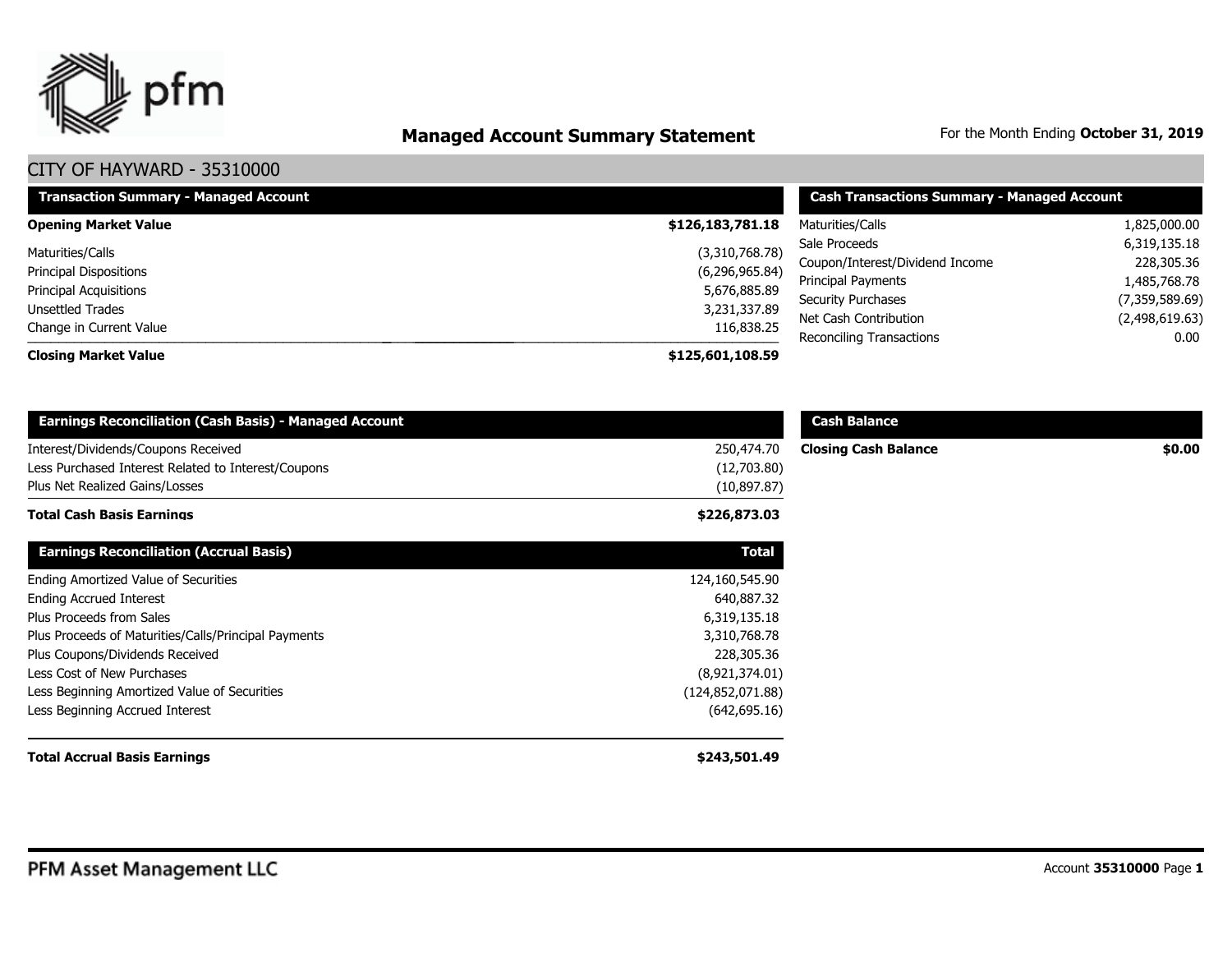

# **Portfolio Summary and Statistics** For the Month Ending October 31, 2019

### CITY OF HAYWARD - 35310000

| <b>Account Summary</b>                 |                  |                     |                |  |  |  |  |  |  |  |
|----------------------------------------|------------------|---------------------|----------------|--|--|--|--|--|--|--|
| <b>Description</b>                     | <b>Par Value</b> | <b>Market Value</b> | <b>Percent</b> |  |  |  |  |  |  |  |
| U.S. Treasury Bond / Note              | 67,625,000.00    | 68,205,131.63       | 54.30          |  |  |  |  |  |  |  |
| Supra-National Agency Bond / Note      | 6,270,000.00     | 6,338,928.15        | 5.05           |  |  |  |  |  |  |  |
| Municipal Bond / Note                  | 7,245,000.00     | 7,303,986.05        | 5.82           |  |  |  |  |  |  |  |
| Federal Agency Collateralized Mortgage | 13,883,326.80    | 14,047,838.79       | 11.18          |  |  |  |  |  |  |  |
| Obligation                             |                  |                     |                |  |  |  |  |  |  |  |
| Federal Agency Bond / Note             | 10,745,000.00    | 10,935,521.25       | 8.71           |  |  |  |  |  |  |  |
| Corporate Note                         | 8,270,000.00     | 8,395,750.59        | 6.68           |  |  |  |  |  |  |  |
| Certificate of Deposit                 | 5,450,000.00     | 5,501,189.63        | 4.38           |  |  |  |  |  |  |  |
| <b>Asset-Backed Security</b>           | 4,824,464.44     | 4,872,762.50        | 3.88           |  |  |  |  |  |  |  |
| <b>Managed Account Sub-Total</b>       | 124,312,791.24   | 125,601,108.59      | 100.00%        |  |  |  |  |  |  |  |
| <b>Accrued Interest</b>                |                  | 640,887.32          |                |  |  |  |  |  |  |  |
| <b>Total Portfolio</b>                 | 124,312,791.24   | 126,241,995.91      |                |  |  |  |  |  |  |  |

#### **Unsettled Trades 3,250,000.00 3,229,941.00**



#### **Sector Allocation**



| <b>Characteristics</b>            |       |
|-----------------------------------|-------|
| Yield to Maturity at Cost         | 2.32% |
| Yield to Maturity at Market       | 1.65% |
| Duration to Worst                 | 1.76  |
| Weighted Average Days to Maturity | 736   |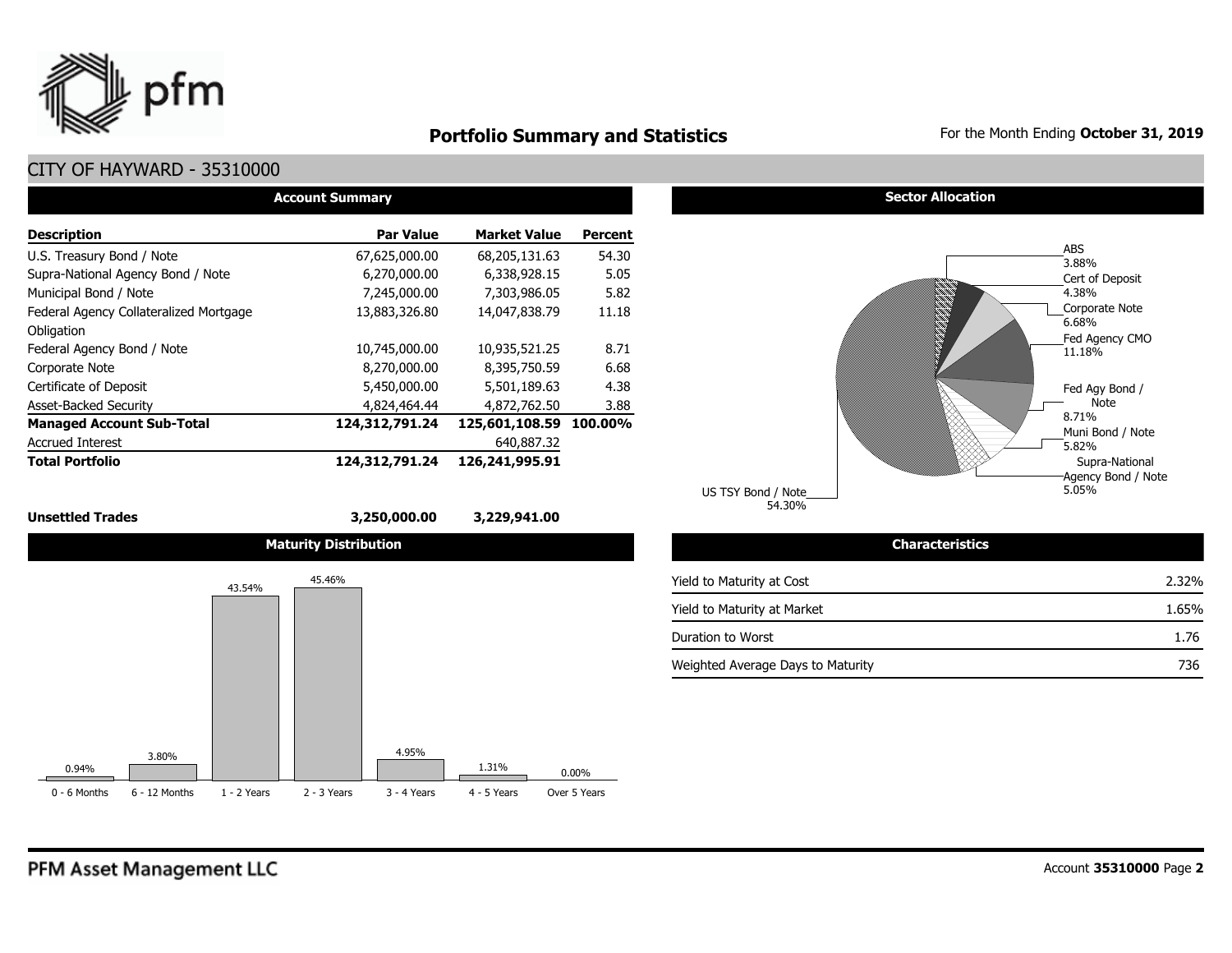

# **Managed Account Issuer Summary** For the Month Ending October 31, 2019

### CITY OF HAYWARD - 35310000

| <b>Issuer Summary</b>                  |                     |                |
|----------------------------------------|---------------------|----------------|
|                                        | <b>Market Value</b> |                |
| <b>Issuer</b>                          | of Holdings         | <b>Percent</b> |
| <b>3M COMPANY</b>                      | 147,914.79          | 0.12           |
| <b>ABBOTT LABORATORIES</b>             | 306,053.70          | 0.24           |
| ALLY AUTO RECEIVABLES TRUST            | 184,943.78          | 0.15           |
| AMERICAN EXPRESS CO                    | 612,602.60          | 0.49           |
| AMERICAN HONDA FINANCE                 | 606,600.00          | 0.48           |
| <b>BANK OF AMERICA CO</b>              | 591,389.45          | 0.47           |
| <b>BANK OF MONTREAL</b>                | 605,490.60          | 0.48           |
| <b>BANK OF NOVA SCOTIA</b>             | 605,251.20          | 0.48           |
| BMW FINANCIAL SERVICES NA LLC          | 126,453.66          | 0.10           |
| <b>CALIFORNIA ST</b>                   | 2,456,093.50        | 1.96           |
| CANADIAN IMPERIAL BANK OF COMMERCE     | 600,960.00          | 0.48           |
| CAPITAL ONE FINANCIAL CORP             | 598,550.04          | 0.48           |
| CAPITAL ONE PRIME AUTO REC TRUST       | 177,119.11          | 0.14           |
| CARMAX AUTO OWNER TRUST                | 519,256.52          | 0.41           |
| <b>CATERPILLAR INC</b>                 | 658,236.80          | 0.52           |
| <b>CHARLES SCHWAB</b>                  | 240,036.99          | 0.19           |
| <b>CITIGROUP INC</b>                   | 305,073.90          | 0.24           |
| <b>CREDIT AGRICOLE SA</b>              | 606,456.00          | 0.48           |
| <b>DEERE &amp; COMPANY</b>             | 303,981.60          | 0.24           |
| <b>FANNIE MAE</b>                      | 8,722,951.85        | 6.94           |
| FEDERAL HOME LOAN BANKS                | 5,000,245.03        | 3.98           |
| FIFTH THIRD AUTO TRUST                 | 218,170.52          | 0.17           |
| FORD CREDIT AUTO LEASE TRUST           | 480,281.57          | 0.38           |
| FORD CREDIT AUTO OWNER TRUST           | 204,013.80          | 0.16           |
| <b>FREDDIE MAC</b>                     | 11,260,163.16       | 8.97           |
| <b>GM FINANCIAL AUTO LEASING TRUST</b> | 373,329.35          | 0.30           |
| <b>GM FINANCIAL SECURITIZED TERM</b>   | 349,462.13          | 0.28           |
| <b>GOLDMAN SACHS GROUP INC</b>         | 607,956.60          | 0.48           |
| HARLEY-DAVIDSON MOTORCYCLE TRUST       | 301,681.74          | 0.24           |
| HOME DEPOT INC                         | 181,195.70          | 0.14           |
| <b>HONDA AUTO RECEIVABLES</b>          | 172,920.53          | 0.14           |
| <b>HYUNDAI AUTO RECEIVABLES</b>        | 405,696.97          | 0.32           |

#### **Credit Quality (S&P Ratings)**



PFM Asset Management LLC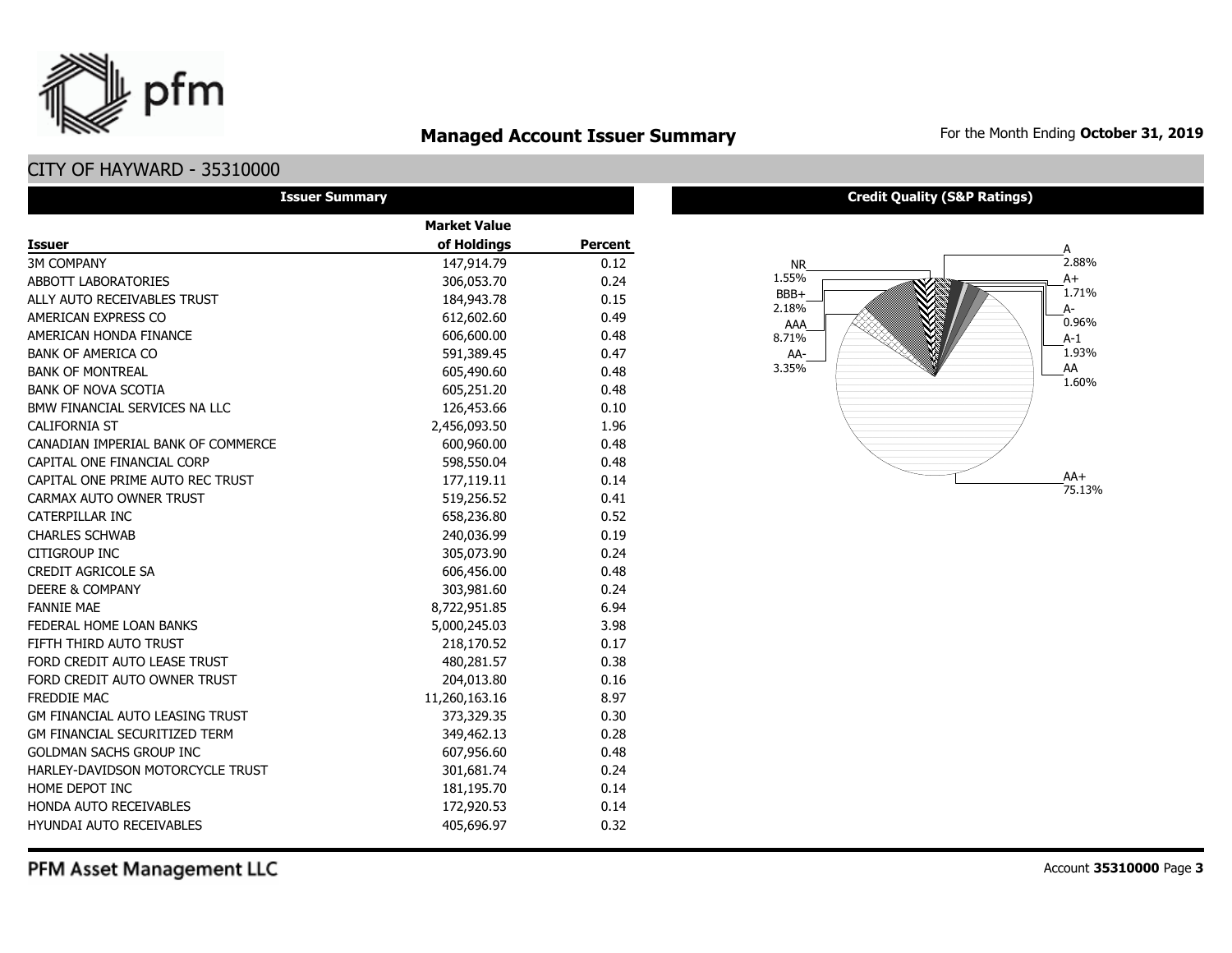

# **Managed Account Issuer Summary** For the Month Ending October 31, 2019

|                                          | <b>Market Value</b> |                |
|------------------------------------------|---------------------|----------------|
| <b>Issuer</b>                            | of Holdings         | <b>Percent</b> |
| INTER-AMERICAN DEVELOPMENT BANK          | 1,418,674.60        | 1.13           |
| INTERNATIONAL FINANCE CORPORATION        | 1,866,080.20        | 1.49           |
| INTL BANK OF RECONSTRUCTION AND DEV      | 3,054,173.35        | 2.43           |
| JOHN DEERE OWNER TRUST                   | 29,380.09           | 0.02           |
| JP MORGAN CHASE & CO                     | 613,492.80          | 0.49           |
| LONG BEACH CA                            | 916,862.80          | 0.73           |
| MITSUBISHI UFJ FINANCIAL GROUP INC       | 609,826.20          | 0.49           |
| <b>MORGAN STANLEY</b>                    | 606,815.70          | 0.48           |
| NATIONAL RURAL UTILITIES CO FINANCE CORP | 253,382.00          | 0.20           |
| NISSAN AUTO LEASE TRUST                  | 227,481.21          | 0.18           |
| NISSAN AUTO RECEIVABLES                  | 203,909.52          | 0.16           |
| <b>NORDEA BANK AB</b>                    | 624,539.38          | 0.50           |
| PACCAR FINANCIAL CORP                    | 302,202.13          | 0.24           |
| ROYAL BANK OF CANADA                     | 614,186.40          | 0.49           |
| SAN DIEGO CA CMNTY CLG DIST              | 676,903.50          | 0.54           |
| SAN JOSE CA                              | 1,165,513.50        | 0.93           |
| SKANDINAVISKA ENSKILDA BANKEN AB         | 624,711.25          | 0.50           |
| SUMITOMO MITSUI FINANCIAL GROUP INC      | 609,768.60          | 0.49           |
| SUNTRUST BANKS INC                       | 304,089.90          | 0.24           |
| TAMALPAIS CA UNION HIGH SCH DIST         | 998,840.70          | 0.80           |
| THE BANK OF NEW YORK MELLON CORPORATION  | 300,687.91          | 0.24           |
| THE WALT DISNEY CORPORATION              | 164,585.69          | 0.13           |
| <b>TOYOTA MOTOR CORP</b>                 | 370,723.93          | 0.30           |
| UNITED PARCEL SERVICE INC                | 303,390.60          | 0.24           |
| UNITED STATES TREASURY                   | 68,205,131.63       | 54.31          |
| UNIVERSITY OF CALIFORNIA                 | 1,089,772.05        | 0.87           |
| <b>US BANCORP</b>                        | 615,337.80          | 0.49           |
| <b>VOLKSWAGEN AUTO LEASE TURST</b>       | 300,111.96          | 0.24           |
| <b>Total</b>                             | \$125,601,108.59    | 100.00%        |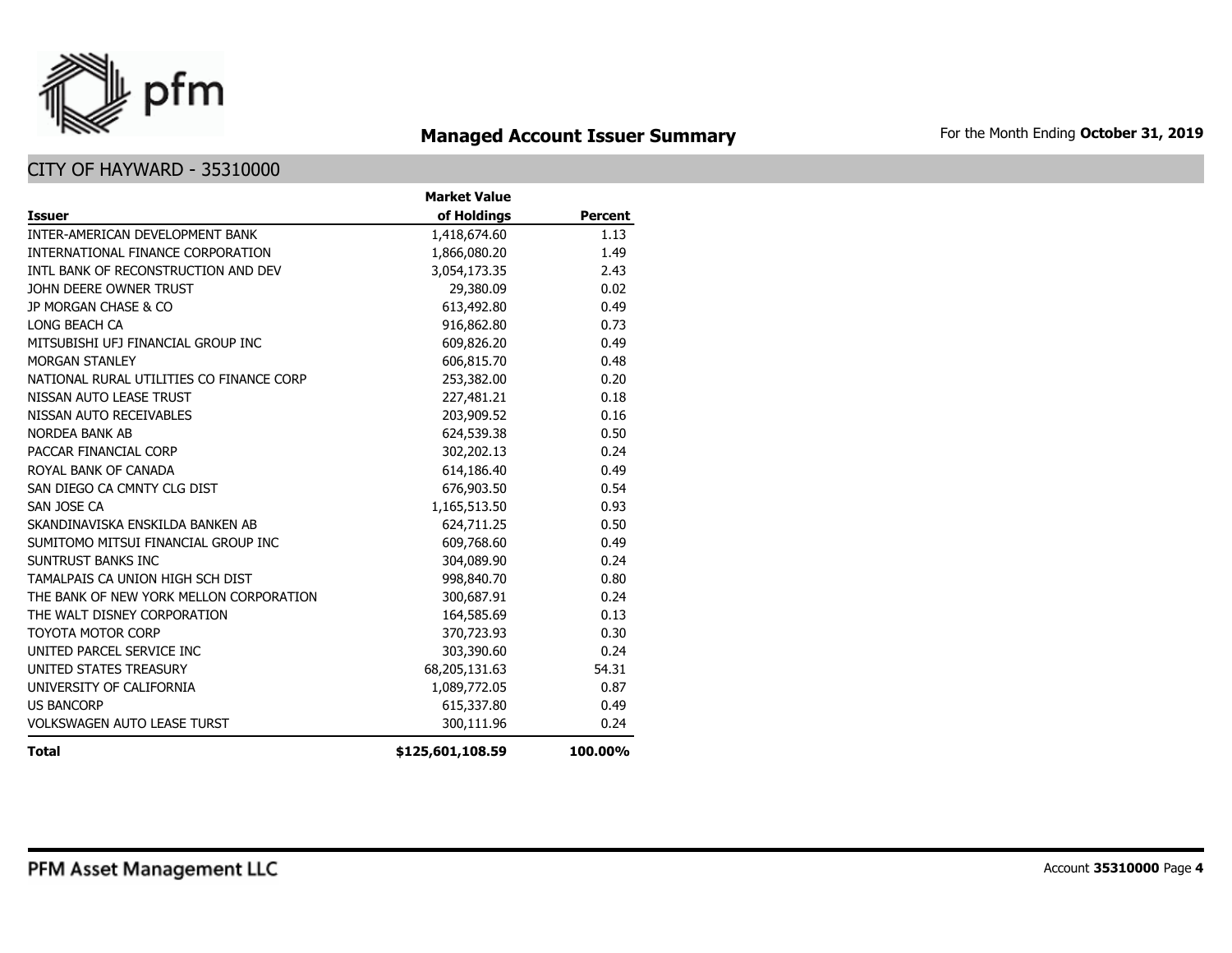

| <b>Security Type/Description</b><br><b>Dated Date/Coupon/Maturity</b> | <b>CUSIP</b> | Par              | S&P<br><b>Rating</b> | Moody's<br>Rating | <b>Trade</b><br><b>Date</b> | <b>Settle</b><br><b>Date</b> | <b>Original</b><br>Cost | <b>YTM</b><br>at Cost | <b>Accrued</b><br><b>Interest</b> | <b>Amortized</b><br>Cost | <b>Market</b><br><b>Value</b> |
|-----------------------------------------------------------------------|--------------|------------------|----------------------|-------------------|-----------------------------|------------------------------|-------------------------|-----------------------|-----------------------------------|--------------------------|-------------------------------|
| <b>U.S. Treasury Bond / Note</b>                                      |              |                  |                      |                   |                             |                              |                         |                       |                                   |                          |                               |
| <b>US TREASURY NOTES</b><br>DTD 11/30/2015 1.625% 11/30/2020          | 912828M98    | 500,000.00 AA+   |                      | Aaa               | 10/31/17                    | 10/31/17                     | 498,125.00 1.75         |                       | 3,418.72                          | 499,332.97               | 500,058.50                    |
| US TREASURY NOTES<br>DTD 11/30/2015 1.625% 11/30/2020                 | 912828M98    | 3,600,000.00 AA+ |                      | Aaa               | 11/01/17                    | 11/03/17                     | 3,584,390.63            | 1.77                  | 24,614.75                         | 3,594,430.08             | 3,600,421.20                  |
| US TREASURY NOTES<br>DTD 12/31/2015 1.750% 12/31/2020                 | 912828N48    | 4,600,000.00 AA+ |                      | Aaa               | 12/01/17                    | 12/05/17                     | 4,578,078.13            | 1.91                  | 27,125.00                         | 4,591,558.63             | 4,606,647.00                  |
| US TREASURY NOTES<br>DTD 01/31/2016 1.375% 01/31/2021                 | 912828N89    | 400,000.00 AA+   |                      | Aaa               | 02/02/18                    | 02/02/18                     | 388,718.75              | 2.36                  | 1,389.95                          | 395,207.57               | 398,937.60                    |
| <b>US TREASURY NOTES</b><br>DTD 01/31/2016 1.375% 01/31/2021          | 912828N89    | 450,000.00 AA+   |                      | Aaa               | 12/27/17                    | 12/28/17                     | 441,052.73              | 2.04                  | 1,563.69                          | 446,326.28               | 448,804.80                    |
| <b>US TREASURY NOTES</b><br>DTD 01/31/2016 1.375% 01/31/2021          | 912828N89    | 3,500,000.00 AA+ |                      | Aaa               | 01/02/18                    | 01/04/18                     | 3,430,000.00            | 2.05                  | 12,162.02                         | 3,471,082.55             | 3,490,704.00                  |
| <b>US TREASURY NOTES</b><br>DTD 02/29/2016 1.125% 02/28/2021          | 912828P87    | 625,000.00 AA+   |                      | Aaa               | 02/07/18                    | 02/08/18                     | 602,319.34              | 2.36                  | 1,197.63                          | 614,934.65               | 621,191.25                    |
| US TREASURY NOTES<br>DTD 02/29/2016 1.125% 02/28/2021                 | 912828P87    | 3,100,000.00 AA+ |                      | Aaa               | 02/15/18                    | 02/16/18                     | 2,983,628.91 2.42       |                       | 5,940.25                          | 3,047,969.32             | 3,081,108.60                  |
| US TREASURY NOTES<br>DTD 05/15/2018 2.625% 05/15/2021                 | 9128284P2    | 2,350,000.00 AA+ |                      | Aaa               | 02/28/19                    | 02/28/19                     | 2,354,957.03            | 2.53                  | 28,496.94                         | 2,353,511.49             | 2,386,718.75                  |
| <b>US TREASURY NOTES</b><br>DTD 05/15/2018 2.625% 05/15/2021          | 9128284P2    | 4.200.000.00 AA+ |                      | Aaa               | 02/08/19                    | 02/11/19                     | 4,216,242.19            | 2.45                  | 50,930.71                         | 4,211,221.22             | 4,265,625.00                  |
| <b>US TREASURY NOTES</b><br>DTD 06/02/2014 2.000% 05/31/2021          | 912828WN6    | 3,225,000.00 AA+ |                      | Aaa               | 06/04/18                    | 06/06/18                     | 3,167,680,66            | 2.62                  | 27,139.34                         | 3,194,117.82             | 3,245,282.03                  |
| <b>US TREASURY NOTES</b><br>DTD 06/30/2014 2.125% 06/30/2021          | 912828WR7    | 1,500,000.00 AA+ |                      | Aaa               | 07/03/18                    | 07/06/18                     | 1,477,031.25            | 2.66                  | 10,740.49                         | 1,486,982.00             | 1,513,417.50                  |
| <b>US TREASURY NOTES</b><br>DTD 08/15/2018 2.750% 08/15/2021          | 9128284W7    | 1,575,000.00 AA+ |                      | Aaa               | 09/05/18                    | 09/07/18                     | 1,576,291.99            | 2.72                  | 9,180.37                          | 1,575,808.12             | 1,607,300.10                  |
| <b>US TREASURY NOTES</b><br>DTD 08/15/2018 2.750% 08/15/2021          | 9128284W7    | 1,725,000.00 AA+ |                      | Aaa               | 09/26/18                    | 09/28/18                     | 1,717,655,27            | 2.91                  | 10,054.69                         | 1,720,390.97             | 1,760,376.30                  |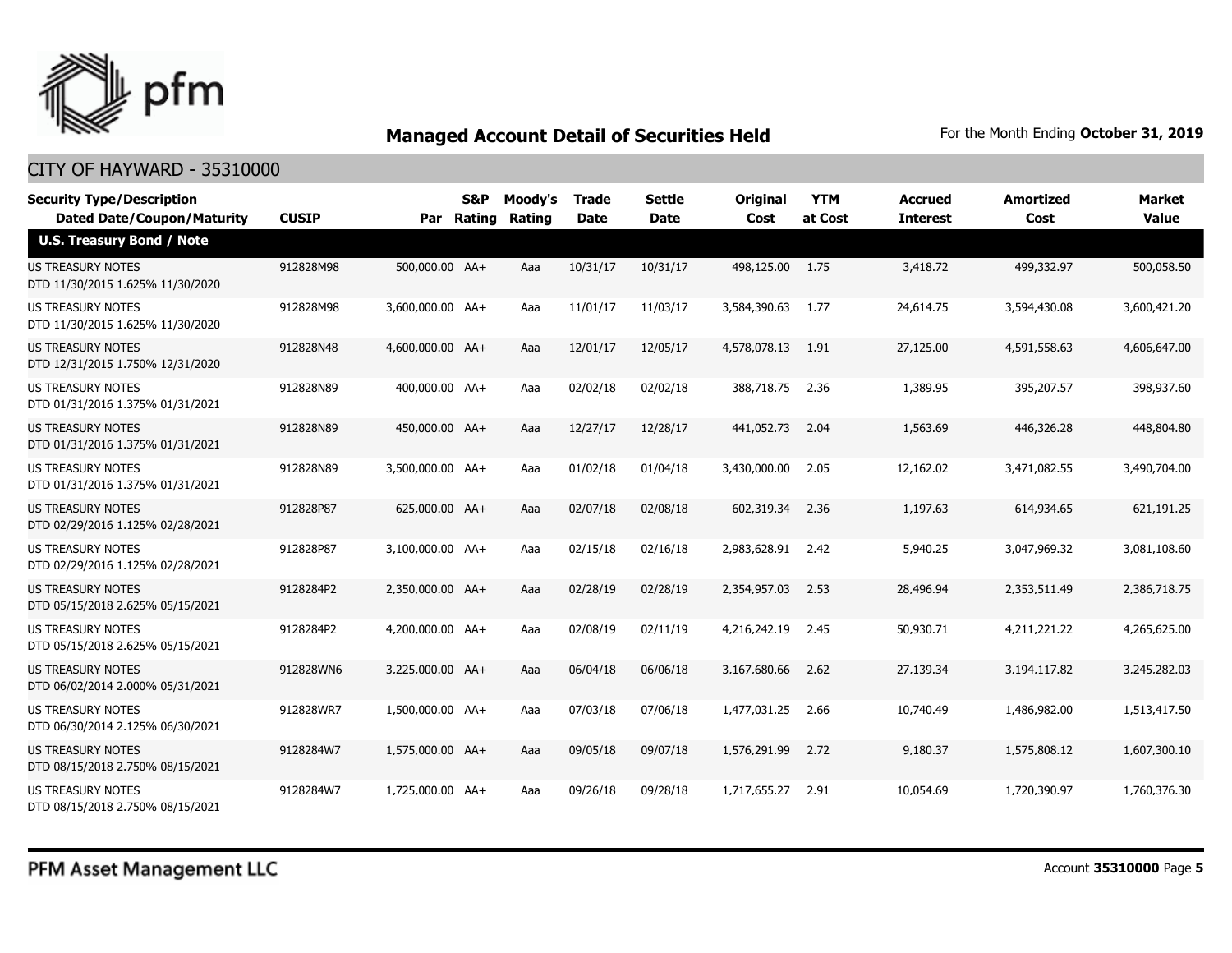

#### CITY OF HAYWARD - 35310000

| <b>Security Type/Description</b><br><b>Dated Date/Coupon/Maturity</b>                  | <b>CUSIP</b> | Par              | S&P<br>Rating | Moody's<br>Rating | <b>Trade</b><br><b>Date</b> | Settle<br>Date | Original<br>Cost | <b>YTM</b><br>at Cost | <b>Accrued</b><br><b>Interest</b> | <b>Amortized</b><br>Cost | <b>Market</b><br><b>Value</b> |
|----------------------------------------------------------------------------------------|--------------|------------------|---------------|-------------------|-----------------------------|----------------|------------------|-----------------------|-----------------------------------|--------------------------|-------------------------------|
| <b>U.S. Treasury Bond / Note</b>                                                       |              |                  |               |                   |                             |                |                  |                       |                                   |                          |                               |
| <b>US TREASURY NOTES</b><br>DTD 08/15/2011 2.125% 08/15/2021                           | 912828RC6    | 4,400,000.00 AA+ |               | Aaa               | 10/03/19                    | 10/04/19       | 4,456,890.63     | 1.42                  | 19,817.93                         | 4,454,598.63             | 4,442,108.00                  |
| <b>US TREASURY NOTES</b><br>DTD 10/31/2016 1.250% 10/31/2021                           | 912828T67    | 3,250,000.00 AA+ |               | Aaa               | 10/31/19                    | 11/04/19       | 3,231,337.89     | 1.54                  | 446.43                            | 3,231,337.89             | 3,229,941.00                  |
| <b>US TREASURY NOTES</b><br>DTD 01/15/2019 2.500% 01/15/2022                           | 9128285V8    | 1,500,000.00 AA+ |               | Aaa               | 02/08/19                    | 02/11/19       | 1,502,988.28     | 2.43                  | 11,107.34                         | 1,502,280.81             | 1,530,820.50                  |
| US TREASURY NOTES<br>DTD 01/15/2019 2.500% 01/15/2022                                  | 9128285V8    | 6,000,000.00 AA+ |               | Aaa               | 01/29/19                    | 01/31/19       | 5,991,328.13     | 2.55                  | 44,429.35                         | 5,993,504.10             | 6,123,282.00                  |
| US TREASURY NOTES<br>DTD 01/31/2017 1.875% 01/31/2022                                  | 912828V72    | 8,750,000.00 AA+ |               | Aaa               | 01/07/19                    | 01/09/19       | 8,590,722.66     | 2.50                  | 41,461.45                         | 8,631,924.88             | 8,812,895,00                  |
| <b>US TREASURY NOTES</b><br>DTD 02/15/2019 2.500% 02/15/2022                           | 9128286C9    | 2,350,000.00 AA+ |               | Aaa               | 03/01/19                    | 03/05/19       | 2,347,429.69     | 2.54                  | 12,452.45                         | 2,348,003.70             | 2,400,395.75                  |
| <b>US TREASURY NOTES</b><br>DTD 02/15/2019 2.500% 02/15/2022                           | 9128286C9    | 2,500,000.00 AA+ |               | Aaa               | 04/01/19                    | 04/03/19       | 2,514,550.78     | 2.29                  | 13,247.28                         | 2,511,699.90             | 2,553,612.50                  |
| <b>US TREASURY NOTES</b><br>DTD 07/31/2017 1.875% 07/31/2022                           | 9128282P4    | 1,600,000.00 AA+ |               | Aaa               | 07/01/19                    | 07/03/19       | 1,605,437.50     | 1.76                  | 7,581.52                          | 1,604,874.99             | 1,614,937.60                  |
| US TREASURY NOTES<br>DTD 07/31/2017 1.875% 07/31/2022                                  | 9128282P4    | 4,400,000.00 AA+ |               | Aaa               | 06/03/19                    | 06/05/19       | 4,403,609.38     | 1.85                  | 20,849.18                         | 4,403,189.74             | 4,441,078.40                  |
| US TREASURY NOTES<br>DTD 08/31/2017 1.625% 08/31/2022                                  | 9128282S8    | 1,525,000.00 AA+ |               | Aaa               | 08/02/19                    | 08/05/19       | 1,521,961.91     | 1.69                  | 4,220.98                          | 1,522,201.02             | 1,529,468.25                  |
| <b>Security Type Sub-Total</b>                                                         |              | 67,625,000.00    |               |                   |                             |                | 67,182,428.73    | 2.21                  | 389,568.46                        | 67,406,489.33            | 68,205,131.63                 |
| <b>Supra-National Agency Bond / Note</b>                                               |              |                  |               |                   |                             |                |                  |                       |                                   |                          |                               |
| INTL BANK OF RECONSTRUCTION AND DEV<br><b>NOTE</b><br>DTD 09/19/2017 1.561% 09/12/2020 | 45905UP32    | 1,225,000.00 AAA |               | Aaa               | 09/12/17                    | 09/19/17       | 1,222,060.00     | 1.64                  | 2,602.75                          | 1,224,133.03             | 1,224,799.10                  |
| INTERNATIONAL FINANCE CORPORATION<br><b>NOTE</b><br>DTD 03/16/2018 2.635% 03/09/2021   | 45950VLQ7    | 1,850,000.00 AAA |               | Aaa               | 03/09/18                    | 03/16/18       | 1,848,612.50     | 2.66                  | 7,041.31                          | 1,849,352.94             | 1,866,080.20                  |

PFM Asset Management LLC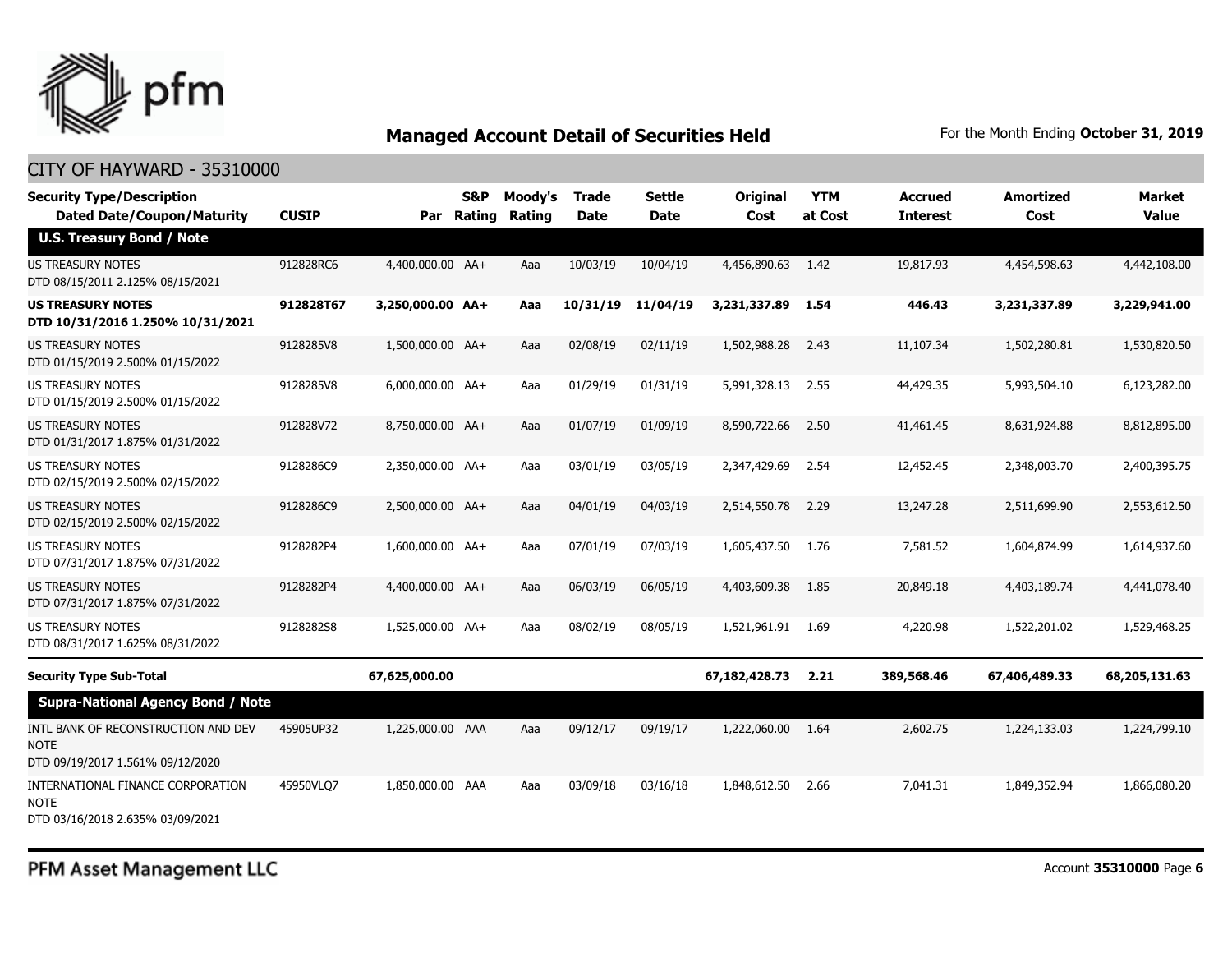

| <b>Security Type/Description</b><br><b>Dated Date/Coupon/Maturity</b>                  | <b>CUSIP</b> | Par              | S&P<br>Rating | Moody's<br>Rating | Trade<br><b>Date</b> | <b>Settle</b><br><b>Date</b> | <b>Original</b><br>Cost | <b>YTM</b><br>at Cost | <b>Accrued</b><br><b>Interest</b> | <b>Amortized</b><br>Cost | <b>Market</b><br><b>Value</b> |
|----------------------------------------------------------------------------------------|--------------|------------------|---------------|-------------------|----------------------|------------------------------|-------------------------|-----------------------|-----------------------------------|--------------------------|-------------------------------|
| <b>Supra-National Agency Bond / Note</b>                                               |              |                  |               |                   |                      |                              |                         |                       |                                   |                          |                               |
| INTER-AMERICAN DEVELOPMENT BANK<br>NOTE<br>DTD 04/19/2018 2.625% 04/19/2021            | 4581X0DB1    | 1,400,000.00 AAA |               | Aaa               | 04/12/18             | 04/19/18                     | 1,396,920.00            | 2.70                  | 1,225.00                          | 1,398,463.44             | 1,418,674.60                  |
| INTL BANK OF RECONSTRUCTION AND DEV<br><b>NOTE</b><br>DTD 07/25/2018 2.750% 07/23/2021 | 459058GH0    | 1,795,000.00 AAA |               | Aaa               | 07/18/18             | 07/25/18                     | 1,790,799,70            | 2.83                  | 13,437.57                         | 1,792,533.49             | 1,829,374.25                  |
| <b>Security Type Sub-Total</b>                                                         |              | 6,270,000.00     |               |                   |                      |                              | 6,258,392.20            | 2.52                  | 24,306.63                         | 6,264,482.90             | 6,338,928.15                  |
| <b>Municipal Bond / Note</b>                                                           |              |                  |               |                   |                      |                              |                         |                       |                                   |                          |                               |
| UNIV OF CAL TXBL REV BOND<br>DTD 05/18/2017 1.900% 05/15/2020                          | 91412GS89    | 625,000.00 AA    |               | Aa2               | 05/05/17             | 05/18/17                     | 625,000.00              | 1.90                  | 5,475.69                          | 625,000.00               | 625,781.25                    |
| CA ST TXBL GO BONDS<br>DTD 04/27/2017 2.625% 04/01/2021                                | 13063DAC2    | 1,000,000.00 AA- |               | Aa2               | 02/12/19             | 02/14/19                     | 997,000.00              | 2.77                  | 2,187.50                          | 997,998.06               | 1,011,400.00                  |
| CA ST TXBL GO BONDS<br>DTD 04/25/2018 2.800% 04/01/2021                                | 13063DGA0    | 1,425,000.00 AA- |               | Aa2               | 04/18/18             | 04/25/18                     | 1,425,057.00            | 2.80                  | 3,325.00                          | 1,425,020.28             | 1,444,693.50                  |
| UNIV OF CAL TXBL REV BONDS<br>DTD 06/05/2018 3.029% 05/15/2021                         | 91412HBH5    | 455,000.00 AA    |               | Aa2               | 05/23/18             | 06/05/18                     | 455,000.00              | 3.03                  | 6,355.01                          | 455,000.00               | 463,990.80                    |
| SAN DIEGO CCD, CA TXBL GO BONDS<br>DTD 10/16/2019 1.936% 08/01/2022                    | 7972720M6    | 675,000.00 AAA   |               | Aaa               | 09/18/19             | 10/16/19                     | 675,000.00              | 1.94                  | 544.50                            | 675,000.00               | 676,903.50                    |
| LONG BEACH CCD, CA TXBL GO BONDS<br>DTD 10/23/2019 1.702% 08/01/2022                   | 542411NG4    | 920,000.00 AA    |               | Aa2               | 10/09/19             | 10/23/19                     | 920,000.00              | 1.70                  | 347.96                            | 920,000.00               | 916,862.80                    |
| TAMALPAIS UHSD, CA TXBL GO BONDS<br>DTD 10/09/2019 1.925% 08/01/2022                   | 874857KH7    | 995,000.00 NR    |               | Aaa               | 09/20/19             | 10/09/19                     | 995,000.00              | 1.93                  | 1,170.51                          | 995,000.00               | 998,840.70                    |
| SAN JOSE, CA TXBL GO BONDS<br>DTD 07/25/2019 2.300% 09/01/2022                         | 798135H44    | 1,150,000.00 AA+ |               | Aa1               | 07/09/19             | 07/25/19                     | 1,157,544.00            | 2.08                  | 4,408.33                          | 1,156,902.55             | 1,165,513.50                  |
| <b>Security Type Sub-Total</b>                                                         |              | 7,245,000.00     |               |                   |                      |                              | 7,249,601.00            | 2.28                  | 23,814.50                         | 7,249,920.89             | 7,303,986.05                  |
| <b>Federal Agency Collateralized Mortgage Obligation</b>                               |              |                  |               |                   |                      |                              |                         |                       |                                   |                          |                               |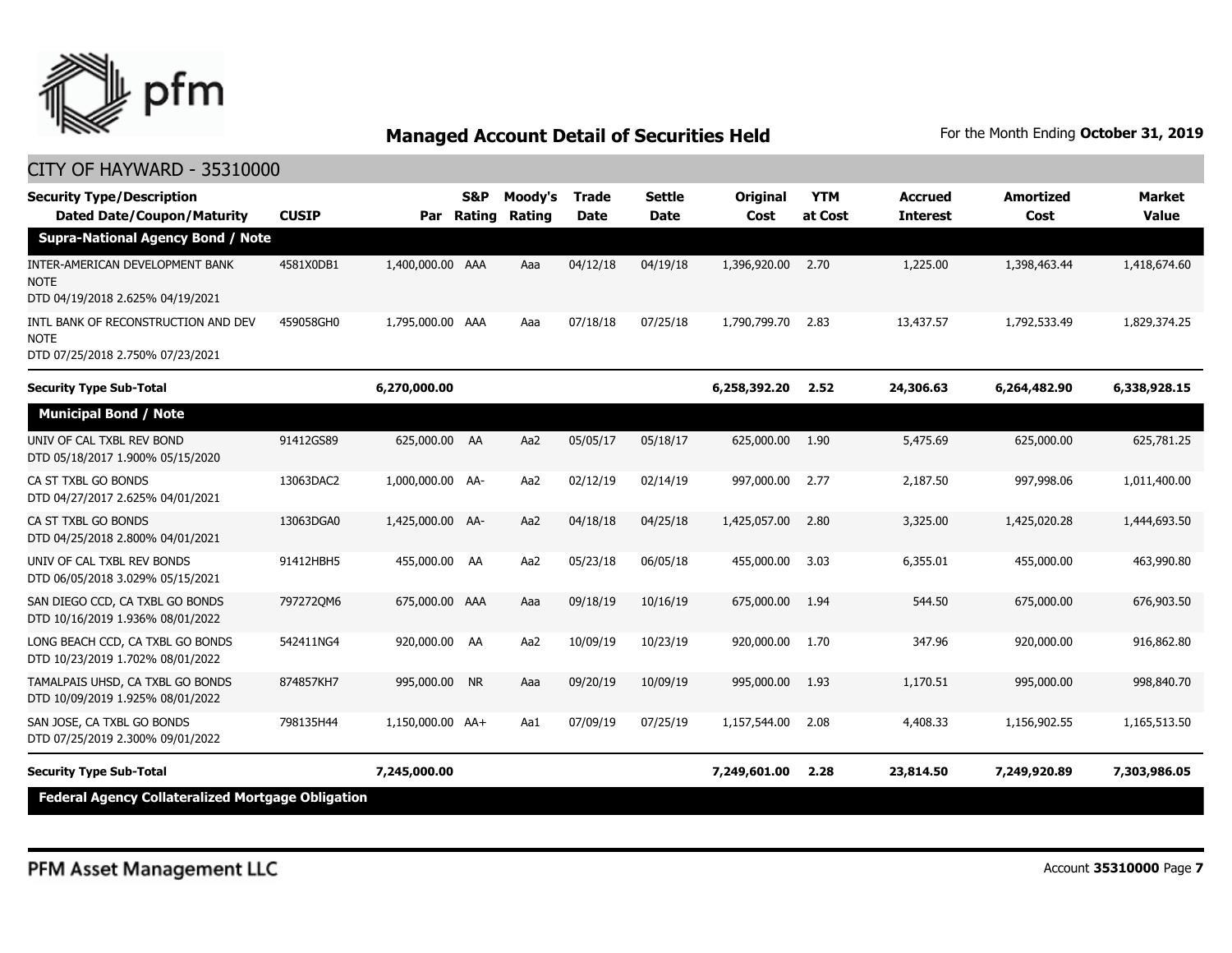

| <b>Security Type/Description</b>                                   |              |                  | S&P       | Moody's | <b>Trade</b> | <b>Settle</b> | Original        | <b>YTM</b> | <b>Accrued</b>  | <b>Amortized</b> | <b>Market</b> |
|--------------------------------------------------------------------|--------------|------------------|-----------|---------|--------------|---------------|-----------------|------------|-----------------|------------------|---------------|
| <b>Dated Date/Coupon/Maturity</b>                                  | <b>CUSIP</b> | Par              | Rating    | Rating  | <b>Date</b>  | <b>Date</b>   | Cost            | at Cost    | <b>Interest</b> | Cost             | <b>Value</b>  |
| <b>Federal Agency Collateralized Mortgage Obligation</b>           |              |                  |           |         |              |               |                 |            |                 |                  |               |
| FREDDIE MAC SERIES 4459 NB<br>DTD 04/01/2015 4.500% 01/01/2020     | 3137BHU39    |                  | 74.26 AA+ | Aaa     | 06/08/15     | 06/11/15      | 77.86 0.77      |            | 0.28            | 74.37            | 74.35         |
| FHMS K006 A2<br>DTD 04/01/2010 4.251% 01/25/2020                   | 31398VJ98    | 580,405.65 AA+   |           | Aaa     | 06/12/18     | 06/15/18      | 592,195.14 1.57 |            | 2,056.09        | 581,744.62       | 580,375.18    |
| FHLMC SERIES K013 A1<br>DTD 05/01/2011 2.902% 08/25/2020           | 3137AA4V2    | 242,725.24 AA+   |           | Aaa     | 06/23/17     | 06/28/17      | 247,342.70      | 1.60       | 586.99          | 243,360.31       | 243,128.41    |
| <b>FHMS K714 A2</b><br>DTD 01/01/2014 3.034% 10/25/2020            | 3137B6ZM6    | 858,242.05 AA+   |           | Aaa     | 09/21/17     | 09/26/17      | 882,078.40      | - 1.15     | 2,169.92        | 865,645.90       | 863,735.31    |
| FNA 2018-M5 A2<br>DTD 04/01/2018 3.560% 09/25/2021                 | 3136B1XP4    | 579,632.88 AA+   |           | Aaa     | 04/11/18     | 04/30/18      | 591,162.37      | 2.27       | 1,719.58        | 585,888.92       | 590,411.27    |
| <b>FHMS K720 A1</b><br>DTD 11/01/2015 2.316% 11/25/2021            | 3137BLUQ9    | 259,981.61 AA+   |           | Aaa     | 08/22/19     | 08/27/19      | 260,692.49      | - 1.94     | 501.76          | 260,642.21       | 261,098.23    |
| FHLMC MULTIFAMILY STRUCTURED P<br>DTD 05/01/2015 2.791% 01/25/2022 | 3137BHXY8    | 1,250,000.00 AA+ |           | Aaa     | 08/16/19     | 08/21/19      | 1,272,656.25    | 1.21       | 2,907.29        | 1,271,263.14     | 1,269,807.38  |
| FHMS KJ23 A1<br>DTD 12/01/2018 3.174% 03/01/2022                   | 3137FKK70    | 419,855.79 AA+   |           | Aaa     | 12/07/18     | 12/14/18      | 419,852.43      | 3.05       | 1,110.52        | 419,852.43       | 426,653.34    |
| FHMS K019 A2<br>DTD 08/01/2012 2.272% 03/25/2022                   | 3137ASNJ9    | 600,000.00 AA+   |           | Aaa     | 03/29/19     | 04/03/19      | 595,570.31      | 2.65       | 1,136.00        | 596,207.81       | 604,158.84    |
| FHMS K023 A1<br>DTD 12/01/2012 1.583% 04/25/2022                   | 3137AWQG3    | 76,843.25 AA+    |           | Aaa     | 03/06/18     | 03/09/18      | 75,174.30       | 2.58       | 101.37          | 75,770.24        | 76,566.98     |
| <b>FHMS K023 A1</b><br>DTD 12/01/2012 1.583% 04/25/2022            | 3137AWQG3    | 337,360.59 AA+   |           | Aaa     | 07/12/18     | 07/17/18      | 328,834.33      | 2.87       | 445.03          | 331,409.55       | 336,147.68    |
| FHMS K023 A1<br>DTD 12/01/2012 1.583% 04/25/2022                   | 3137AWQG3    | 693,463.44 AA+   |           | Aaa     | 03/07/18     | 03/09/18      | 678,293.93      | 2.59       | 914.79          | 683,712.14       | 690,970.23    |
| FHLMC MULTIFAMILY STRUCTURED P<br>DTD 11/01/2015 2.716% 06/25/2022 | 3137BLUR7    | 600,000.00 AA+   |           | Aaa     | 03/13/19     | 03/18/19      | 599,253.52      | 2.68       | 1,358.00        | 599,253.52       | 609,925.26    |
| FHLMC MULTIFAMILY STRUCTURED P<br>DTD 12/01/2012 2.355% 07/25/2022 | 3137AVXN2    | 570,000.00 AA+   |           | Aaa     | 06/12/19     | 06/17/19      | 572,092.97      | 2.03       | 1,118.63        | 571,790.60       | 575,997.26    |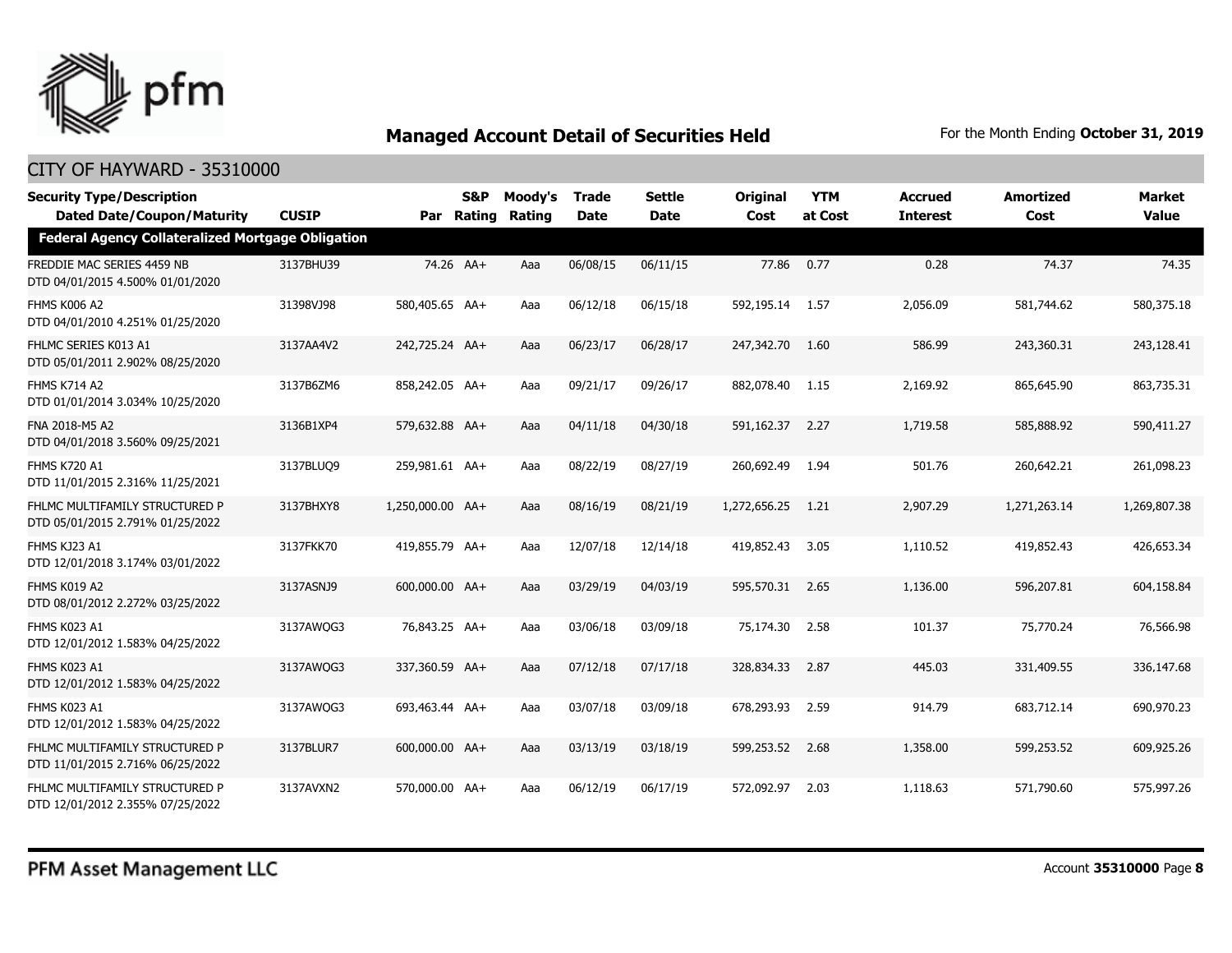

#### CITY OF HAYWARD - 35310000

| <b>Value</b>  |
|---------------|
|               |
| 1,240,299.94  |
| 1,262,276.25  |
| 1,082,803.29  |
| 1,270,469.25  |
| 398,658.19    |
| 528,136.92    |
| 741,852.53    |
| 394,292,70    |
| 14,047,838.79 |
|               |
| 1,777,434.32  |
| 2,491,015.78  |
| 1,227,250.80  |
| 1,687,469.85  |
| 2,509,229.25  |
|               |

PFM Asset Management LLC

Account **35310000** Page **9**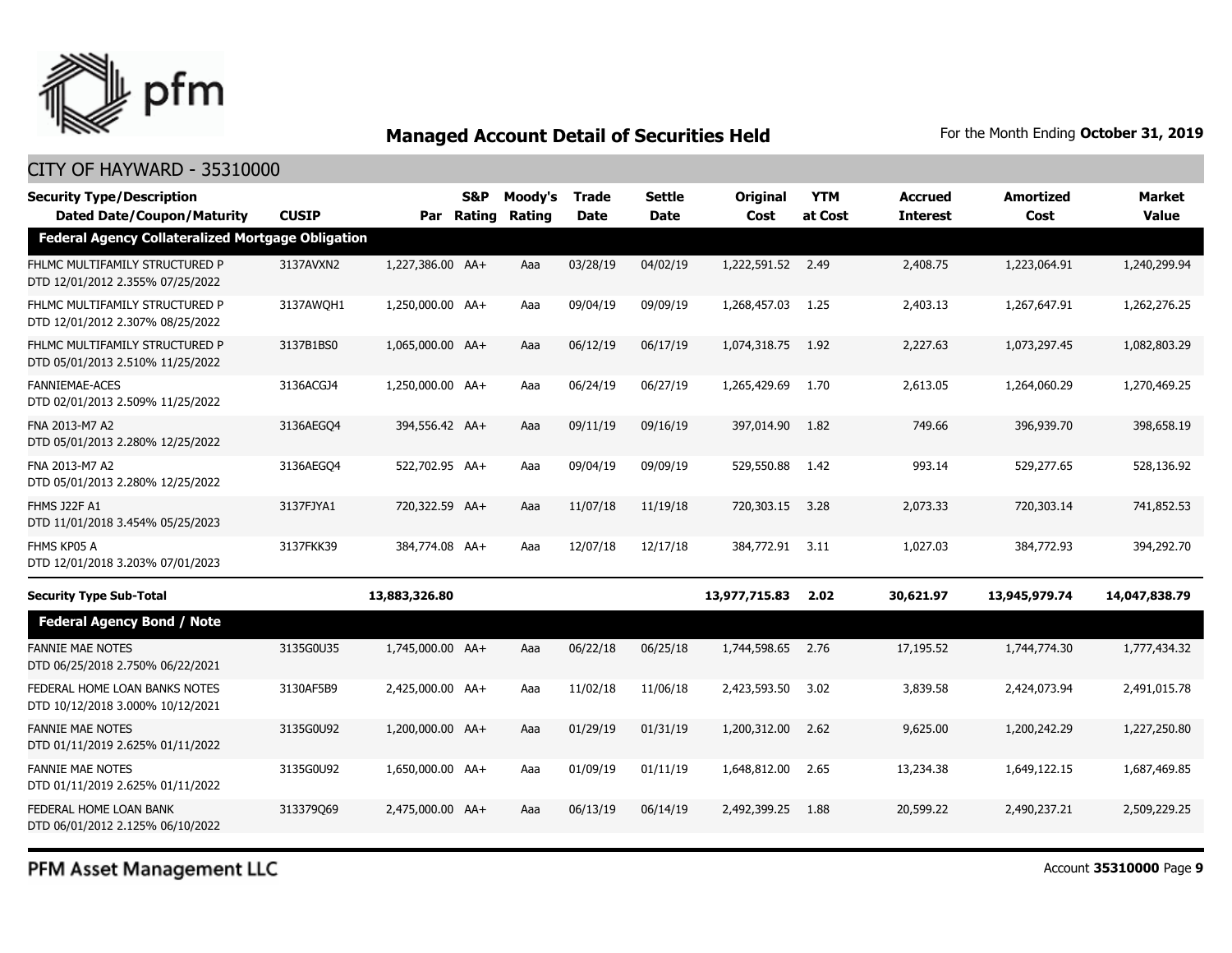

#### CITY OF HAYWARD - 35310000

| <b>Security Type/Description</b><br><b>Dated Date/Coupon/Maturity</b>                  | <b>CUSIP</b> | Par              | S&P<br>Rating  | Moody's<br>Rating | <b>Trade</b><br><b>Date</b> | <b>Settle</b><br>Date | <b>Original</b><br>Cost | <b>YTM</b><br>at Cost | <b>Accrued</b><br><b>Interest</b> | <b>Amortized</b><br>Cost | <b>Market</b><br><b>Value</b> |
|----------------------------------------------------------------------------------------|--------------|------------------|----------------|-------------------|-----------------------------|-----------------------|-------------------------|-----------------------|-----------------------------------|--------------------------|-------------------------------|
| <b>Federal Agency Bond / Note</b>                                                      |              |                  |                |                   |                             |                       |                         |                       |                                   |                          |                               |
| <b>FANNIE MAE NOTES</b><br>DTD 09/06/2019 1.375% 09/06/2022                            | 3135G0W33    | 1,250,000.00 AA+ |                | Aaa               | 09/05/19                    | 09/06/19              | 1,245,650.00            | 1.49                  | 2,625.87                          | 1,245,867.43             | 1,243,121.25                  |
| <b>Security Type Sub-Total</b>                                                         |              | 10,745,000.00    |                |                   |                             |                       | 10,755,365.40           | 2.44                  | 67,119.57                         | 10,754,317.32            | 10,935,521.25                 |
| <b>Corporate Note</b>                                                                  |              |                  |                |                   |                             |                       |                         |                       |                                   |                          |                               |
| AMERICAN EXPRESS CO CORP NOTES<br>DTD 02/22/2019 3.000% 02/22/2021                     | 025816CB3    | 400,000.00 BBB+  |                | A <sub>3</sub>    | 02/19/19                    | 02/22/19              | 399,600.00              | 3.05                  | 2,300.00                          | 399,735,78               | 405,698.40                    |
| JOHN DEERE CAPITAL CORP NOTES<br>DTD 03/13/2018 2.875% 03/12/2021                      | 24422EUD9    | 300,000.00       | A              | A2                | 03/08/18                    | 03/13/18              | 299,796.00              | 2.90                  | 1,173.96                          | 299,904.95               | 303,981.60                    |
| NATIONAL RURAL UTIL COOP NOTE<br>DTD 02/26/2018 2.900% 03/15/2021                      | 63743HER9    | 250,000.00       | $\overline{A}$ | A <sub>2</sub>    | 02/21/18                    | 02/26/18              | 249,722.50              | 2.94                  | 926.39                            | 249,871.12               | 253,382.00                    |
| TOYOTA MOTOR CREDIT CORP NOTES<br>DTD 04/13/2018 2.950% 04/13/2021                     | 89236TEU5    | 365,000.00 AA-   |                | Aa3               | 04/10/18                    | 04/13/18              | 364,854.00              | 2.96                  | 538.38                            | 364,927.84               | 370,723.93                    |
| MORGAN STANLEY CORP NOTES<br>DTD 04/21/2016 2.500% 04/21/2021                          | 61746BEA0    | 300,000.00 BBB+  |                | A <sub>3</sub>    | 02/13/18                    | 02/15/18              | 294,960.00              | 3.06                  | 208.33                            | 297,612.00               | 302,181.90                    |
| <b>CHARLES SCHWAB CORP NOTES</b><br>DTD 05/22/2018 3.250% 05/21/2021                   | 808513AW5    | 235,000.00       | A              | A <sub>2</sub>    | 05/17/18                    | 05/22/18              | 234,992.95              | 3.25                  | 3,394.44                          | 234,996.17               | 240,036.99                    |
| PACCAR FINANCIAL CORP BONDS<br>DTD 08/09/2018 3.150% 08/09/2021                        | 69371RP42    | 295,000.00 A+    |                | A1                | 08/06/18                    | 08/09/18              | 294,908.55              | 3.16                  | 2,116.63                          | 294,944.97               | 302,202.13                    |
| CATERPILLAR FINANCIAL SERVICES CORP<br><b>CORP</b><br>DTD 09/07/2018 3.150% 09/07/2021 | 14913Q2N8    | 325,000.00       | A              | A <sub>3</sub>    | 09/04/18                    | 09/07/18              | 324,749.75              | 3.18                  | 1,535.63                          | 324,842.96               | 332,907.90                    |
| <b>3M COMPANY</b><br>DTD 09/14/2018 3.000% 09/14/2021                                  | 88579YBA8    | 145,000.00 AA-   |                | A1                | 09/11/18                    | 09/14/18              | 144,702.75              | 3.07                  | 567.92                            | 144,811.66               | 147,914.79                    |
| BANK OF AMERICA CORP (CALLABLE)<br>DTD 09/18/2017 2.328% 10/01/2021                    | 06051GGS2    | 200,000.00 A-    |                | A <sub>2</sub>    | 11/27/17                    | 11/29/17              | 199,026.00              | 2.46                  | 388.00                            | 199,503.97               | 200,471.00                    |
| BANK OF AMERICA CORP (CALLABLE)<br>DTD 09/18/2017 2.328% 10/01/2021                    | 06051GGS2    | 390,000,00       | - A            | A2                | 09/13/17                    | 09/18/17              | 390,000,00              | 2.33                  | 756.60                            | 390,000,00               | 390,918.45                    |

PFM Asset Management LLC

Account **35310000** Page **10**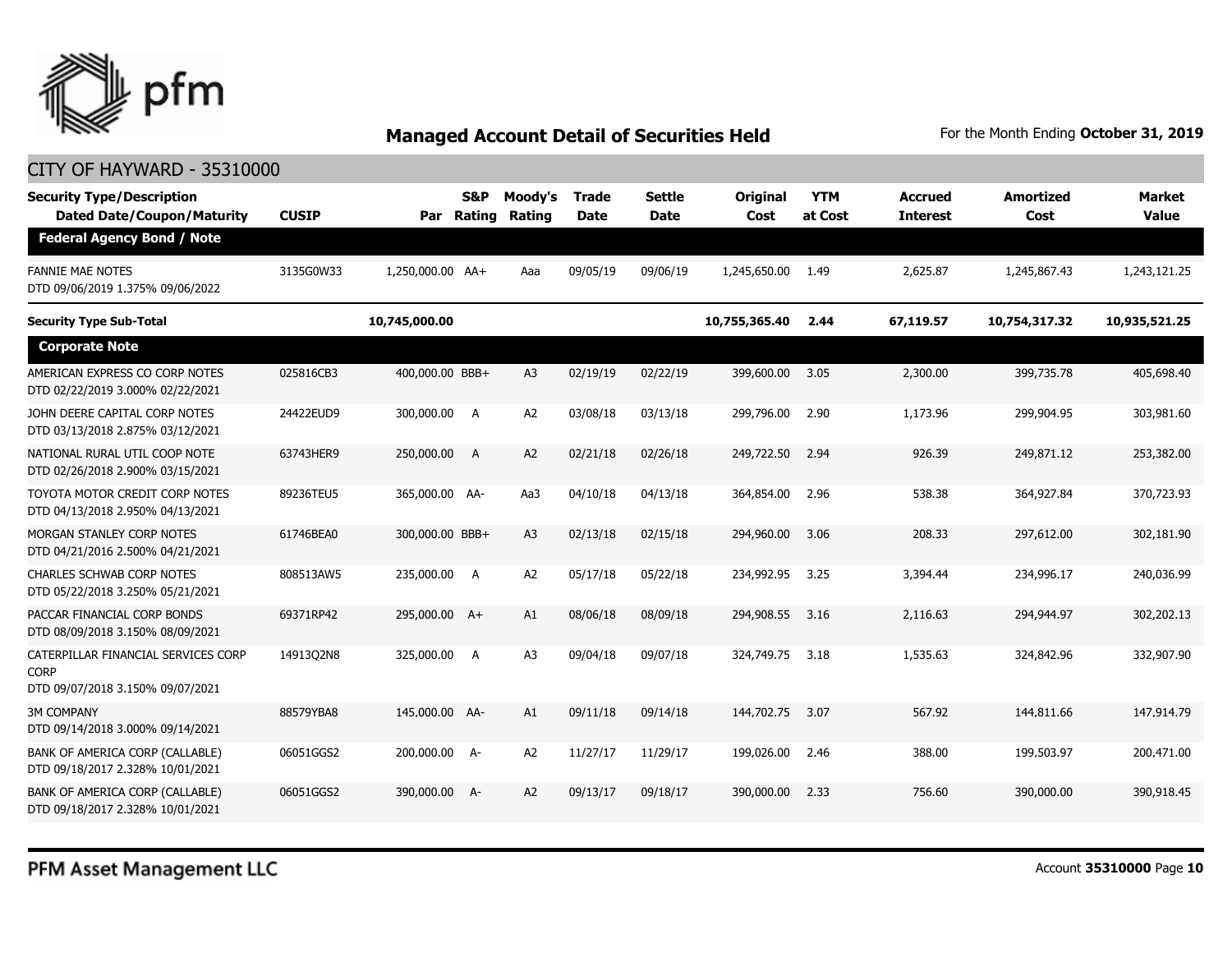

| <b>Security Type/Description</b><br><b>Dated Date/Coupon/Maturity</b>                 | <b>CUSIP</b> |                 | <b>S&amp;P</b><br>Par Rating | Moody's<br>Rating | <b>Trade</b><br><b>Date</b> | <b>Settle</b><br><b>Date</b> | <b>Original</b><br>Cost | <b>YTM</b><br>at Cost | <b>Accrued</b><br><b>Interest</b> | <b>Amortized</b><br>Cost | <b>Market</b><br><b>Value</b> |
|---------------------------------------------------------------------------------------|--------------|-----------------|------------------------------|-------------------|-----------------------------|------------------------------|-------------------------|-----------------------|-----------------------------------|--------------------------|-------------------------------|
| <b>Corporate Note</b>                                                                 |              |                 |                              |                   |                             |                              |                         |                       |                                   |                          |                               |
| AMERICAN EXPRESS CREDIT CORP NOTES<br>DTD 11/06/2018 3.700% 11/05/2021                | 025816BY4    | 200,000.00 BBB+ |                              | A <sub>3</sub>    | 11/01/18                    | 11/06/18                     | 199,956.00              | 3.71                  | 3,617.78                          | 199,969.82               | 206,904.20                    |
| ABBOTT LABORATORIES CORP NOTES<br>DTD 11/22/2016 2.900% 11/30/2021                    | 002824BD1    | 300,000.00 BBB+ |                              | A3                | 05/10/19                    | 05/14/19                     | 301,683.00              | 2.67                  | 3,649.17                          | 301,386.21               | 306,053.70                    |
| CITIGROUP INC CORP (CALLABLE) NOTE<br>DTD 12/08/2016 2.900% 12/08/2021                | 172967LC3    | 300,000.00 BBB+ |                              | A <sub>3</sub>    | 01/15/19                    | 01/17/19                     | 294,543.00              | 3.57                  | 3,455.83                          | 295,982.98               | 305,073.90                    |
| SUNTRUST BANKS INC CORP NOTES<br>(CALLABLE)<br>DTD 12/01/2016 2.700% 01/27/2022       | 867914BM4    | 300,000.00 BBB+ |                              | Baa1              | 05/14/19                    | 05/16/19                     | 299,502.00              | 2.76                  | 2,115.00                          | 299,589.74               | 304,089.90                    |
| HOME DEPOT INC<br>DTD 12/06/2018 3.250% 03/01/2022                                    | 437076BV3    | 175,000.00 A    |                              | A <sub>2</sub>    | 11/27/18                    | 12/06/18                     | 174,520.50              | 3.34                  | 947.92                            | 174,645.01               | 181,195.70                    |
| US BANCORP (CALLABLE) NOTE<br>DTD 03/02/2012 3.000% 03/15/2022                        | 91159HHC7    | 600,000.00 A+   |                              | A1                | 06/14/19                    | 06/18/19                     | 610,590.00              | 2.33                  | 2,300.00                          | 609,166.67               | 615,337.80                    |
| GOLDMAN SACHS GROUP INC (CALLABLE)<br><b>NOTE</b><br>DTD 01/26/2017 3.000% 04/26/2022 | 38141GWC4    | 600,000.00 BBB+ |                              | A <sub>3</sub>    | 02/13/19                    | 02/15/19                     | 593,412.00              | 3.36                  | 250.00                            | 594,831.46               | 607,956.60                    |
| UNITED PARCEL SERVICE (CALLABLE)<br><b>NOTES</b><br>DTD 05/16/2017 2.350% 05/16/2022  | 911312BC9    | 300,000.00 A    |                              | A2                | 06/26/19                    | 06/27/19                     | 301,689.00              | 2.15                  | 3,231.25                          | 301,489.60               | 303,390.60                    |
| MORGAN STANLEY CORP NOTES<br>DTD 05/19/2017 2.750% 05/19/2022                         | 61744YAH1    | 300,000.00 BBB+ |                              | A <sub>3</sub>    | 04/05/19                    | 04/09/19                     | 298,011.00              | 2.97                  | 3,712.50                          | 298,360.92               | 304,633.80                    |
| JPMORGAN CHASE & CO CORP NOTES<br>DTD 06/18/2018 3.514% 06/18/2022                    | 46647PAS5    | 600,000.00 A-   |                              | A2                | 06/11/18                    | 06/18/18                     | 600,000.00              | 3.51                  | 7,789.37                          | 600,000.00               | 613,492.80                    |
| AMERICAN HONDA FINANCE<br>DTD 06/27/2019 2.200% 06/27/2022                            | 02665WCY5    | 600,000.00      | $\overline{A}$               | A2                | 06/24/19                    | 06/27/19                     | 599,448.00              | 2.23                  | 4,546.67                          | 599,509.63               | 606,600.00                    |
| BANK OF NY MELLON CORP CORP NOTES<br>DTD 08/23/2019 1.950% 08/23/2022                 | 06406RAK3    | 115,000.00 A    |                              | A1                | 09/03/19                    | 09/05/19                     | 115,317.40              | 1.85                  | 423.58                            | 115,301.23               | 115,263.70                    |
| BANK OF NY MELLON CORP CORP NOTES<br>DTD 08/23/2019 1.950% 08/23/2022                 | 06406RAK3    | 185,000.00      | <b>A</b>                     | A1                | 08/20/19                    | 08/23/19                     | 184,940.80              | 1.96                  | 681.42                            | 184,944.44               | 185,424.21                    |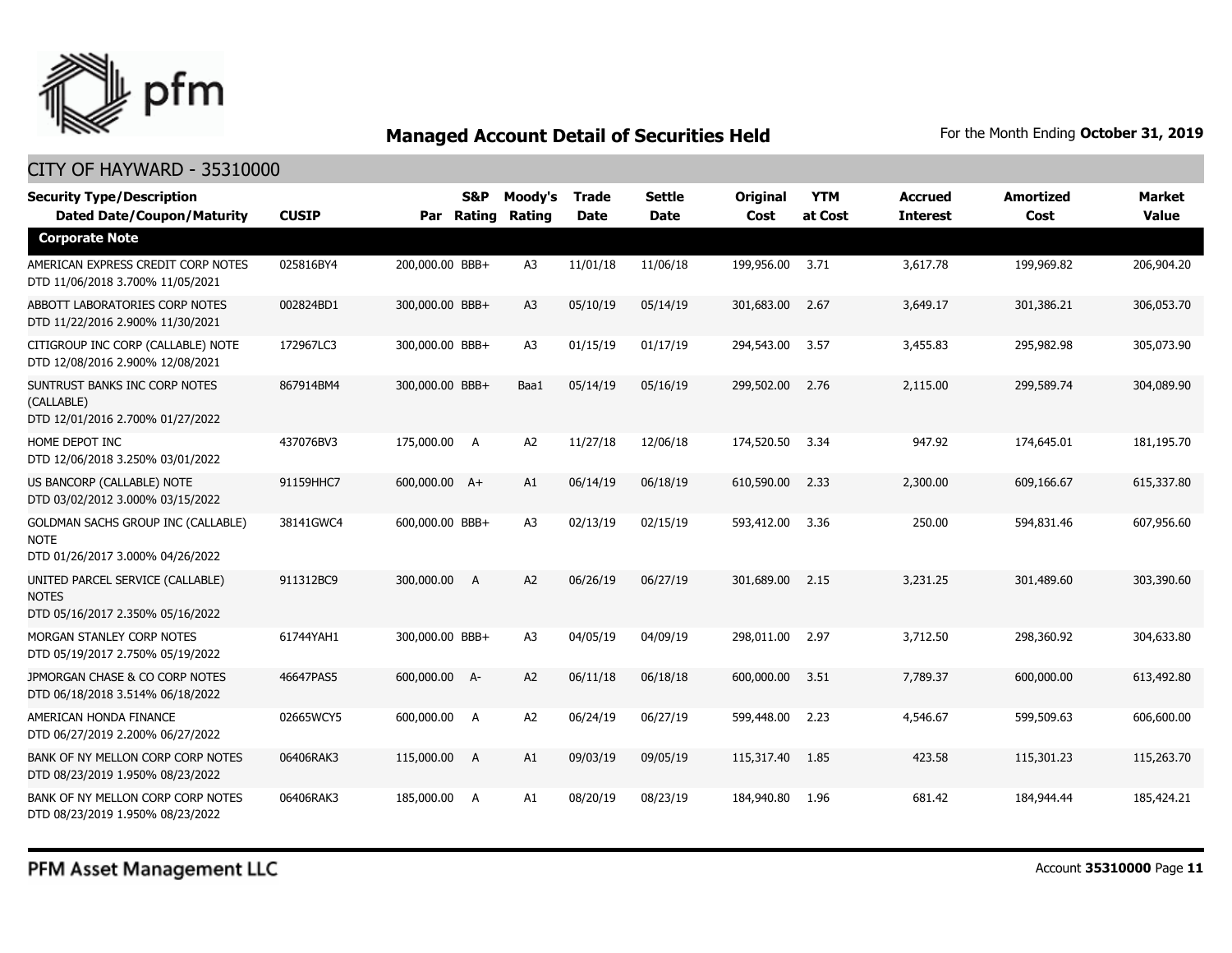

#### CITY OF HAYWARD - 35310000

| <b>Security Type/Description</b><br><b>Dated Date/Coupon/Maturity</b>                  | <b>CUSIP</b> | Par            | <b>S&amp;P</b><br>Rating | Moody's<br>Rating | Trade<br><b>Date</b> | <b>Settle</b><br><b>Date</b> | Original<br>Cost | <b>YTM</b><br>at Cost | Accrued<br><b>Interest</b> | <b>Amortized</b><br>Cost | <b>Market</b><br><b>Value</b> |
|----------------------------------------------------------------------------------------|--------------|----------------|--------------------------|-------------------|----------------------|------------------------------|------------------|-----------------------|----------------------------|--------------------------|-------------------------------|
| <b>Corporate Note</b>                                                                  |              |                |                          |                   |                      |                              |                  |                       |                            |                          |                               |
| WALT DISNEY COMPANY/THE<br>DTD 09/06/2019 1.650% 09/01/2022                            | 254687FJ0    | 165,000.00 A   |                          | A2                | 09/03/19             | 09/06/19                     | 164,641.95 1.72  |                       | 415.94                     | 164,659.84               | 164,585.69                    |
| CATERPILLAR FINANCIAL SERVICES CORP<br><b>NOTE</b><br>DTD 09/06/2019 1.900% 09/06/2022 | 14913Q3A5    | 325,000.00 A   |                          | A <sub>3</sub>    | 09/03/19             | 09/06/19                     | 324,548.25       | 1.95                  | 943.40                     | 324,570.70               | 325,328.90                    |
| <b>Security Type Sub-Total</b>                                                         |              | 8,270,000.00   |                          |                   |                      |                              | 8,260,115.40     | 2.82                  | 51,986.11                  | 8,265,559.67             | 8,395,750.59                  |
| <b>Certificate of Deposit</b>                                                          |              |                |                          |                   |                      |                              |                  |                       |                            |                          |                               |
| CANADIAN IMP BK COMM NY FLT CERT<br><b>DEPOS</b><br>DTD 04/10/2018 2.410% 04/10/2020   | 13606BVF0    | 600,000.00 A-1 |                          | $P-1$             | 04/06/18             | 04/10/18                     | 600,000.00       | 2.78                  | 883.48                     | 600,000.00               | 600,960.00                    |
| BANK OF NOVA SCOTIA HOUSTON CD<br>DTD 06/07/2018 3.080% 06/05/2020                     | 06417GU22    | 600,000.00 A-1 |                          | $P-1$             | 06/05/18             | 06/07/18                     | 599,772.00       | 3.10                  | 7,494.67                   | 599,930.41               | 605,251.20                    |
| BANK OF MONTREAL CHICAGO CERT DEPOS<br>DTD 08/03/2018 3.190% 08/03/2020                | 06370REU9    | 600,000.00 A-1 |                          | $P-1$             | 08/01/18             | 08/03/18                     | 600,000.00       | 3.23                  | 4,678.67                   | 600,000.00               | 605,490.60                    |
| SUMITOMO MITSUI BANK NY CERT DEPOS<br>DTD 10/18/2018 3.390% 10/16/2020                 | 86565BPC9    | 600,000.00 A-1 |                          | $P-1$             | 10/16/18             | 10/18/18                     | 599,184.00       | 3.46                  | 904.00                     | 599,888.11               | 609,768.60                    |
| MUFG BANK LTD/NY CERT DEPOS<br>DTD 02/28/2019 2.970% 02/26/2021                        | 55379WZT6    | 600,000.00     | A                        | A1                | 02/27/19             | 02/28/19                     | 600,000.00       | 2.99                  | 12,177.00                  | 600,000.00               | 609,826.20                    |
| CREDIT AGRICOLE CIB NY CERT DEPOS<br>DTD 04/04/2019 2.830% 04/02/2021                  | 22535CDU2    | 600,000.00 A+  |                          | Aa3               | 04/03/19             | 04/04/19                     | 600,000.00       | 2.85                  | 9,952.17                   | 600,000.00               | 606,456.00                    |
| ROYAL BANK OF CANADA NY CD<br>DTD 06/08/2018 3.240% 06/07/2021                         | 78012UEE1    | 600,000,00 AA- |                          | Aa2               | 06/07/18             | 06/08/18                     | 600,000.00       | 3.24                  | 7,776.00                   | 600,000.00               | 614,186.40                    |
| NORDEA BANK ABP NEW YORK CERT DEPOS<br>DTD 08/29/2019 1.850% 08/26/2022                | 65558TLL7    | 625,000.00 AA- |                          | Aa3               | 08/27/19             | 08/29/19                     | 625,000.00       | 1.87                  | 2,055.56                   | 625,000.00               | 624,539.38                    |
| SKANDINAV ENSKILDA BANK LT CD<br>DTD 09/03/2019 1.860% 08/26/2022                      | 83050PDR7    | 625,000.00 A+  |                          | Aa2               | 08/29/19             | 09/03/19                     | 625,000.00       | 1.88                  | 1,905.21                   | 625,000.00               | 624,711.25                    |
| <b>Security Type Sub-Total</b>                                                         |              | 5,450,000.00   |                          |                   |                      |                              | 5,448,956.00     | 2.82                  | 47,826.76                  | 5,449,818.52             | 5,501,189.63                  |

PFM Asset Management LLC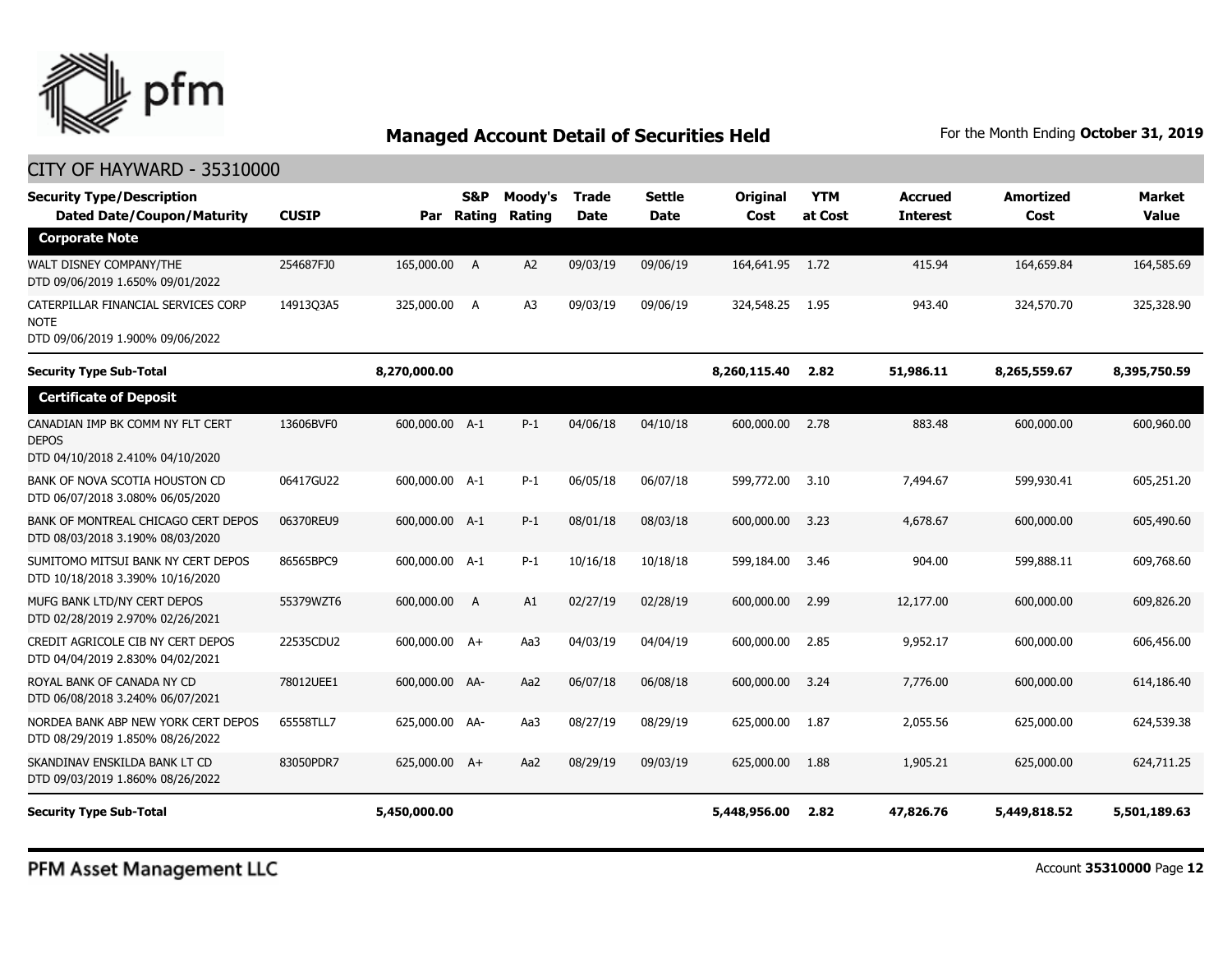

| <b>Security Type/Description</b><br><b>Dated Date/Coupon/Maturity</b> | <b>CUSIP</b> |                | S&P<br>Par Rating | Moody's<br>Rating | <b>Trade</b><br><b>Date</b> | <b>Settle</b><br><b>Date</b> | <b>Original</b><br>Cost | <b>YTM</b><br>at Cost | <b>Accrued</b><br><b>Interest</b> | <b>Amortized</b><br>Cost | <b>Market</b><br><b>Value</b> |
|-----------------------------------------------------------------------|--------------|----------------|-------------------|-------------------|-----------------------------|------------------------------|-------------------------|-----------------------|-----------------------------------|--------------------------|-------------------------------|
| <b>Asset-Backed Security</b>                                          |              |                |                   |                   |                             |                              |                         |                       |                                   |                          |                               |
| JOHN DEERE ABS 2017-A A3<br>DTD 03/02/2017 1.780% 04/15/2021          | 47787XAC1    | 29,394.06 NR   |                   | Aaa               | 02/22/17                    | 03/02/17                     | 29,389.87               | 1.79                  | 23.25                             | 29,392.33                | 29,380.09                     |
| ALLY ABS 2017-1 A3<br>DTD 01/31/2017 1.700% 06/15/2021                | 02007PAC7    | 33,111.05 NR   |                   | Aaa               | 01/24/17                    | 01/31/17                     | 33,108.15               | 1.70                  | 25.02                             | 33,110.08                | 33,085.29                     |
| GMALT 2018-3 A3<br>DTD 09/26/2018 3.180% 06/20/2021                   | 36256GAD1    | 170,000.00 AAA |                   | Aaa               | 09/18/18                    | 09/26/18                     | 169,986.57              | 3.19                  | 165.18                            | 169,991.77               | 171,183.37                    |
| BMWLT 2018-1 A3<br>DTD 10/17/2018 3.260% 07/20/2021                   | 05586CAC8    | 125,000.00 AAA |                   | Aaa               | 10/10/18                    | 10/17/18                     | 124,982.63              | 3.27                  | 124.51                            | 124,988.97               | 126,453.66                    |
| ALLY ABS 2017-2 A3<br>DTD 03/29/2017 1.780% 08/15/2021                | 02007HAC5    | 151,959.33 NR  |                   | Aaa               | 03/21/17                    | 03/29/17                     | 151.941.41 1.79         |                       | 120.22                            | 151,952.59               | 151,858.49                    |
| NISSAN AUTO LEASE TRUST<br>DTD 10/24/2018 3.250% 09/15/2021           | 65478BAD3    | 225,000.00 AAA |                   | Aaa               | 10/16/18                    | 10/24/18                     | 224,980.34              | 3.26                  | 325.00                            | 224,987.01               | 227,481.21                    |
| <b>FORDL 2018-B A3</b><br>DTD 09/21/2018 3.190% 12/15/2021            | 34531LAD2    | 230,000.00 NR  |                   | Aaa               | 09/18/18                    | 09/21/18                     | 229,980.57              | 3.41                  | 326.09                            | 229,987.02               | 232,253.98                    |
| GMALT 2019-1 A3<br>DTD 02/21/2019 2.980% 12/20/2021                   | 36256UAD0    | 200,000.00 AAA |                   | Aaa               | 02/13/19                    | 02/21/19                     | 199,968.60              | 2.99                  | 182.11                            | 199,975.99               | 202,145.98                    |
| <b>FORDL 2019-A A3</b><br>DTD 02/25/2019 2.900% 05/15/2022            | 34532FAD4    | 245,000.00 AAA |                   | Aaa               | 02/20/19                    | 02/25/19                     | 244,980.84              | 2.90                  | 315.78                            | 244,985.12               | 248,027.59                    |
| <b>VWALT 2019-A A3</b><br>DTD 10/04/2019 1.990% 11/21/2022            | 92867XAD8    | 300,000.00 AAA |                   | <b>NR</b>         | 10/01/19                    | 10/04/19                     | 299,995.26              | 1.99                  | 447.75                            | 299,995.46               | 300,111.96                    |
| <b>HART 2018-B A3</b><br>DTD 12/12/2018 3.200% 12/15/2022             | 44933AAC1    | 150,000.00 AAA |                   | Aaa               | 12/04/18                    | 12/12/18                     | 149,998.20              | 3.48                  | 213.33                            | 149,998.62               | 152,426.04                    |
| <b>HAROT 2019-1 A3</b><br>DTD 02/27/2019 2.830% 03/20/2023            | 43814WAC9    | 170,000.00 AAA |                   | <b>NR</b>         | 02/19/19                    | 02/27/19                     | 169,995.44              | 2.83                  | 173.73                            | 169,996.24               | 172,920.53                    |
| FORD CREDIT AUTO OWNER TRUST<br>DTD 10/23/2018 3.240% 04/15/2023      | 34532TAD4    | 200,000,00 NR  |                   | Aaa               | 10/16/18                    | 10/23/18                     | 199,965.80              | 3.34                  | 288.00                            | 199,973.30               | 204,013.80                    |
| NAROT 2018-C A3<br>DTD 12/12/2018 3.220% 06/15/2023                   | 65478NAD7    | 200,000,00 AAA |                   | Aaa               | 12/04/18                    | 12/12/18                     | 199,961.68              | 3.53                  | 286.22                            | 199,969.03               | 203,909.52                    |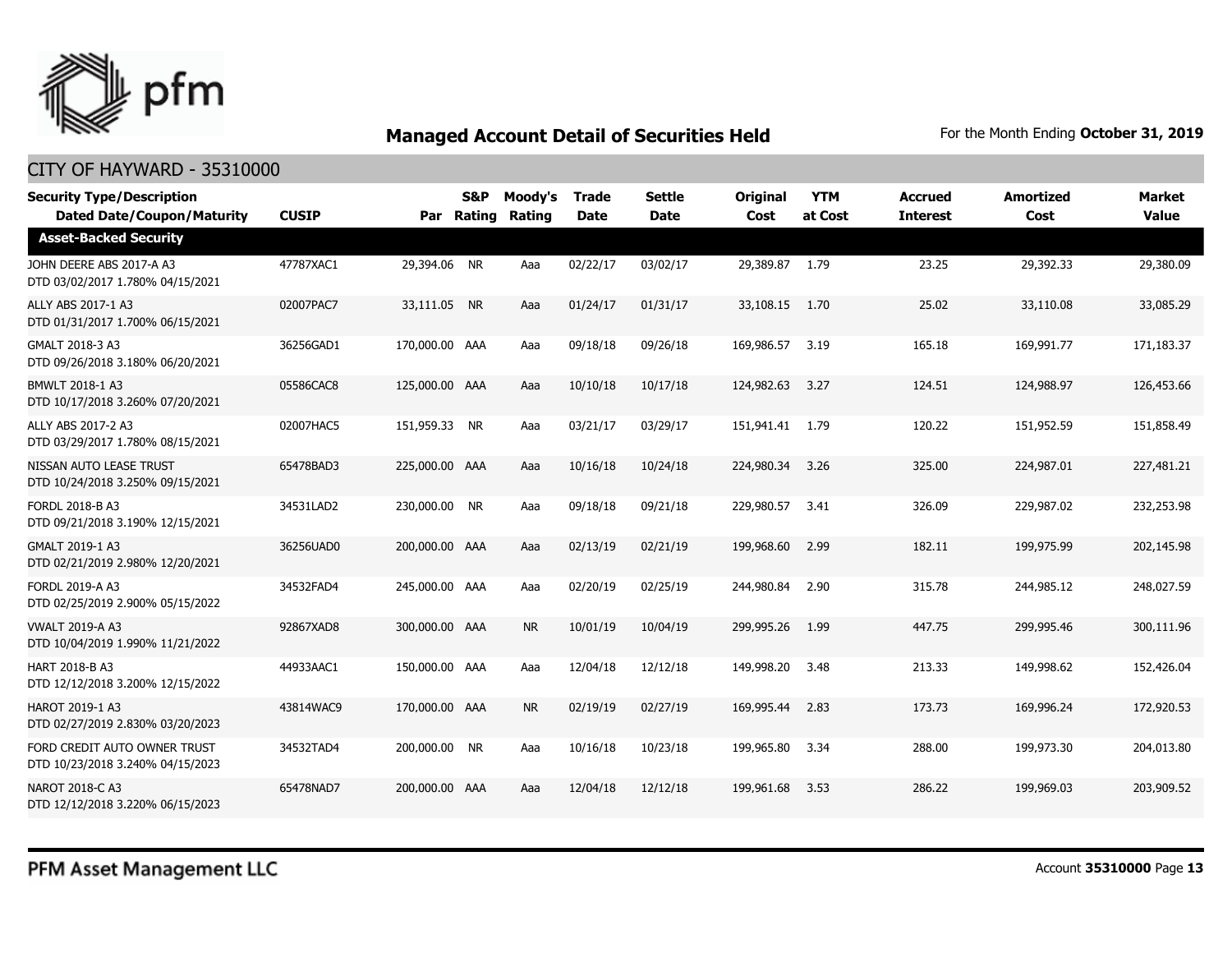

#### CITY OF HAYWARD - 35310000

| <b>Security Type/Description</b><br><b>Dated Date/Coupon/Maturity</b> | <b>CUSIP</b> | Par              | <b>S&amp;P</b><br>Rating | Moody's<br>Rating | <b>Trade</b><br><b>Date</b> | <b>Settle</b><br><b>Date</b> | Original<br>Cost | <b>YTM</b><br>at Cost | <b>Accrued</b><br><b>Interest</b> | <b>Amortized</b><br>Cost | <b>Market</b><br>Value |
|-----------------------------------------------------------------------|--------------|------------------|--------------------------|-------------------|-----------------------------|------------------------------|------------------|-----------------------|-----------------------------------|--------------------------|------------------------|
| <b>Asset-Backed Security</b>                                          |              |                  |                          |                   |                             |                              |                  |                       |                                   |                          |                        |
| HYUNDAI AUTO RECEIVABLES TRUST<br>DTD 04/10/2019 2.660% 06/15/2023    | 44932NAD2    | 250,000.00 AAA   |                          | <b>NR</b>         | 04/03/19                    | 04/10/19                     | 249,967.10       | 2.67                  | 295.56                            | 249,971.50               | 253,270.93             |
| CARMAX AUTO OWNER TRUST<br>DTD 07/25/2018 3.130% 06/15/2023           | 14313FAD1    | 285,000.00 AAA   |                          | <b>NR</b>         | 07/18/18                    | 07/25/18                     | 284,961.15       | 3.36                  | 396.47                            | 284,970.86               | 289,106.11             |
| CARMAX AUTO OWNER TRUST<br>DTD 10/24/2018 3.360% 09/15/2023           | 14315EAC4    | 225,000.00 AAA   |                          | <b>NR</b>         | 10/17/18                    | 10/24/18                     | 224,997.93       | 3.36                  | 336.00                            | 224,998.49               | 230,150.41             |
| COPAR 2019-1 A3<br>DTD 05/30/2019 2.510% 11/15/2023                   | 14042WAC4    | 175,000.00 AAA   |                          | Aaa               | 05/21/19                    | 05/30/19                     | 174,964.55       | 2.52                  | 195.22                            | 174,967.57               | 177,119.11             |
| FIFTH THIRD AUTO TRUST<br>DTD 05/08/2019 2.640% 12/15/2023            | 31680YAD9    | 215,000.00 AAA   |                          | Aaa               | 04/30/19                    | 05/08/19                     | 214,952.74       | 2.72                  | 252.27                            | 214,957.75               | 218,170.52             |
| <b>HDMOT 2019-A A3</b><br>DTD 06/26/2019 2.340% 02/15/2024            | 41284WAC4    | 300,000.00 NR    |                          | Aaa               | 06/19/19                    | 06/26/19                     | 299,976.78       | 2.95                  | 312.00                            | 299,978.45               | 301,681.74             |
| GMCAR 2019-2 A3<br>DTD 04/17/2019 2.650% 02/16/2024                   | 36257FAD2    | 345,000.00 AAA   |                          | Aaa               | 04/09/19                    | 04/17/19                     | 344,971.92       | 3.13                  | 380.94                            | 344,974.95               | 349,462.13             |
| COMET 2019-A2 A2<br>DTD 09/05/2019 1.720% 08/15/2024                  | 14041NFU0    | 600,000.00 AAA   |                          | <b>NR</b>         | 08/28/19                    | 09/05/19                     | 599,848.92       | 1.73                  | 458.67                            | 599,854.43               | 598,550.04             |
| <b>Security Type Sub-Total</b>                                        |              | 4,824,464.44     |                          |                   |                             |                              | 4,823,876.45     | 2.81                  | 5,643.32                          | 4,823,977.53             | 4,872,762.50           |
| <b>Managed Account Sub-Total</b>                                      |              | 124,312,791.24   |                          |                   |                             |                              | 123,956,451.01   | 2.32                  | 640,887.32                        | 124,160,545.90           | 125,601,108.59         |
| <b>Securities Sub-Total</b>                                           |              | \$124,312,791.24 |                          |                   |                             |                              | \$123,956,451.01 | 2.32%                 | \$640,887.32                      | \$124,160,545.90         | \$125,601,108.59       |
| <b>Accrued Interest</b>                                               |              |                  |                          |                   |                             |                              |                  |                       |                                   |                          | \$640,887.32           |
| <b>Total Investments</b>                                              |              |                  |                          |                   |                             |                              |                  |                       |                                   |                          | \$126,241,995.91       |

Bolded items are forward settling trades.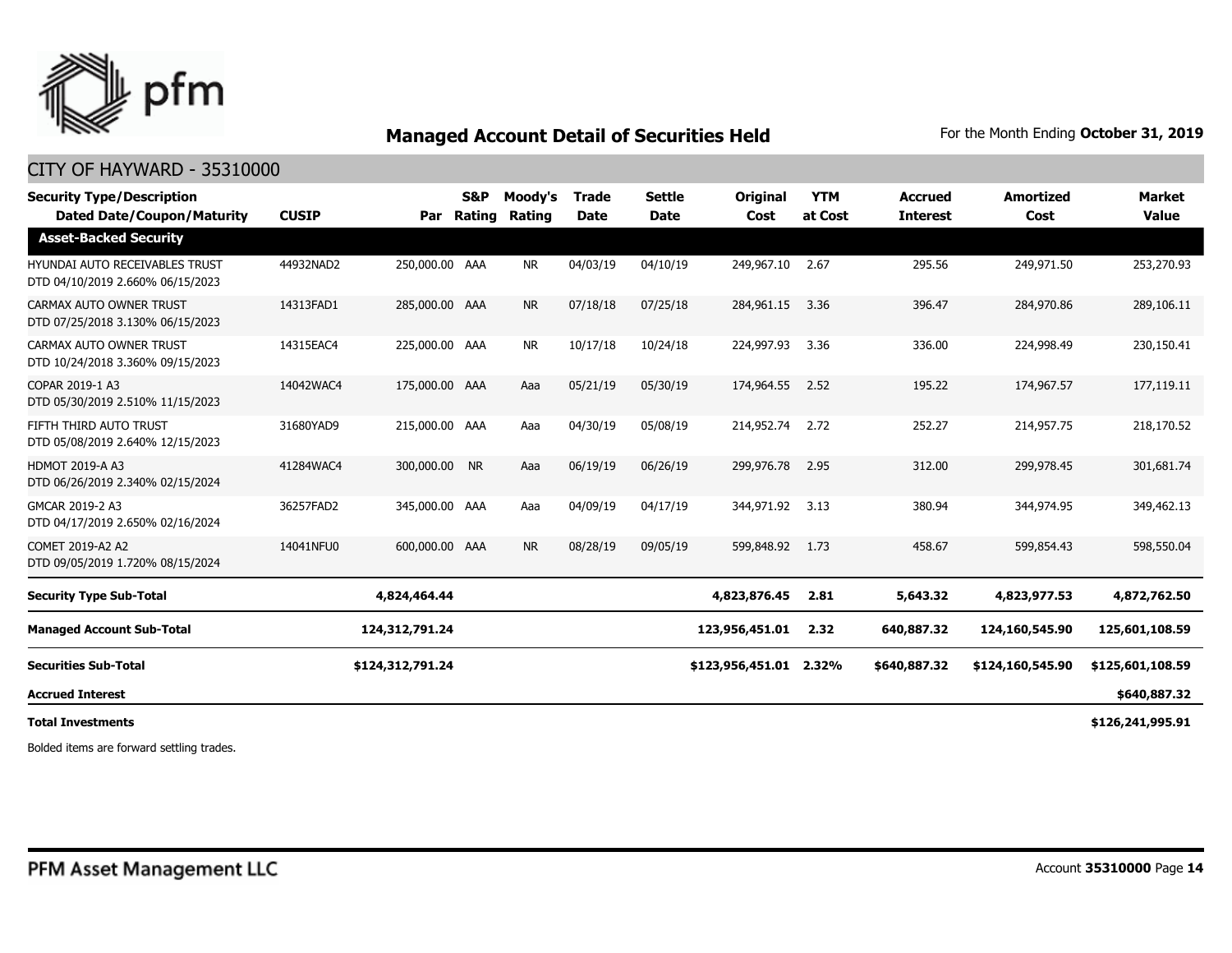

| <b>Security Type/Description</b><br><b>Dated Date/Coupon/Maturity</b> | <b>CUSIP</b> | Par                   | <b>Broker</b>       | <b>Next Call</b><br><b>Date</b> | <b>Market</b><br><b>Price</b> | Market<br><b>Value</b> | <b>Unreal G/L</b><br><b>On Cost</b> | Unreal G/L<br><b>Amort Cost</b> | <b>Effective</b><br><b>Duration</b> | <b>Duration YTM</b><br>to Worst at Mkt |      |
|-----------------------------------------------------------------------|--------------|-----------------------|---------------------|---------------------------------|-------------------------------|------------------------|-------------------------------------|---------------------------------|-------------------------------------|----------------------------------------|------|
| <b>U.S. Treasury Bond / Note</b>                                      |              |                       |                     |                                 |                               |                        |                                     |                                 |                                     |                                        |      |
| <b>US TREASURY NOTES</b><br>DTD 11/30/2015 1.625% 11/30/2020          | 912828M98    |                       | 500,000.00 MORGAN S |                                 | 100.01                        | 500,058.50             | 1,933.50                            | 725.53                          | 1.06                                | 1.06                                   | 1.61 |
| <b>US TREASURY NOTES</b><br>DTD 11/30/2015 1.625% 11/30/2020          | 912828M98    | 3,600,000.00 MORGAN S |                     |                                 | 100.01                        | 3,600,421.20           | 16,030.57                           | 5,991.12                        | 1.06                                | 1.06                                   | 1.61 |
| <b>US TREASURY NOTES</b><br>DTD 12/31/2015 1.750% 12/31/2020          | 912828N48    | 4,600,000.00 GOLDMAN  |                     |                                 | 100.14                        | 4,606,647,00           | 28,568.87                           | 15,088.37                       | 1.14                                | 1.14                                   | 1.62 |
| <b>US TREASURY NOTES</b><br>DTD 01/31/2016 1.375% 01/31/2021          | 912828N89    |                       | 400,000.00 MORGAN S |                                 | 99.73                         | 398,937.60             | 10,218.85                           | 3,730.03                        | 1.23                                | 1.23                                   | 1.59 |
| <b>US TREASURY NOTES</b><br>DTD 01/31/2016 1.375% 01/31/2021          | 912828N89    | 450,000.00 CITIGRP    |                     |                                 | 99.73                         | 448,804.80             | 7,752.07                            | 2,478.52                        | 1.23                                | 1.23                                   | 1.59 |
| <b>US TREASURY NOTES</b><br>DTD 01/31/2016 1.375% 01/31/2021          | 912828N89    | 3,500,000.00 MORGAN S |                     |                                 | 99.73                         | 3,490,704.00           | 60,704.00                           | 19,621.45                       | 1.23                                | 1.23                                   | 1.59 |
| <b>US TREASURY NOTES</b><br>DTD 02/29/2016 1.125% 02/28/2021          | 912828P87    |                       | 625,000.00 MORGAN S |                                 | 99.39                         | 621,191.25             | 18,871.91                           | 6,256.60                        | 1.31                                | 1.31                                   | 1.59 |
| <b>US TREASURY NOTES</b><br>DTD 02/29/2016 1.125% 02/28/2021          | 912828P87    | 3,100,000.00 MORGAN_S |                     |                                 | 99.39                         | 3,081,108.60           | 97,479.69                           | 33,139.28                       | 1.31                                | 1.31                                   | 1.59 |
| <b>US TREASURY NOTES</b><br>DTD 05/15/2018 2.625% 05/15/2021          | 9128284P2    | 2,350,000.00 MORGAN_S |                     |                                 | 101.56                        | 2,386,718.75           | 31,761.72                           | 33,207.26                       | 1.49                                | 1.49                                   | 1.59 |
| <b>US TREASURY NOTES</b><br>DTD 05/15/2018 2.625% 05/15/2021          | 9128284P2    | 4,200,000.00 CITIGRP  |                     |                                 | 101.56                        | 4,265,625.00           | 49,382.81                           | 54,403.78                       | 1.49                                | 1.49                                   | 1.59 |
| <b>US TREASURY NOTES</b><br>DTD 06/02/2014 2.000% 05/31/2021          | 912828WN6    | 3,225,000.00 JPM_CHAS |                     |                                 | 100.63                        | 3,245,282.03           | 77,601.37                           | 51,164.21                       | 1.54                                | 1.54                                   | 1.60 |
| US TREASURY NOTES<br>DTD 06/30/2014 2.125% 06/30/2021                 | 912828WR7    | 1,500,000.00 MERRILL  |                     |                                 | 100.89                        | 1,513,417.50           | 36,386.25                           | 26,435.50                       | 1.62                                | 1.62                                   | 1.58 |
| <b>US TREASURY NOTES</b><br>DTD 08/15/2018 2.750% 08/15/2021          | 9128284W7    | 1,575,000.00 MERRILL  |                     |                                 | 102.05                        | 1,607,300.10           | 31,008.11                           | 31,491.98                       | 1.74                                | 1.74                                   | 1.58 |
| <b>US TREASURY NOTES</b><br>DTD 08/15/2018 2.750% 08/15/2021          | 9128284W7    | 1,725,000.00 NOMURA   |                     |                                 | 102.05                        | 1,760,376.30           | 42,721.03                           | 39,985.33                       | 1.74                                | 1.74                                   | 1.58 |
| <b>US TREASURY NOTES</b><br>DTD 08/15/2011 2.125% 08/15/2021          | 912828RC6    | 4,400,000.00 NOMURA   |                     |                                 | 100.96                        | 4,442,108.00           | (14, 782.63)                        | (12, 490.63)                    | 1.75                                | 1.75                                   | 1.58 |
| <b>US TREASURY NOTES</b><br>DTD 10/31/2016 1.250%<br>10/31/2021       | 912828T67    | 3,250,000.00 JPM CHAS |                     |                                 |                               | 99.38 3,229,941.00     | (1,396.89)                          | (1,396.89)                      | 1.97                                | 1.97                                   | 1.56 |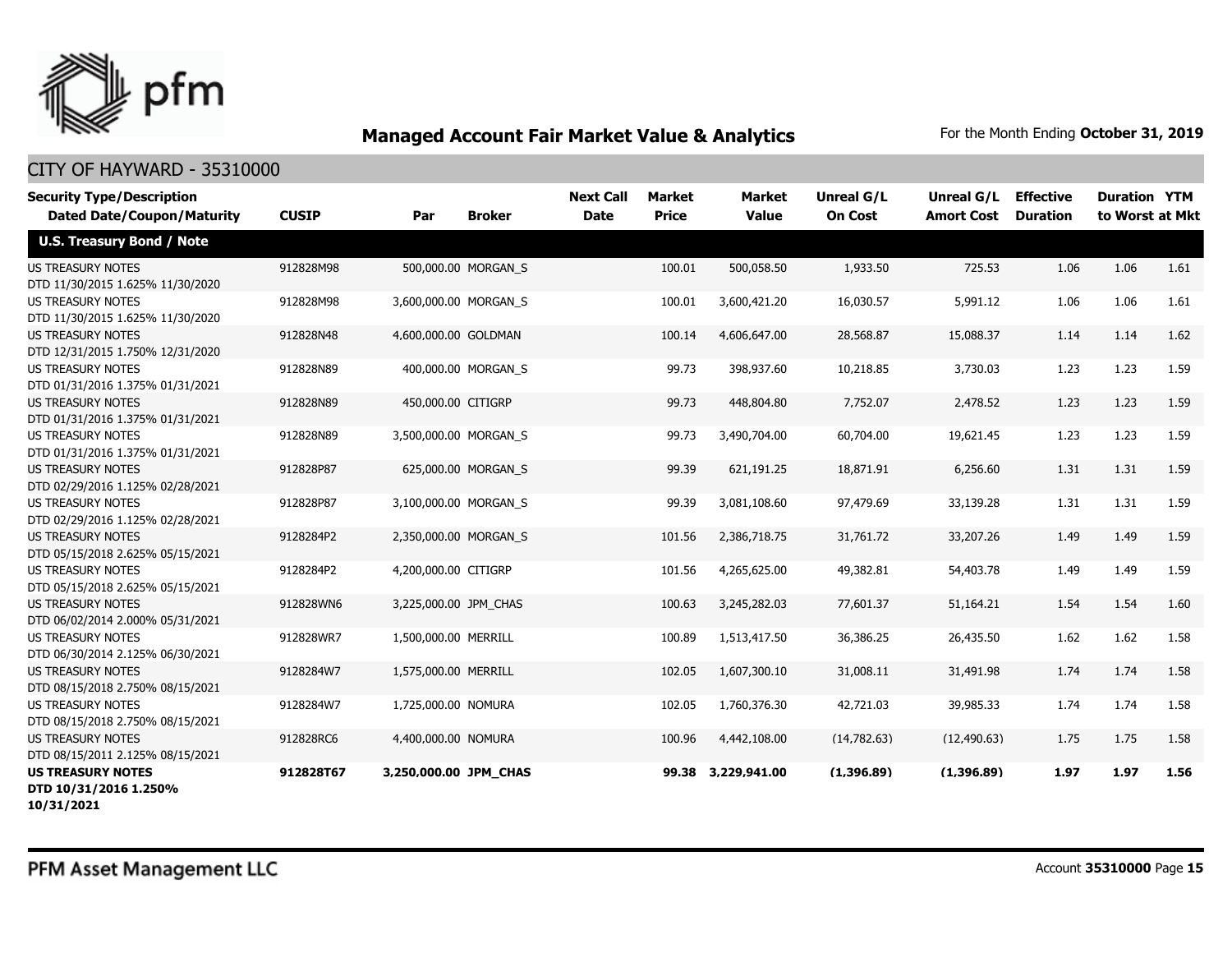

#### CITY OF HAYWARD - 35310000

| <b>Security Type/Description</b><br><b>Dated Date/Coupon/Maturity</b>                  | <b>CUSIP</b> | Par                   | <b>Broker</b> | <b>Next Call</b><br><b>Date</b> | <b>Market</b><br><b>Price</b> | <b>Market</b><br><b>Value</b> | <b>Unreal G/L</b><br><b>On Cost</b> | Unreal G/L<br><b>Amort Cost</b> | <b>Effective</b><br><b>Duration</b> | <b>Duration YTM</b><br>to Worst at Mkt |      |
|----------------------------------------------------------------------------------------|--------------|-----------------------|---------------|---------------------------------|-------------------------------|-------------------------------|-------------------------------------|---------------------------------|-------------------------------------|----------------------------------------|------|
| <b>U.S. Treasury Bond / Note</b>                                                       |              |                       |               |                                 |                               |                               |                                     |                                 |                                     |                                        |      |
| <b>US TREASURY NOTES</b><br>DTD 01/15/2019 2.500% 01/15/2022                           | 9128285V8    | 1,500,000.00 JPM_CHAS |               |                                 | 102.05                        | 1,530,820.50                  | 27,832.22                           | 28,539.69                       | 2.13                                | 2.13                                   | 1.55 |
| <b>US TREASURY NOTES</b><br>DTD 01/15/2019 2.500% 01/15/2022                           | 9128285V8    | 6,000,000.00 MORGAN_S |               |                                 | 102.05                        | 6,123,282.00                  | 131,953.87                          | 129,777.90                      | 2.13                                | 2.13                                   | 1.55 |
| <b>US TREASURY NOTES</b><br>DTD 01/31/2017 1.875% 01/31/2022                           | 912828V72    | 8,750,000.00 CITIGRP  |               |                                 | 100.72                        | 8,812,895.00                  | 222,172.34                          | 180,970.12                      | 2.19                                | 2.19                                   | 1.55 |
| <b>US TREASURY NOTES</b><br>DTD 02/15/2019 2.500% 02/15/2022                           | 9128286C9    | 2,350,000.00 MORGAN_S |               |                                 | 102.14                        | 2,400,395.75                  | 52,966.06                           | 52,392.05                       | 2.21                                | 2.21                                   | 1.54 |
| <b>US TREASURY NOTES</b><br>DTD 02/15/2019 2.500% 02/15/2022                           | 9128286C9    | 2,500,000.00 TD       |               |                                 | 102.14                        | 2,553,612.50                  | 39,061.72                           | 41,912.60                       | 2.21                                | 2.21                                   | 1.54 |
| <b>US TREASURY NOTES</b><br>DTD 07/31/2017 1.875% 07/31/2022                           | 9128282P4    | 1,600,000.00 NOMURA   |               |                                 | 100.93                        | 1,614,937.60                  | 9,500.10                            | 10,062.61                       | 2.66                                | 2.66                                   | 1.53 |
| <b>US TREASURY NOTES</b><br>DTD 07/31/2017 1.875% 07/31/2022                           | 9128282P4    | 4,400,000.00 GOLDMAN  |               |                                 | 100.93                        | 4,441,078.40                  | 37,469.02                           | 37,888.66                       | 2.66                                | 2.66                                   | 1.53 |
| <b>US TREASURY NOTES</b><br>DTD 08/31/2017 1.625% 08/31/2022                           | 9128282S8    | 1,525,000.00 MORGAN_S |               |                                 | 100.29                        | 1,529,468.25                  | 7,506.34                            | 7,267.23                        | 2.75                                | 2.75                                   | 1.52 |
| <b>Security Type Sub-Total</b>                                                         |              | 67,625,000.00         |               |                                 |                               | 68,205,131.63                 | 1,022,702.90                        | 798,642.30                      | 1.82                                | 1.82                                   | 1.57 |
| <b>Supra-National Agency Bond / Note</b>                                               |              |                       |               |                                 |                               |                               |                                     |                                 |                                     |                                        |      |
| INTL BANK OF RECONSTRUCTION AND<br><b>DEV NOTE</b><br>DTD 09/19/2017 1.561% 09/12/2020 | 45905UP32    | 1,225,000.00 HSBC     |               |                                 | 99.98                         | 1,224,799.10                  | 2,739.10                            | 666.07                          | 0.85                                | 0.85                                   | 1.58 |
| INTERNATIONAL FINANCE CORPORATION<br><b>NOTE</b><br>DTD 03/16/2018 2.635% 03/09/2021   | 45950VLQ7    | 1,850,000.00 HSBC     |               |                                 | 100.87                        | 1,866,080.20                  | 17,467.70                           | 16,727.26                       | 1.32                                | 1.32                                   | 1.98 |
| INTER-AMERICAN DEVELOPMENT BANK<br><b>NOTE</b><br>DTD 04/19/2018 2.625% 04/19/2021     | 4581X0DB1    | 1,400,000.00 CITIGRP  |               |                                 | 101.33                        | 1,418,674.60                  | 21,754.60                           | 20,211.16                       | 1.44                                | 1.44                                   | 1.70 |
| INTL BANK OF RECONSTRUCTION AND<br>DEV NOTE<br>DTD 07/25/2018 2.750% 07/23/2021        | 459058GH0    | 1,795,000.00 MORGAN_S |               |                                 | 101.92                        | 1,829,374.25                  | 38,574.55                           | 36,840,76                       | 1.67                                | 1.67                                   | 1.62 |
| <b>Security Type Sub-Total</b>                                                         |              | 6,270,000.00          |               |                                 |                               | 6,338,928.15                  | 80,535.95                           | 74,445.25                       | 1.36                                | 1.36                                   | 1.74 |

PFM Asset Management LLC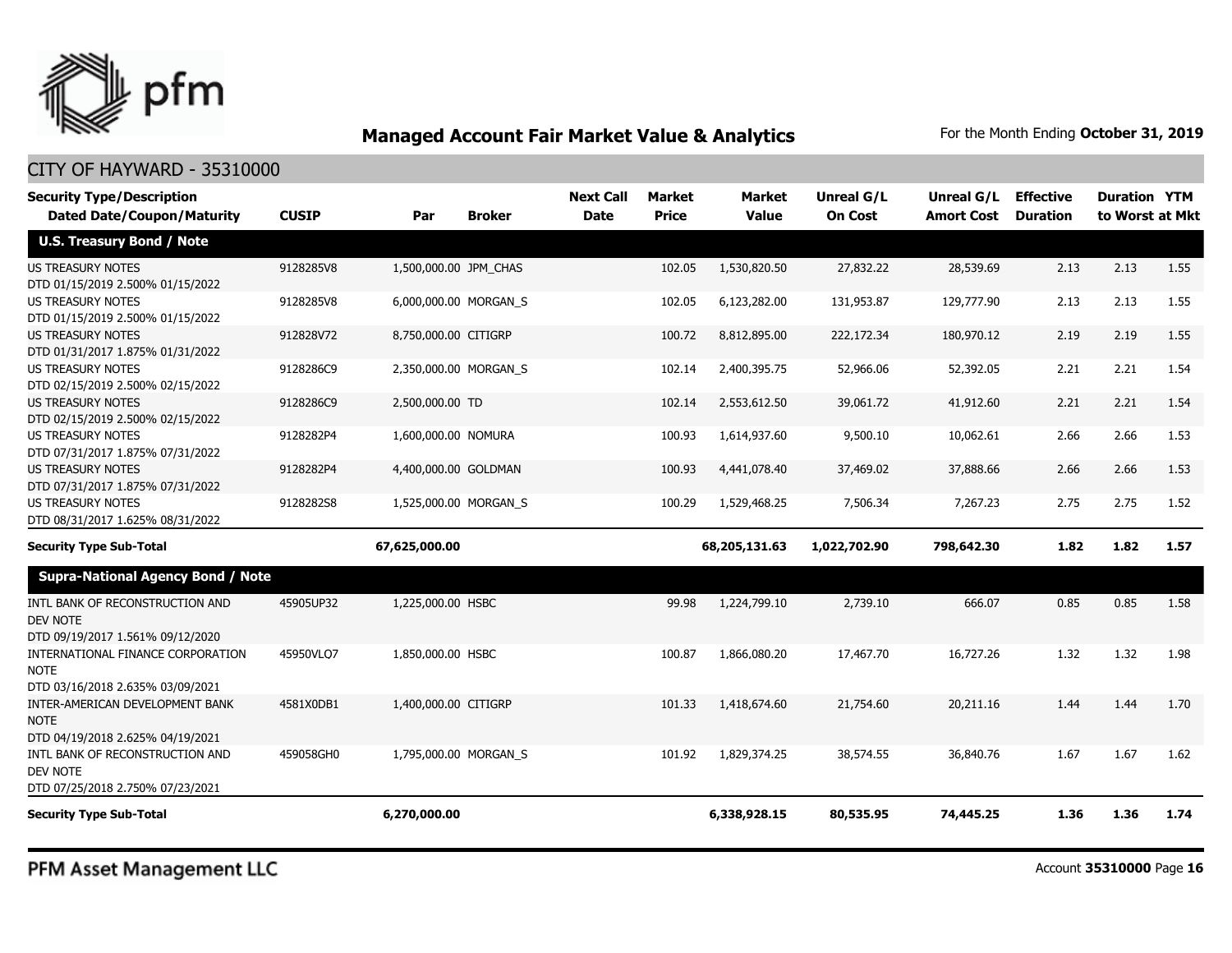

| <b>Security Type/Description</b><br><b>Dated Date/Coupon/Maturity</b> | <b>CUSIP</b> | Par                   | <b>Broker</b>         | <b>Next Call</b><br><b>Date</b> | <b>Market</b><br><b>Price</b> | <b>Market</b><br><b>Value</b> | Unreal G/L<br><b>On Cost</b> | Unreal G/L<br><b>Amort Cost</b> | <b>Effective</b><br><b>Duration</b> | <b>Duration YTM</b><br>to Worst at Mkt |      |
|-----------------------------------------------------------------------|--------------|-----------------------|-----------------------|---------------------------------|-------------------------------|-------------------------------|------------------------------|---------------------------------|-------------------------------------|----------------------------------------|------|
| <b>Municipal Bond / Note</b>                                          |              |                       |                       |                                 |                               |                               |                              |                                 |                                     |                                        |      |
| UNIV OF CAL TXBL REV BOND<br>DTD 05/18/2017 1.900% 05/15/2020         | 91412GS89    | 625,000.00 JEFFERIE   |                       |                                 | 100.13                        | 625,781.25                    | 781.25                       | 781.25                          | 0.53                                | 0.53                                   | 1.67 |
| CA ST TXBL GO BONDS<br>DTD 04/27/2017 2.625% 04/01/2021               | 13063DAC2    | 1,000,000.00 JPM_CHAS |                       |                                 | 101.14                        | 1,011,400.00                  | 14,400.00                    | 13,401.94                       | 1.38                                | 1.38                                   | 1.81 |
| CA ST TXBL GO BONDS<br>DTD 04/25/2018 2.800% 04/01/2021               | 13063DGA0    | 1,425,000.00 JPM_CHAS |                       |                                 | 101.38                        | 1,444,693.50                  | 19,636.50                    | 19,673.22                       | 1.38                                | 1.38                                   | 1.81 |
| UNIV OF CAL TXBL REV BONDS<br>DTD 06/05/2018 3.029% 05/15/2021        | 91412HBH5    | 455,000.00 MERRILL    |                       |                                 | 101.98                        | 463,990.80                    | 8,990.80                     | 8,990.80                        | 1.48                                | 1.48                                   | 1.72 |
| SAN DIEGO CCD, CA TXBL GO BONDS<br>DTD 10/16/2019 1.936% 08/01/2022   | 7972720M6    | 675,000.00 RBC        |                       |                                 | 100.28                        | 676,903.50                    | 1,903.50                     | 1,903.50                        | 2.66                                | 2.66                                   | 1.83 |
| LONG BEACH CCD, CA TXBL GO BONDS<br>DTD 10/23/2019 1.702% 08/01/2022  | 542411NG4    | 920,000.00 PIPER JA   |                       |                                 | 99.66                         | 916,862.80                    | (3, 137.20)                  | (3, 137.20)                     | 2.67                                | 2.67                                   | 1.83 |
| TAMALPAIS UHSD, CA TXBL GO BONDS<br>DTD 10/09/2019 1.925% 08/01/2022  | 874857KH7    | 995,000.00 RBC        |                       |                                 | 100.39                        | 998,840.70                    | 3,840.70                     | 3,840.70                        | 2.66                                | 2.66                                   | 1.78 |
| SAN JOSE, CA TXBL GO BONDS<br>DTD 07/25/2019 2.300% 09/01/2022        | 798135H44    |                       | 1,150,000.00 MORGAN S |                                 | 101.35                        | 1,165,513.50                  | 7,969.50                     | 8,610.95                        | 2.73                                | 2.73                                   | 1.81 |
| <b>Security Type Sub-Total</b>                                        |              | 7,245,000.00          |                       |                                 |                               | 7,303,986.05                  | 54,385.05                    | 54,065.16                       | 1.99                                | 1.99                                   | 1.79 |
| <b>Federal Agency Collateralized Mortgage Obligation</b>              |              |                       |                       |                                 |                               |                               |                              |                                 |                                     |                                        |      |
| FREDDIE MAC SERIES 4459 NB<br>DTD 04/01/2015 4.500% 01/01/2020        | 3137BHU39    |                       | 74.26 CITIGRP         |                                 | 100.12                        | 74.35                         | (3.51)                       | (0.02)                          | 0.13                                | 0.12                                   | 2.06 |
| FHMS K006 A2<br>DTD 04/01/2010 4.251% 01/25/2020                      | 31398VJ98    | 580,405.65 CITIGRP    |                       |                                 | 99.99                         | 580,375.18                    | (11, 819.96)                 | (1,369.44)                      | 0.14                                | 0.15                                   | 2.39 |
| FHLMC SERIES K013 A1<br>DTD 05/01/2011 2.902% 08/25/2020              | 3137AA4V2    |                       | 242,725.24 WELLS_FA   |                                 | 100.17                        | 243,128.41                    | (4,214.29)                   | (231.90)                        | 0.43                                | 0.54                                   | 2.24 |
| <b>FHMS K714 A2</b><br>DTD 01/01/2014 3.034% 10/25/2020               | 3137B6ZM6    | 858,242.05 CITIGRP    |                       |                                 | 100.64                        | 863,735.31                    | (18, 343.09)                 | (1,910.59)                      | 0.72                                | 0.52                                   | 1.43 |
| FNA 2018-M5 A2<br>DTD 04/01/2018 3.560% 09/25/2021                    | 3136B1XP4    |                       | 579,632.88 JPM CHAS   |                                 | 101.86                        | 590,411.27                    | (751.10)                     | 4,522.35                        | 1.35                                | 0.98                                   | 1.43 |
| <b>FHMS K720 A1</b><br>DTD 11/01/2015 2.316% 11/25/2021               | 3137BLUQ9    |                       | 259,981.61 BARCLAYS   |                                 | 100.43                        | 261,098.23                    | 405.74                       | 456.02                          | 1.15                                | 1.06                                   | 1.77 |
| FHLMC MULTIFAMILY STRUCTURED P<br>DTD 05/01/2015 2.791% 01/25/2022    | 3137BHXY8    | 1,250,000.00 AMHERST  |                       |                                 | 101.58                        | 1,269,807.38                  | (2,848.87)                   | (1,455.76)                      | 2.04                                | 1.14                                   | 1.25 |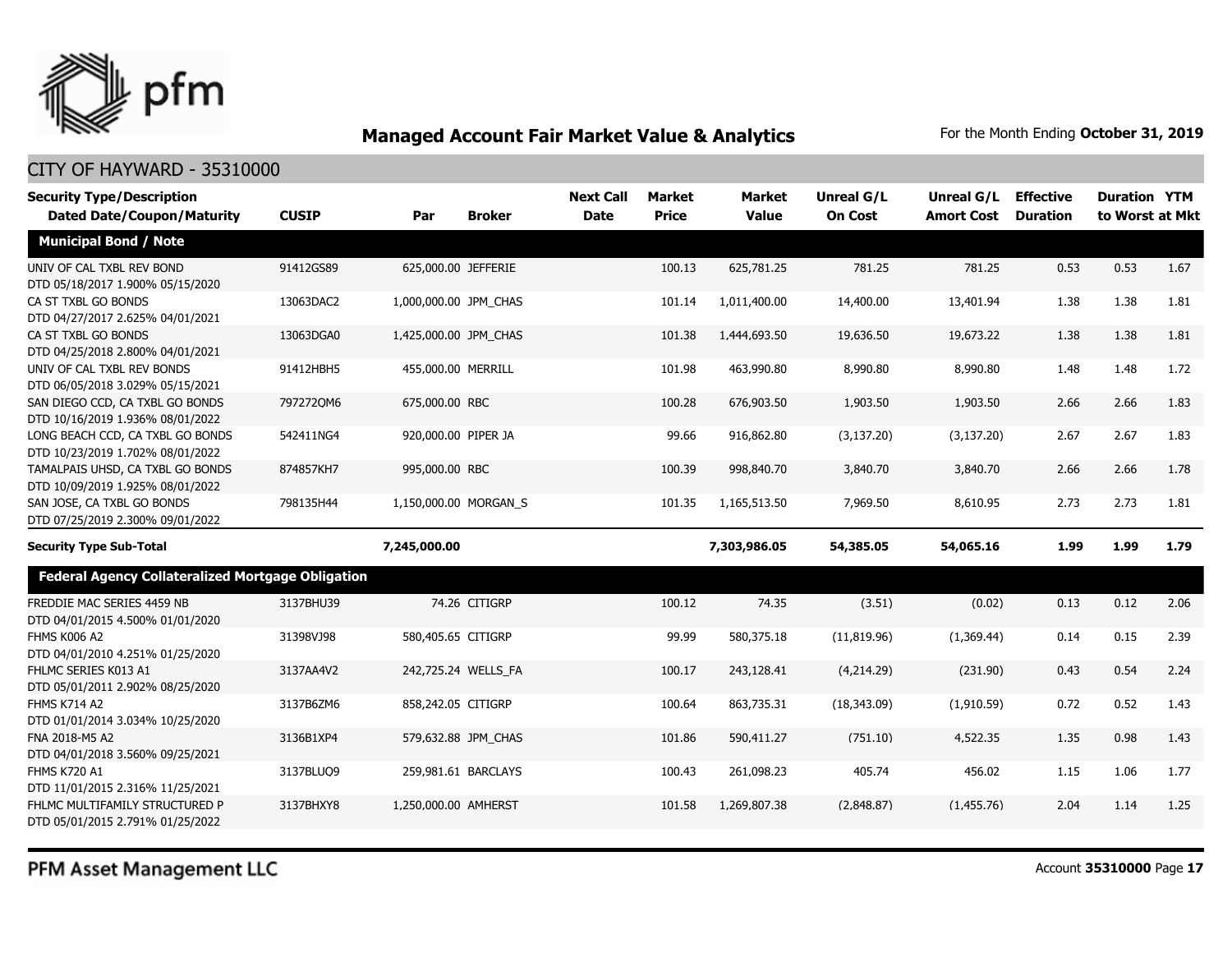

| <b>Security Type/Description</b><br><b>Dated Date/Coupon/Maturity</b> | <b>CUSIP</b> | Par                   | <b>Broker</b>       | <b>Next Call</b><br><b>Date</b> | <b>Market</b><br><b>Price</b> | <b>Market</b><br><b>Value</b> | <b>Unreal G/L</b><br><b>On Cost</b> | Unreal G/L<br><b>Amort Cost</b> | <b>Effective</b><br><b>Duration</b> | <b>Duration YTM</b><br>to Worst at Mkt |      |
|-----------------------------------------------------------------------|--------------|-----------------------|---------------------|---------------------------------|-------------------------------|-------------------------------|-------------------------------------|---------------------------------|-------------------------------------|----------------------------------------|------|
| <b>Federal Agency Collateralized Mortgage Obligation</b>              |              |                       |                     |                                 |                               |                               |                                     |                                 |                                     |                                        |      |
| FHMS KJ23 A1<br>DTD 12/01/2018 3.174% 03/01/2022                      | 3137FKK70    | 419,855.79 GOLDMAN    |                     |                                 | 101.62                        | 426,653.34                    | 6,800.91                            | 6,800.91                        | 1.43                                | 1.22                                   | 1.69 |
| FHMS K019 A2<br>DTD 08/01/2012 2.272% 03/25/2022                      | 3137ASNJ9    |                       | 600,000.00 MORGAN S |                                 | 100.69                        | 604,158.84                    | 8,588.53                            | 7,951.03                        | 2.13                                | 1.22                                   | 1.58 |
| FHMS K023 A1<br>DTD 12/01/2012 1.583% 04/25/2022                      | 3137AWQG3    | 76,843.25 BAIRD       |                     |                                 | 99.64                         | 76,566.98                     | 1,392.68                            | 796.74                          | 1.28                                | 1.26                                   | 1.78 |
| FHMS K023 A1<br>DTD 12/01/2012 1.583% 04/25/2022                      | 3137AWQG3    | 337,360.59 BARCLAYS   |                     |                                 | 99.64                         | 336,147.68                    | 7,313.35                            | 4,738.13                        | 1.28                                | 1.26                                   | 1.78 |
| FHMS K023 A1<br>DTD 12/01/2012 1.583% 04/25/2022                      | 3137AWQG3    | 693,463.44 BAIRD      |                     |                                 | 99.64                         | 690,970.23                    | 12,676.30                           | 7,258.09                        | 1.28                                | 1.26                                   | 1.78 |
| FHLMC MULTIFAMILY STRUCTURED P<br>DTD 11/01/2015 2.716% 06/25/2022    | 3137BLUR7    | 600,000.00 JPM_CHAS   |                     |                                 | 101.65                        | 609,925.26                    | 10,671.74                           | 10,671.74                       | 2.32                                | 1.35                                   | 1.36 |
| FHLMC MULTIFAMILY STRUCTURED P<br>DTD 12/01/2012 2.355% 07/25/2022    | 3137AVXN2    | 570,000.00 WELLS_FA   |                     |                                 | 101.05                        | 575,997.26                    | 3,904.29                            | 4,206.66                        | 2.55                                | 1.39                                   | 1.49 |
| FHLMC MULTIFAMILY STRUCTURED P<br>DTD 12/01/2012 2.355% 07/25/2022    | 3137AVXN2    | 1,227,386.00 WELLS_FA |                     |                                 | 101.05                        | 1,240,299.94                  | 17,708.42                           | 17,235.03                       | 2.55                                | 1.39                                   | 1.49 |
| FHLMC MULTIFAMILY STRUCTURED P<br>DTD 12/01/2012 2.307% 08/25/2022    | 3137AWQH1    | 1,250,000.00 CANT_FIT |                     |                                 | 100.98                        | 1,262,276.25                  | (6, 180.78)                         | (5,371.66)                      | 2.64                                | 1.43                                   | 1.52 |
| FHLMC MULTIFAMILY STRUCTURED P<br>DTD 05/01/2013 2.510% 11/25/2022    | 3137B1BS0    | 1,065,000.00 CITIGRP  |                     |                                 | 101.67                        | 1,082,803.29                  | 8,484.54                            | 9,505.84                        | 2.83                                | 1.55                                   | 1.33 |
| <b>FANNIEMAE-ACES</b><br>DTD 02/01/2013 2.509% 11/25/2022             | 3136ACGJ4    | 1,250,000.00 JPM_CHAS |                     |                                 | 101.64                        | 1,270,469.25                  | 5,039.56                            | 6,408.96                        | 2.76                                | 1.55                                   | 1.35 |
| FNA 2013-M7 A2<br>DTD 05/01/2013 2.280% 12/25/2022                    | 3136AEGQ4    | 394,556.42 BAIRD      |                     |                                 | 101.04                        | 398,658.19                    | 1,643.29                            | 1,718.49                        | 2.86                                | 1.59                                   | 1.54 |
| FNA 2013-M7 A2<br>DTD 05/01/2013 2.280% 12/25/2022                    | 3136AEGO4    | 522,702.95 BAIRD      |                     |                                 | 101.04                        | 528,136.92                    | (1, 413.96)                         | (1, 140.73)                     | 2.86                                | 1.59                                   | 1.54 |
| <b>FHMS J22F A1</b><br>DTD 11/01/2018 3.454% 05/25/2023               | 3137FJYA1    |                       | 720,322.59 MORGAN_S |                                 | 102.99                        | 741,852.53                    | 21,549.38                           | 21,549.39                       | 1.97                                | 1.80                                   | 1.68 |
| FHMS KP05 A<br>DTD 12/01/2018 3.203% 07/01/2023                       | 3137FKK39    | 384,774.08 CSFB       |                     |                                 | 102.47                        | 394,292.70                    | 9,519.79                            | 9,519.77                        | 1.83                                | 1.88                                   | 1.78 |
| <b>Security Type Sub-Total</b>                                        |              | 13,883,326.80         |                     |                                 |                               | 14,047,838.79                 | 70,122.96                           | 101,859.05                      | 2.04                                | 1.28                                   | 1.54 |
| <b>Federal Agency Bond / Note</b>                                     |              |                       |                     |                                 |                               |                               |                                     |                                 |                                     |                                        |      |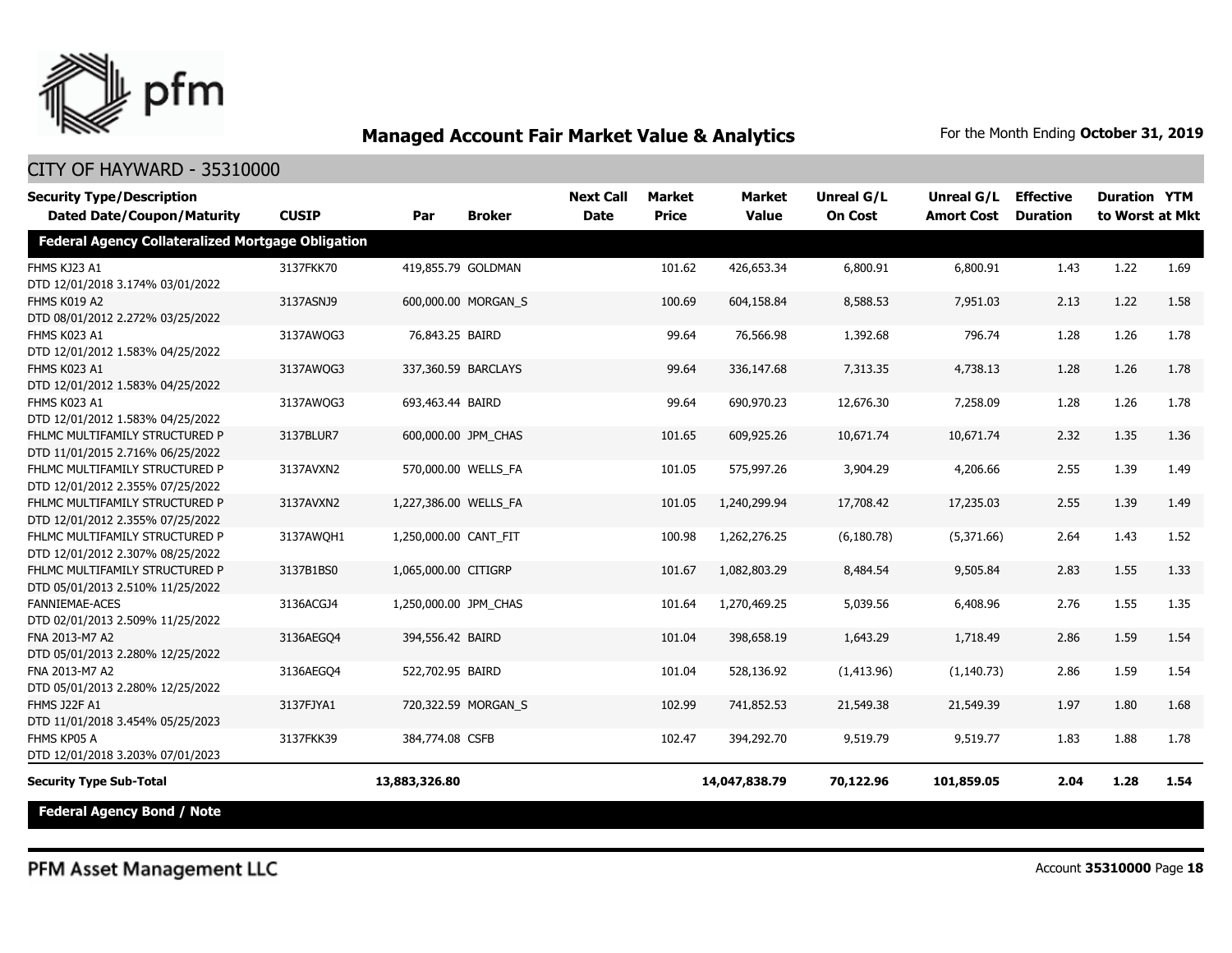

| <b>Security Type/Description</b><br><b>Dated Date/Coupon/Maturity</b>                  | <b>CUSIP</b> | Par                   | <b>Broker</b>       | <b>Next Call</b><br><b>Date</b> | <b>Market</b><br><b>Price</b> | Market<br><b>Value</b> | <b>Unreal G/L</b><br><b>On Cost</b> | Unreal G/L<br><b>Amort Cost</b> | <b>Effective</b><br><b>Duration</b> | <b>Duration YTM</b><br>to Worst at Mkt |      |
|----------------------------------------------------------------------------------------|--------------|-----------------------|---------------------|---------------------------------|-------------------------------|------------------------|-------------------------------------|---------------------------------|-------------------------------------|----------------------------------------|------|
| <b>Federal Agency Bond / Note</b>                                                      |              |                       |                     |                                 |                               |                        |                                     |                                 |                                     |                                        |      |
| <b>FANNIE MAE NOTES</b><br>DTD 06/25/2018 2.750% 06/22/2021                            | 3135G0U35    | 1,745,000.00 NOMURA   |                     |                                 | 101.86                        | 1,777,434.32           | 32,835.67                           | 32,660.02                       | 1.59                                | 1.59                                   | 1.60 |
| FEDERAL HOME LOAN BANKS NOTES<br>DTD 10/12/2018 3.000% 10/12/2021                      | 3130AF5B9    | 2,425,000.00 CITIGRP  |                     |                                 | 102.72                        | 2,491,015.78           | 67,422.28                           | 66,941.84                       | 1.89                                | 1.89                                   | 1.57 |
| <b>FANNIE MAE NOTES</b><br>DTD 01/11/2019 2.625% 01/11/2022                            | 3135G0U92    | 1,200,000.00 NOMURA   |                     |                                 | 102.27                        | 1,227,250.80           | 26,938.80                           | 27,008.51                       | 2.11                                | 2.11                                   | 1.57 |
| <b>FANNIE MAE NOTES</b><br>DTD 01/11/2019 2.625% 01/11/2022                            | 3135G0U92    | 1,650,000.00 NOMURA   |                     |                                 | 102.27                        | 1,687,469.85           | 38,657.85                           | 38,347.70                       | 2.11                                | 2.11                                   | 1.57 |
| FEDERAL HOME LOAN BANK<br>DTD 06/01/2012 2.125% 06/10/2022                             | 313379069    | 2,475,000.00 CITIGRP  |                     |                                 | 101.38                        | 2,509,229.25           | 16,830.00                           | 18,992.04                       | 2.51                                | 2.51                                   | 1.58 |
| <b>FANNIE MAE NOTES</b><br>DTD 09/06/2019 1.375% 09/06/2022                            | 3135G0W33    | 1,250,000.00 BARCLAYS |                     |                                 | 99.45                         | 1,243,121.25           | (2,528.75)                          | (2,746.18)                      | 2.77                                | 2.77                                   | 1.57 |
| <b>Security Type Sub-Total</b>                                                         |              | 10,745,000.00         |                     |                                 |                               | 10,935,521.25          | 180,155.85                          | 181,203.93                      | 2.14                                | 2.14                                   | 1.58 |
| <b>Corporate Note</b>                                                                  |              |                       |                     |                                 |                               |                        |                                     |                                 |                                     |                                        |      |
| AMERICAN EXPRESS CO CORP NOTES<br>DTD 02/22/2019 3.000% 02/22/2021                     | 025816CB3    | 400,000.00 CSFB       |                     |                                 | 101.42                        | 405,698.40             | 6,098.40                            | 5,962.62                        | 1.27                                | 1.27                                   | 1.89 |
| JOHN DEERE CAPITAL CORP NOTES<br>DTD 03/13/2018 2.875% 03/12/2021                      | 24422EUD9    |                       | 300,000.00 BARCLAYS |                                 | 101.33                        | 303,981.60             | 4,185.60                            | 4,076.65                        | 1.33                                | 1.33                                   | 1.88 |
| NATIONAL RURAL UTIL COOP NOTE<br>DTD 02/26/2018 2.900% 03/15/2021                      | 63743HER9    | 250,000.00 RBC        |                     |                                 | 101.35                        | 253,382.00             | 3,659.50                            | 3,510.88                        | 1.34                                | 1.34                                   | 1.90 |
| TOYOTA MOTOR CREDIT CORP NOTES<br>DTD 04/13/2018 2.950% 04/13/2021                     | 89236TEU5    |                       | 365,000.00 JPM_CHAS |                                 | 101.57                        | 370,723.93             | 5,869.93                            | 5,796.09                        | 1.42                                | 1.42                                   | 1.85 |
| MORGAN STANLEY CORP NOTES<br>DTD 04/21/2016 2.500% 04/21/2021                          | 61746BEA0    |                       | 300,000.00 GOLDMAN  |                                 | 100.73                        | 302,181.90             | 7,221.90                            | 4,569.90                        | 1.44                                | 1.44                                   | 2.00 |
| <b>CHARLES SCHWAB CORP NOTES</b><br>DTD 05/22/2018 3.250% 05/21/2021                   | 808513AW5    | 235,000.00 CSFB       |                     |                                 | 102.14                        | 240,036.99             | 5,044.04                            | 5,040.82                        | 1.50                                | 1.50                                   | 1.85 |
| PACCAR FINANCIAL CORP BONDS<br>DTD 08/09/2018 3.150% 08/09/2021                        | 69371RP42    | 295,000.00 CITIGRP    |                     |                                 | 102.44                        | 302,202.13             | 7,293.58                            | 7,257.16                        | 1.71                                | 1.71                                   | 1.74 |
| CATERPILLAR FINANCIAL SERVICES CORP<br><b>CORP</b><br>DTD 09/07/2018 3.150% 09/07/2021 | 14913Q2N8    |                       | 325,000.00 BARCLAYS |                                 | 102.43                        | 332,907.90             | 8,158.15                            | 8,064.94                        | 1.79                                | 1.79                                   | 1.81 |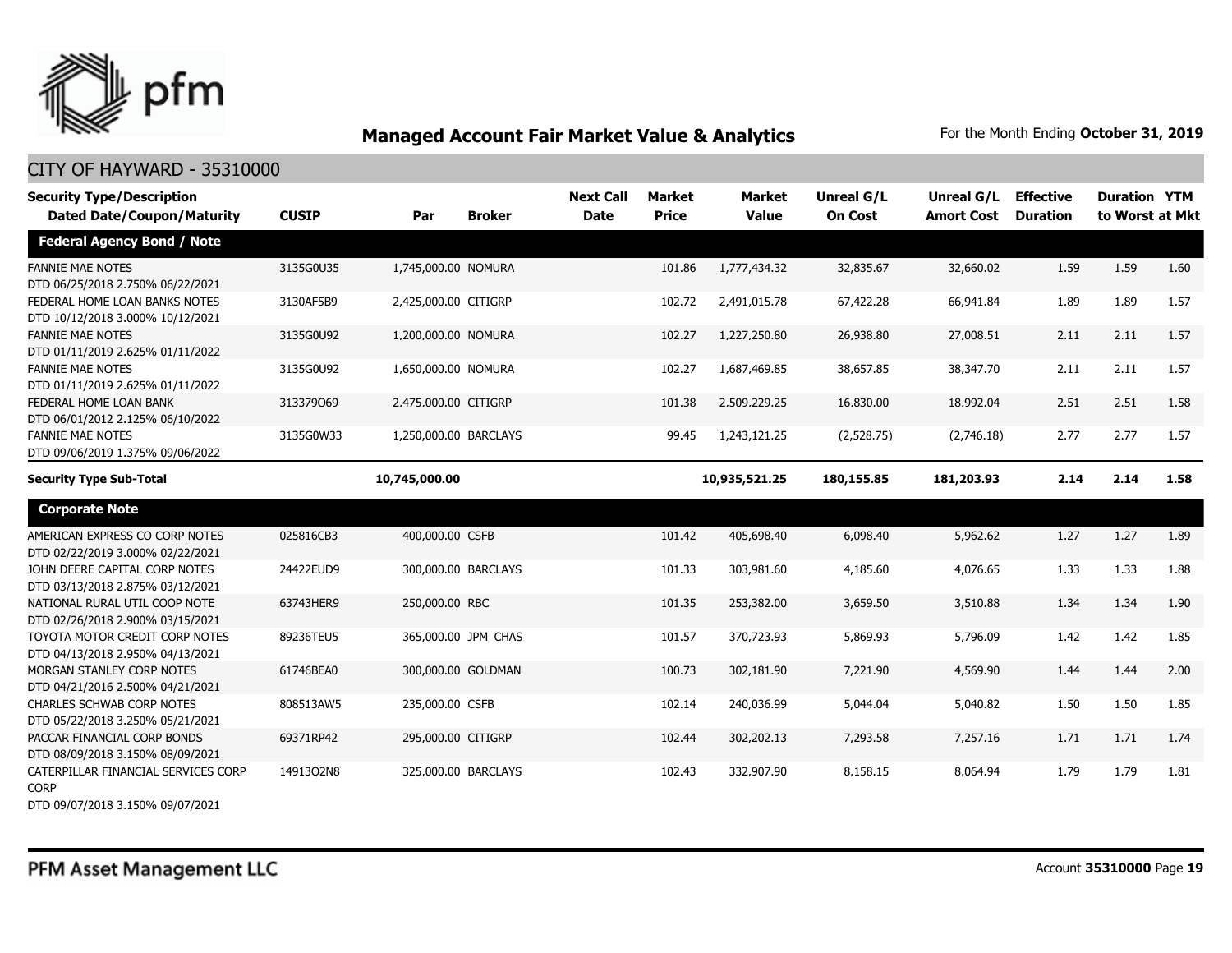

| <b>Security Type/Description</b><br><b>Dated Date/Coupon/Maturity</b>                 | <b>CUSIP</b> | Par                 | <b>Broker</b>       | <b>Next Call</b><br><b>Date</b> | <b>Market</b><br><b>Price</b> | <b>Market</b><br><b>Value</b> | <b>Unreal G/L</b><br><b>On Cost</b> | Unreal G/L<br><b>Amort Cost</b> | <b>Effective</b><br><b>Duration</b> | <b>Duration YTM</b><br>to Worst at Mkt |      |
|---------------------------------------------------------------------------------------|--------------|---------------------|---------------------|---------------------------------|-------------------------------|-------------------------------|-------------------------------------|---------------------------------|-------------------------------------|----------------------------------------|------|
| <b>Corporate Note</b>                                                                 |              |                     |                     |                                 |                               |                               |                                     |                                 |                                     |                                        |      |
| <b>3M COMPANY</b><br>DTD 09/14/2018 3.000% 09/14/2021                                 | 88579YBA8    | 145,000.00 CITIGRP  |                     |                                 | 102.01                        | 147,914.79                    | 3,212.04                            | 3,103.13                        | 1.81                                | 1.81                                   | 1.90 |
| BANK OF AMERICA CORP (CALLABLE)<br>DTD 09/18/2017 2.328% 10/01/2021                   | 06051GGS2    | 200,000.00 MERRILL  |                     | 10/01/20                        | 100.24                        | 200,471.00                    | 1,445.00                            | 967.03                          | 0.91                                | 0.90                                   | 2.20 |
| BANK OF AMERICA CORP (CALLABLE)<br>DTD 09/18/2017 2.328% 10/01/2021                   | 06051GGS2    | 390,000.00 MERRILL  |                     | 10/01/20                        | 100.24                        | 390,918.45                    | 918.45                              | 918.45                          | 0.91                                | 0.90                                   | 2.20 |
| AMERICAN EXPRESS CREDIT CORP NOTES<br>DTD 11/06/2018 3.700% 11/05/2021                | 025816BY4    | 200,000.00 RBC      |                     |                                 | 103.45                        | 206,904.20                    | 6,948.20                            | 6,934.38                        | 1.91                                | 1.91                                   | 1.94 |
| ABBOTT LABORATORIES CORP NOTES<br>DTD 11/22/2016 2.900% 11/30/2021                    | 002824BD1    |                     | 300,000.00 GOLDMAN  |                                 | 102.02                        | 306,053.70                    | 4,370.70                            | 4,667.49                        | 1.99                                | 1.99                                   | 1.91 |
| CITIGROUP INC CORP (CALLABLE) NOTE<br>DTD 12/08/2016 2.900% 12/08/2021                | 172967LC3    | 300,000.00 RBC      |                     | 11/08/21                        | 101.69                        | 305,073.90                    | 10,530.90                           | 9,090.92                        | 1.95                                | 1.93                                   | 2.07 |
| SUNTRUST BANKS INC CORP NOTES<br>(CALLABLE)<br>DTD 12/01/2016 2.700% 01/27/2022       | 867914BM4    | 300,000.00 ACADEMY  |                     | 12/27/21                        | 101.36                        | 304,089.90                    | 4,587.90                            | 4,500.16                        | 2.10                                | 2.07                                   | 2.07 |
| HOME DEPOT INC<br>DTD 12/06/2018 3.250% 03/01/2022                                    | 437076BV3    |                     | 175,000.00 JPM_CHAS |                                 | 103.54                        | 181,195.70                    | 6,675.20                            | 6,550.69                        | 2.24                                | 2.24                                   | 1.70 |
| US BANCORP (CALLABLE) NOTE<br>DTD 03/02/2012 3.000% 03/15/2022                        | 91159HHC7    |                     | 600,000.00 US_BANCO | 02/15/22                        | 102.56                        | 615,337.80                    | 4,747.80                            | 6,171.13                        | 2.21                                | 2.20                                   | 1.89 |
| GOLDMAN SACHS GROUP INC (CALLABLE)<br><b>NOTE</b><br>DTD 01/26/2017 3.000% 04/26/2022 | 38141GWC4    |                     | 600,000.00 GOLDMAN  | 04/26/21                        | 101.33                        | 607,956.60                    | 14,544.60                           | 13,125.14                       | 1.71                                | 1.45                                   | 2.45 |
| UNITED PARCEL SERVICE (CALLABLE)<br><b>NOTES</b><br>DTD 05/16/2017 2.350% 05/16/2022  | 911312BC9    |                     | 300,000.00 JPM CHAS | 04/16/22                        | 101.13                        | 303,390.60                    | 1,701.60                            | 1,901.00                        | 2.38                                | 2.36                                   | 1.89 |
| MORGAN STANLEY CORP NOTES<br>DTD 05/19/2017 2.750% 05/19/2022                         | 61744YAH1    | 300,000.00 RBC      |                     |                                 | 101.54                        | 304,633.80                    | 6,622.80                            | 6,272.88                        | 2.43                                | 2.43                                   | 2.12 |
| JPMORGAN CHASE & CO CORP NOTES<br>DTD 06/18/2018 3.514% 06/18/2022                    | 46647PAS5    |                     | 600,000.00 JPM CHAS |                                 | 102.25                        | 613,492.80                    | 13,492.80                           | 13,492.80                       | 2.47                                | 2.47                                   | 2.62 |
| AMERICAN HONDA FINANCE<br>DTD 06/27/2019 2.200% 06/27/2022                            | 02665WCY5    | 600,000.00 MERRILL  |                     |                                 | 101.10                        | 606,600.00                    | 7,152.00                            | 7,090.37                        | 2.55                                | 2.55                                   | 1.77 |
| BANK OF NY MELLON CORP CORP NOTES<br>DTD 08/23/2019 1.950% 08/23/2022                 | 06406RAK3    | 115,000.00 BARCLAYS |                     |                                 | 100.23                        | 115,263.70                    | (53.70)                             | (37.53)                         | 2.71                                | 2.71                                   | 1.87 |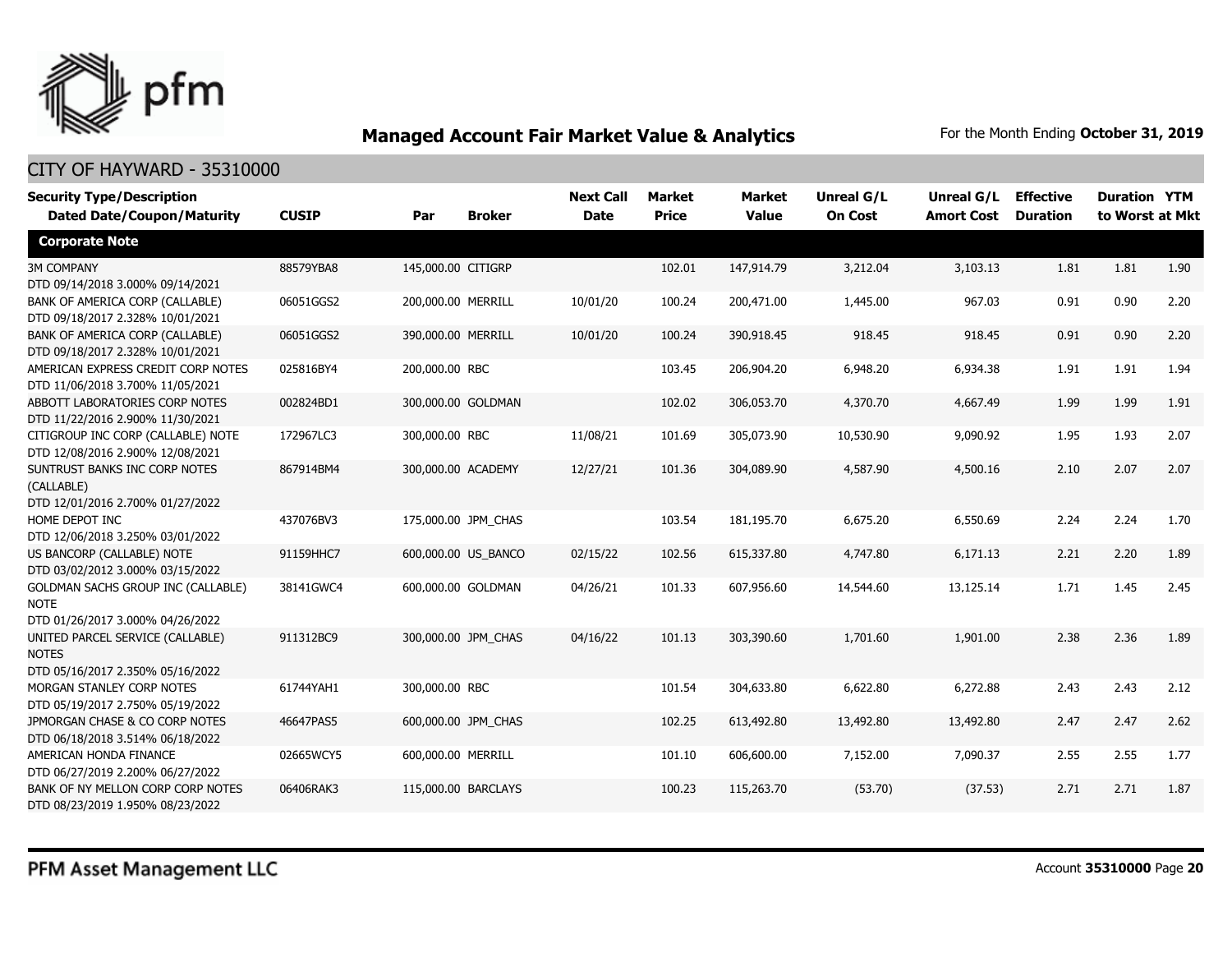

#### CITY OF HAYWARD - 35310000

| <b>Security Type/Description</b><br><b>Dated Date/Coupon/Maturity</b>                    | <b>CUSIP</b> | Par                 | <b>Broker</b> | <b>Next Call</b><br><b>Date</b> | <b>Market</b><br><b>Price</b> | Market<br><b>Value</b> | Unreal G/L<br><b>On Cost</b> | Unreal G/L<br><b>Amort Cost</b> | <b>Effective</b><br><b>Duration</b> | <b>Duration YTM</b><br>to Worst at Mkt |      |
|------------------------------------------------------------------------------------------|--------------|---------------------|---------------|---------------------------------|-------------------------------|------------------------|------------------------------|---------------------------------|-------------------------------------|----------------------------------------|------|
| <b>Corporate Note</b>                                                                    |              |                     |               |                                 |                               |                        |                              |                                 |                                     |                                        |      |
| BANK OF NY MELLON CORP CORP NOTES<br>DTD 08/23/2019 1.950% 08/23/2022                    | 06406RAK3    | 185,000.00 CITIGRP  |               |                                 | 100.23                        | 185,424.21             | 483.41                       | 479.77                          | 2.71                                | 2.71                                   | 1.87 |
| WALT DISNEY COMPANY/THE<br>DTD 09/06/2019 1.650% 09/01/2022                              | 254687FJ0    | 165,000.00 JPM_CHAS |               |                                 | 99.75                         | 164,585.69             | (56.26)                      | (74.15)                         | 2.75                                | 2.75                                   | 1.74 |
| CATERPILLAR FINANCIAL SERVICES CORP<br><b>NOTE</b><br>DTD 09/06/2019 1.900% 09/06/2022   | 14913Q3A5    | 325,000.00 BARCLAYS |               |                                 | 100.10                        | 325,328.90             | 780.65                       | 758.20                          | 2.75                                | 2.75                                   | 1.86 |
| <b>Security Type Sub-Total</b>                                                           |              | 8,270,000.00        |               |                                 |                               | 8,395,750.59           | 135,635.19                   | 130,190.92                      | 1.93                                | 1.91                                   | 2.00 |
| <b>Certificate of Deposit</b>                                                            |              |                     |               |                                 |                               |                        |                              |                                 |                                     |                                        |      |
| CANADIAN IMP BK COMM NY FLT CERT<br><b>DEPOS</b><br>DTD 04/10/2018 2.410% 04/10/2020     | 13606BVF0    | 600,000.00 MERRILL  |               |                                 | 100.16                        | 600,960.00             | 960.00                       | 960.00                          | 0.19                                | 0.44                                   | 2.06 |
| BANK OF NOVA SCOTIA HOUSTON CD<br>DTD 06/07/2018 3.080% 06/05/2020                       | 06417GU22    | 600,000.00 GOLDMAN  |               |                                 | 100.88                        | 605,251.20             | 5,479.20                     | 5,320.79                        | 0.58                                | 0.58                                   | 1.59 |
| <b>BANK OF MONTREAL CHICAGO CERT</b><br><b>DEPOS</b><br>DTD 08/03/2018 3.190% 08/03/2020 | 06370REU9    | 600,000.00 BMO      |               |                                 | 100.92                        | 605,490.60             | 5,490.60                     | 5,490.60                        | 0.76                                | 0.76                                   | 1.97 |
| SUMITOMO MITSUI BANK NY CERT DEPOS<br>DTD 10/18/2018 3.390% 10/16/2020                   | 86565BPC9    | 600,000.00 GOLDMAN  |               |                                 | 101.63                        | 609,768.60             | 10,584.60                    | 9,880.49                        | 0.95                                | 0.95                                   | 1.71 |
| MUFG BANK LTD/NY CERT DEPOS<br>DTD 02/28/2019 2.970% 02/26/2021                          | 55379WZT6    | 600,000.00 MITSU    |               |                                 | 101.64                        | 609,826.20             | 9,826.20                     | 9,826.20                        | 1.28                                | 1.28                                   | 1.74 |
| CREDIT AGRICOLE CIB NY CERT DEPOS<br>DTD 04/04/2019 2.830% 04/02/2021                    | 22535CDU2    | 600,000.00 CREDAG   |               |                                 | 101.08                        | 606,456.00             | 6,456.00                     | 6,456.00                        | 1.37                                | 1.37                                   | 2.08 |
| ROYAL BANK OF CANADA NY CD<br>DTD 06/08/2018 3.240% 06/07/2021                           | 78012UEE1    | 600,000.00 RBC      |               |                                 | 102.36                        | 614,186.40             | 14,186.40                    | 14,186.40                       | 1.54                                | 1.54                                   | 1.73 |
| NORDEA BANK ABP NEW YORK CERT<br><b>DEPOS</b><br>DTD 08/29/2019 1.850% 08/26/2022        | 65558TLL7    | 625,000.00 MERRILL  |               |                                 | 99.93                         | 624,539.38             | (460.62)                     | (460.62)                        | 2.73                                | 2.73                                   | 1.90 |
| SKANDINAV ENSKILDA BANK LT CD<br>DTD 09/03/2019 1.860% 08/26/2022                        | 83050PDR7    | 625,000.00 BARCLAYS |               |                                 | 99.95                         | 624,711.25             | (288.75)                     | (288.75)                        | 2.73                                | 2.73                                   | 1.90 |
| <b>Security Type Sub-Total</b>                                                           |              | 5,450,000.00        |               |                                 |                               | 5,501,189.63           | 52,233.63                    | 51,371.11                       | 1.36                                | 1.39                                   | 1.85 |

PFM Asset Management LLC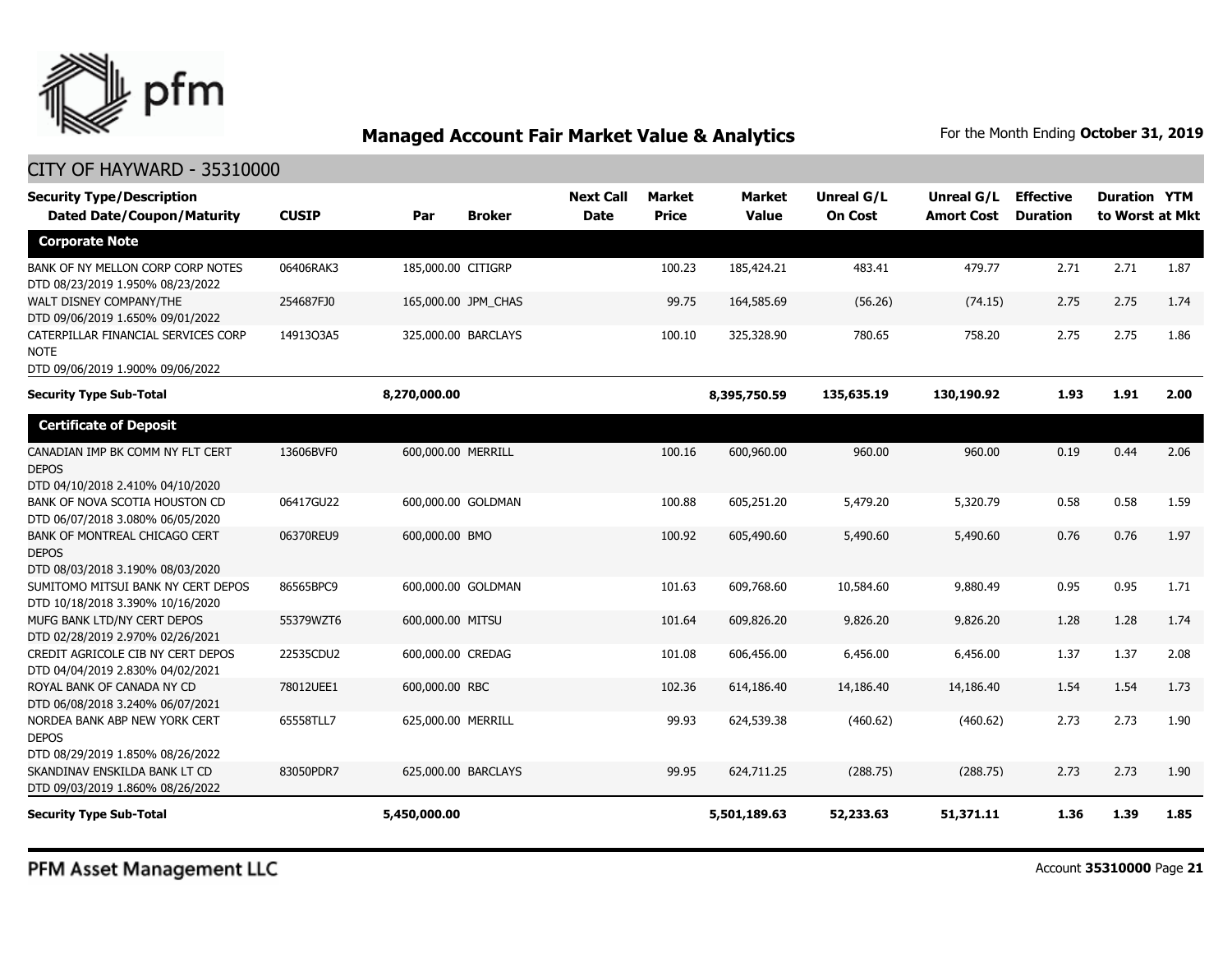

#### CITY OF HAYWARD - 35310000

| <b>Security Type/Description</b><br><b>Dated Date/Coupon/Maturity</b> | <b>CUSIP</b> | Par                | <b>Broker</b>       | <b>Next Call</b><br><b>Date</b> | <b>Market</b><br><b>Price</b> | <b>Market</b><br><b>Value</b> | Unreal G/L<br><b>On Cost</b> | Unreal G/L<br><b>Amort Cost</b> | <b>Effective</b><br><b>Duration</b> | <b>Duration YTM</b><br>to Worst at Mkt |      |
|-----------------------------------------------------------------------|--------------|--------------------|---------------------|---------------------------------|-------------------------------|-------------------------------|------------------------------|---------------------------------|-------------------------------------|----------------------------------------|------|
| <b>Asset-Backed Security</b>                                          |              |                    |                     |                                 |                               |                               |                              |                                 |                                     |                                        |      |
| JOHN DEERE ABS 2017-A A3<br>DTD 03/02/2017 1.780% 04/15/2021          | 47787XAC1    | 29.394.06 MERRILL  |                     |                                 | 99.95                         | 29,380.09                     | (9.78)                       | (12.24)                         | 0.19                                | 0.85                                   | 1.84 |
| ALLY ABS 2017-1 A3<br>DTD 01/31/2017 1.700% 06/15/2021                | 02007PAC7    | 33,111.05 CITIGRP  |                     |                                 | 99.92                         | 33,085.29                     | (22.86)                      | (24.79)                         | 0.24                                | 1.32                                   | 1.76 |
| GMALT 2018-3 A3<br>DTD 09/26/2018 3.180% 06/20/2021                   | 36256GAD1    | 170,000.00 RBC     |                     |                                 | 100.70                        | 171,183.37                    | 1,196.80                     | 1,191.60                        | 0.71                                | 0.84                                   | 2.35 |
| <b>BMWLT 2018-1 A3</b><br>DTD 10/17/2018 3.260% 07/20/2021            | 05586CAC8    | 125,000.00 SOCGEN  |                     |                                 | 101.16                        | 126,453.66                    | 1,471.03                     | 1,464.69                        | 0.93                                | 0.88                                   | 1.94 |
| ALLY ABS 2017-2 A3<br>DTD 03/29/2017 1.780% 08/15/2021                | 02007HAC5    | 151,959.33 MERRILL |                     |                                 | 99.93                         | 151,858.49                    | (82.92)                      | (94.10)                         | 0.30                                | 1.48                                   | 1.82 |
| NISSAN AUTO LEASE TRUST<br>DTD 10/24/2018 3.250% 09/15/2021           | 65478BAD3    | 225,000.00 CITIGRP |                     |                                 | 101.10                        | 227,481.21                    | 2,500.87                     | 2,494.20                        | 0.80                                | 0.95                                   | 2.09 |
| FORDL 2018-B A3<br>DTD 09/21/2018 3.190% 12/15/2021                   | 34531LAD2    |                    | 230,000.00 JPM_CHAS |                                 | 100.98                        | 232,253.98                    | 2,273.41                     | 2,266.96                        | 0.78                                | 1.07                                   | 2.28 |
| GMALT 2019-1 A3<br>DTD 02/21/2019 2.980% 12/20/2021                   | 36256UAD0    |                    | 200,000.00 WELLS_FA |                                 | 101.07                        | 202,145.98                    | 2,177.38                     | 2,169.99                        | 1.21                                | 1.08                                   | 1.99 |
| FORDL 2019-A A3<br>DTD 02/25/2019 2.900% 05/15/2022                   | 34532FAD4    | 245,000.00 CITIGRP |                     |                                 | 101.24                        | 248,027.59                    | 3,046.75                     | 3,042.47                        | 1.27                                | 1.28                                   | 1.94 |
| <b>VWALT 2019-A A3</b><br>DTD 10/04/2019 1.990% 11/21/2022            | 92867XAD8    |                    | 300,000.00 JPM_CHAS |                                 | 100.04                        | 300,111.96                    | 116.70                       | 116.50                          | 1.94                                | 1.53                                   | 1.97 |
| HART 2018-B A3<br>DTD 12/12/2018 3.200% 12/15/2022                    | 44933AAC1    |                    | 150,000.00 BARCLAYS |                                 | 101.62                        | 152,426.04                    | 2,427.84                     | 2,427.42                        | 1.35                                | 1.56                                   | 2.17 |
| HAROT 2019-1 A3<br>DTD 02/27/2019 2.830% 03/20/2023                   | 43814WAC9    | 170,000.00 MERRILL |                     |                                 | 101.72                        | 172,920.53                    | 2,925.09                     | 2,924.29                        | 1.75                                | 1.69                                   | 1.82 |
| FORD CREDIT AUTO OWNER TRUST<br>DTD 10/23/2018 3.240% 04/15/2023      | 34532TAD4    |                    | 200,000.00 BARCLAYS |                                 | 102.01                        | 204,013.80                    | 4,048.00                     | 4,040.50                        | 1.50                                | 1.72                                   | 2.08 |
| NAROT 2018-C A3<br>DTD 12/12/2018 3.220% 06/15/2023                   | 65478NAD7    | 200,000.00 MIZUHO  |                     |                                 | 101.95                        | 203,909.52                    | 3,947.84                     | 3,940.49                        | 1.60                                | 1.80                                   | 2.14 |
| HYUNDAI AUTO RECEIVABLES TRUST<br>DTD 04/10/2019 2.660% 06/15/2023    | 44932NAD2    | 250,000.00 SOCGEN  |                     |                                 | 101.31                        | 253,270.93                    | 3,303.83                     | 3,299.43                        | 1.82                                | 1.81                                   | 1.94 |
| CARMAX AUTO OWNER TRUST<br>DTD 07/25/2018 3.130% 06/15/2023           | 14313FAD1    |                    | 285,000.00 BARCLAYS |                                 | 101.44                        | 289,106.11                    | 4,144.96                     | 4,135.25                        | 1.33                                | 1.80                                   | 2.33 |
| CARMAX AUTO OWNER TRUST<br>DTD 10/24/2018 3.360% 09/15/2023           | 14315EAC4    | 225,000.00 MERRILL |                     |                                 | 102.29                        | 230,150.41                    | 5,152.48                     | 5,151.92                        | 1.59                                | 1.92                                   | 2.18 |

PFM Asset Management LLC

Account **35310000** Page **22**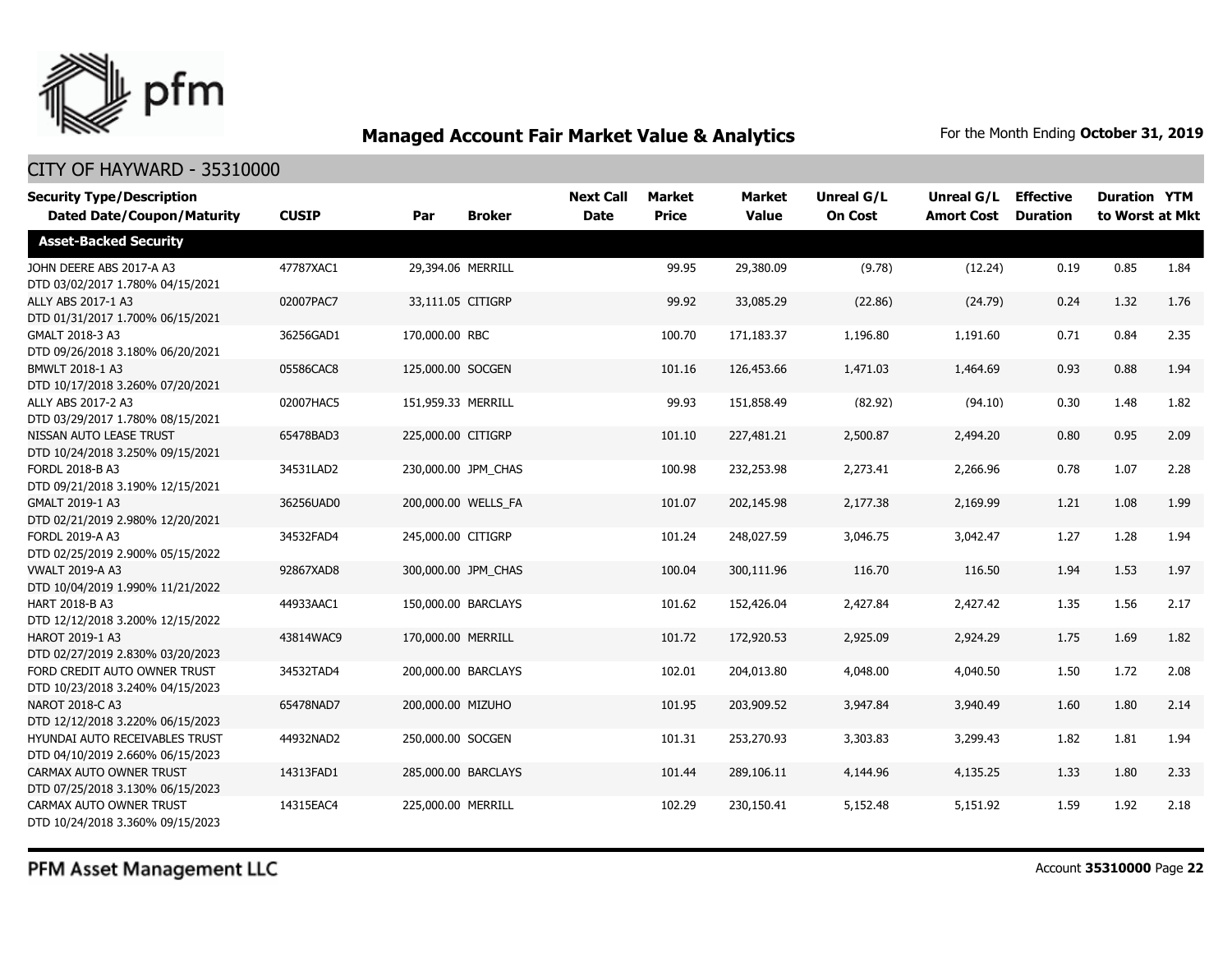

#### CITY OF HAYWARD - 35310000

| <b>Security Type/Description</b><br><b>Dated Date/Coupon/Maturity</b> | <b>CUSIP</b> | Par                 | <b>Broker</b>       | <b>Next Call</b><br>Date | Market<br><b>Price</b> | Market<br>Value  | Unreal G/L<br><b>On Cost</b> | Unreal G/L<br><b>Amort Cost</b> | <b>Effective</b><br><b>Duration</b> | <b>Duration YTM</b> | to Worst at Mkt |
|-----------------------------------------------------------------------|--------------|---------------------|---------------------|--------------------------|------------------------|------------------|------------------------------|---------------------------------|-------------------------------------|---------------------|-----------------|
| <b>Asset-Backed Security</b>                                          |              |                     |                     |                          |                        |                  |                              |                                 |                                     |                     |                 |
| COPAR 2019-1 A3<br>DTD 05/30/2019 2.510% 11/15/2023                   | 14042WAC4    |                     | 175,000.00 JPM_CHAS |                          | 101.21                 | 177,119.11       | 2,154.56                     | 2,151.54                        | 1.81                                | 2.01                | 1.91            |
| FIFTH THIRD AUTO TRUST<br>DTD 05/08/2019 2.640% 12/15/2023            | 31680YAD9    | 215,000.00 CSFB     |                     |                          | 101.47                 | 218,170.52       | 3,217.78                     | 3,212.77                        | 1.72                                | 2.05                | 1.92            |
| <b>HDMOT 2019-A A3</b><br>DTD 06/26/2019 2.340% 02/15/2024            | 41284WAC4    | 300,000.00 BARCLAYS |                     |                          | 100.56                 | 301,681.74       | 1,704.96                     | 1,703.29                        | 1.62                                | 2.13                | 2.08            |
| GMCAR 2019-2 A3<br>DTD 04/17/2019 2.650% 02/16/2024                   | 36257FAD2    | 345,000.00 BARCLAYS |                     |                          | 101.29                 | 349,462.13       | 4,490.21                     | 4,487.18                        | 1.50                                | 2.13                | 2.05            |
| COMET 2019-A2 A2<br>DTD 09/05/2019 1.720% 08/15/2024                  | 14041NFU0    | 600,000.00 RBC      |                     |                          | 99.76                  | 598,550.04       | (1,298.88)                   | (1,304.39)                      | 2.71                                | 2.37                | 1.82            |
| <b>Security Type Sub-Total</b>                                        |              | 4,824,464.44        |                     |                          |                        | 4,872,762.50     | 48,886.05                    | 48,784.97                       | 1.54                                | 1.70                | 2.03            |
| <b>Managed Account Sub-Total</b>                                      |              | 124,312,791.24      |                     |                          |                        | 125,601,108.59   | 1,644,657.58                 | 1,440,562.69                    | 1.83                                | 1.76                | 1.65            |
| <b>Securities Sub-Total</b>                                           |              | \$124,312,791.24    |                     |                          |                        | \$125,601,108.59 | \$1,644,657.58               | \$1,440,562.69                  | 1.83                                | 1.76                | 1.65%           |
| <b>Accrued Interest</b>                                               |              |                     |                     |                          |                        | \$640,887.32     |                              |                                 |                                     |                     |                 |
| <b>Total Investments</b>                                              |              |                     |                     |                          |                        | \$126,241,995.91 |                              |                                 |                                     |                     |                 |

Bolded items are forward settling trades.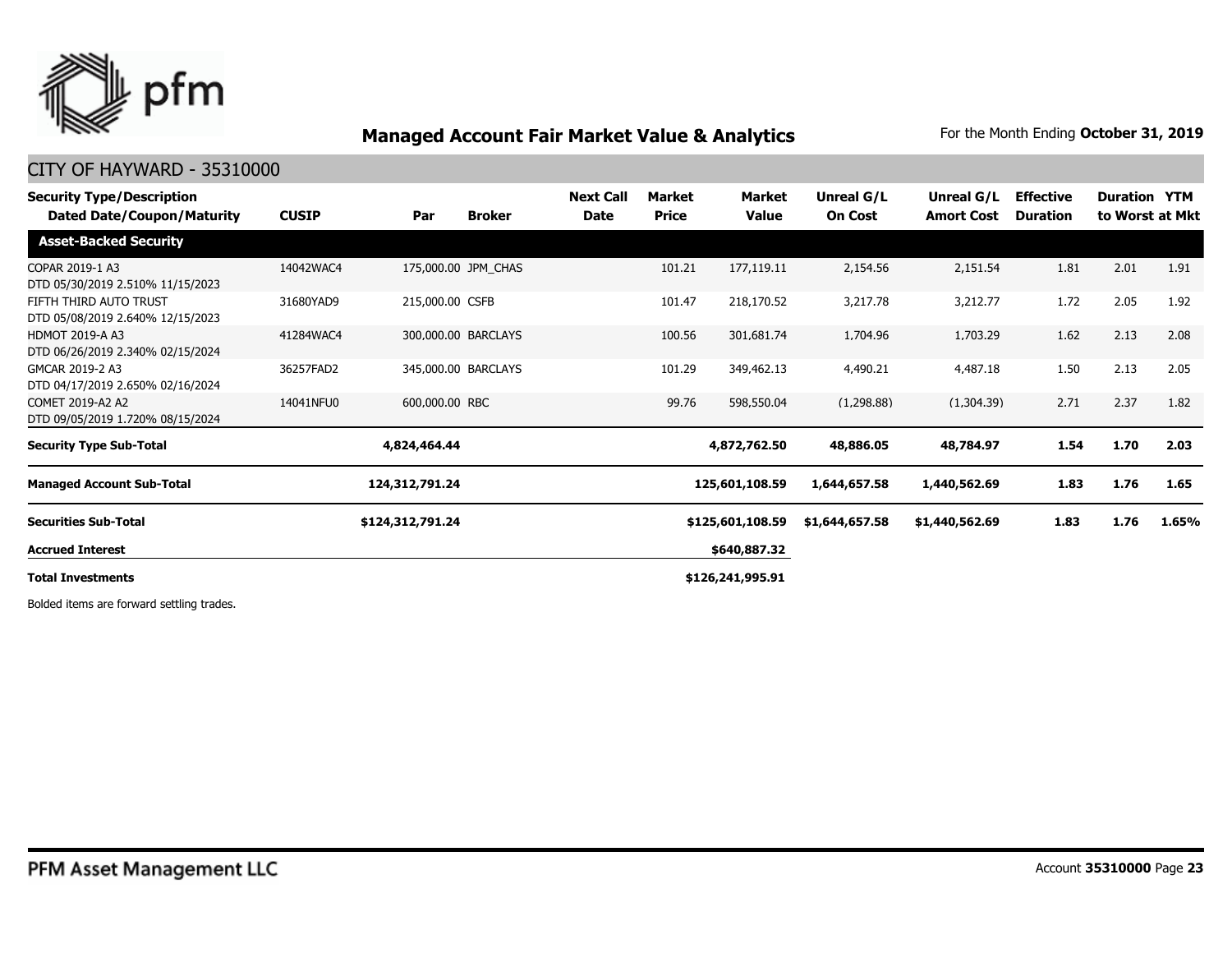

CITY OF HAYWARD - 35310000

| <b>Transaction Type</b> |                                   |                                                                            |              |               | <b>Principal</b> | <b>Accrued</b>  |                 | <b>Realized G/L</b> | <b>Realized G/L</b> | <b>Sale</b> |
|-------------------------|-----------------------------------|----------------------------------------------------------------------------|--------------|---------------|------------------|-----------------|-----------------|---------------------|---------------------|-------------|
| <b>Trade</b>            | <b>Settle</b>                     | <b>Security Description</b>                                                | <b>CUSIP</b> | Par           | <b>Proceeds</b>  | <b>Interest</b> | Total           | Cost                | <b>Amort Cost</b>   | Method      |
| <b>BUY</b>              |                                   |                                                                            |              |               |                  |                 |                 |                     |                     |             |
| 09/18/19                | 10/16/19                          | SAN DIEGO CCD, CA TXBL GO BONDS<br>DTD 10/16/2019 1.936% 08/01/2022        | 7972720M6    | 675,000.00    | (675,000.00)     | 0.00            | (675,000.00)    |                     |                     |             |
| 09/20/19                | 10/09/19                          | TAMALPAIS UHSD, CA TXBL GO BONDS<br>DTD 10/09/2019 1.925% 08/01/2022       | 874857KH7    | 995,000.00    | (995,000.00)     | 0.00            | (995,000.00)    |                     |                     |             |
| 10/01/19                | 10/04/19                          | <b>VWALT 2019-A A3</b><br>DTD 10/04/2019 1.990% 11/21/2022                 | 92867XAD8    | 300,000.00    | (299, 995.26)    | 0.00            | (299, 995.26)   |                     |                     |             |
| 10/03/19                | 10/04/19                          | <b>US TREASURY NOTES</b><br>DTD 08/15/2011 2.125% 08/15/2021               | 912828RC6    | 4,400,000.00  | (4,456,890.63)   | (12,703.80)     | (4,469,594.43)  |                     |                     |             |
| 10/09/19                | 10/23/19                          | LONG BEACH CCD, CA TXBL GO BONDS<br>DTD 10/23/2019 1.702% 08/01/2022       | 542411NG4    | 920,000.00    | (920,000.00)     | 0.00            | (920,000.00)    |                     |                     |             |
|                         |                                   | 10/31/19 11/04/19 US TREASURY NOTES<br>DTD 10/31/2016 1.250%<br>10/31/2021 | 912828T67    | 3,250,000.00  | (3,231,337.89)   | (446.43)        | (3,231,784.32)  |                     |                     |             |
|                         | <b>Transaction Type Sub-Total</b> |                                                                            |              | 10,540,000.00 | (10,578,223.78)  | (13, 150.23)    | (10,591,374.01) |                     |                     |             |
| <b>INTEREST</b>         |                                   |                                                                            |              |               |                  |                 |                 |                     |                     |             |
| 10/01/19                | 10/01/19                          | BANK OF AMERICA CORP (CALLABLE)<br>DTD 09/18/2017 2.328% 10/01/2021        | 06051GGS2    | 390,000.00    | 0.00             | 4,539.60        | 4,539.60        |                     |                     |             |
| 10/01/19                | 10/01/19                          | CA ST TXBL GO BONDS<br>DTD 04/27/2017 2.625% 04/01/2021                    | 13063DAC2    | 1,000,000.00  | 0.00             | 13,125.00       | 13,125.00       |                     |                     |             |
| 10/01/19                | 10/01/19                          | BANK OF AMERICA CORP (CALLABLE)<br>DTD 09/18/2017 2.328% 10/01/2021        | 06051GGS2    | 200,000.00    | 0.00             | 2,328.00        | 2,328.00        |                     |                     |             |
| 10/01/19                | 10/01/19                          | CA ST TXBL GO BONDS<br>DTD 04/25/2018 2.800% 04/01/2021                    | 13063DGA0    | 1,425,000.00  | 0.00             | 19,950.00       | 19,950.00       |                     |                     |             |
| 10/01/19                | 10/15/19                          | FREDDIE MAC SERIES 4459 NB<br>DTD 04/01/2015 4.500% 01/01/2020             | 3137BHU39    | 104.49        | 0.00             | 0.39            | 0.39            |                     |                     |             |
| 10/01/19                | 10/25/19                          | FHMS J22F A1<br>DTD 11/01/2018 3.454% 05/25/2023                           | 3137FJYA1    | 816,712.90    | 0.00             | 6,423.85        | 6,423.85        |                     |                     |             |
| 10/01/19                | 10/25/19                          | FHLMC MULTIFAMILY STRUCTURED P<br>DTD 12/01/2012 2.355% 07/25/2022         | 3137AVXN2    | 1,227,386.00  | 0.00             | 2,408.75        | 2,408.75        |                     |                     |             |
| 10/01/19                | 10/25/19                          | FHLMC SERIES K013 A1<br>DTD 05/01/2011 2.902% 08/25/2020                   | 3137AA4V2    | 267,458.15    | 0.00             | 646.80          | 646.80          |                     |                     |             |
| 10/01/19                | 10/25/19                          | FHMS KJ23 A1<br>DTD 12/01/2018 3.174% 03/01/2022                           | 3137FKK70    | 1,188,300.19  | 0.00             | 29,611.14       | 29,611.14       |                     |                     |             |

PFM Asset Management LLC

Account **35310000** Page **24**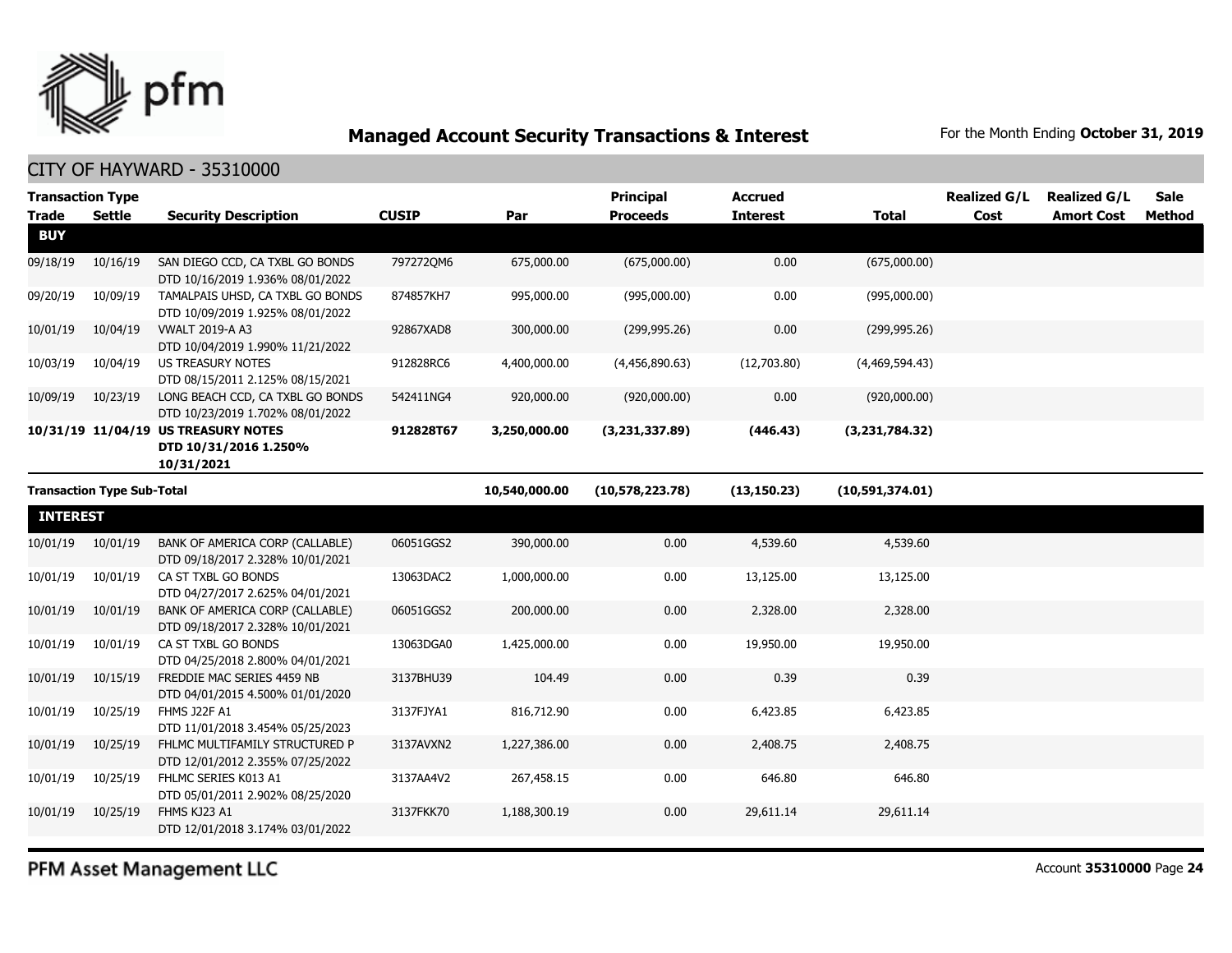

| <b>Trade</b>    | <b>Transaction Type</b><br>Settle | <b>Security Description</b>                                        | <b>CUSIP</b> | Par          | Principal<br><b>Proceeds</b> | <b>Accrued</b><br><b>Interest</b> | <b>Total</b> | <b>Realized G/L</b><br>Cost | <b>Realized G/L</b><br><b>Amort Cost</b> | <b>Sale</b><br>Method |
|-----------------|-----------------------------------|--------------------------------------------------------------------|--------------|--------------|------------------------------|-----------------------------------|--------------|-----------------------------|------------------------------------------|-----------------------|
| <b>INTEREST</b> |                                   |                                                                    |              |              |                              |                                   |              |                             |                                          |                       |
| 10/01/19        | 10/25/19                          | FNA 2018-M5 A2<br>DTD 04/01/2018 3.560% 09/25/2021                 | 3136B1XP4    | 599,872.81   | 0.00                         | 1,818.36                          | 1,818.36     |                             |                                          |                       |
| 10/01/19        | 10/25/19                          | FHMS K023 A1<br>DTD 12/01/2012 1.583% 04/25/2022                   | 3137AWOG3    | 348,306.54   | 0.00                         | 459.47                            | 459.47       |                             |                                          |                       |
| 10/01/19        | 10/25/19                          | FHMS K714 A2<br>DTD 01/01/2014 3.034% 10/25/2020                   | 3137B6ZM6    | 859,906.89   | 0.00                         | 2,174.13                          | 2,174.13     |                             |                                          |                       |
| 10/01/19        | 10/25/19                          | FNA 2013-M7 A2<br>DTD 05/01/2013 2.280% 12/25/2022                 | 3136AEGQ4    | 420,729.22   | 0.00                         | 993.34                            | 993.34       |                             |                                          |                       |
| 10/01/19        | 10/25/19                          | FHLMC MULTIFAMILY STRUCTURED P<br>DTD 11/01/2015 2.716% 06/25/2022 | 3137BLUR7    | 600,000.00   | 0.00                         | 1,358.00                          | 1,358.00     |                             |                                          |                       |
| 10/01/19        | 10/25/19                          | FHLMC MULTIFAMILY STRUCTURED P<br>DTD 12/01/2012 2.355% 07/25/2022 | 3137AVXN2    | 570,000.00   | 0.00                         | 1,118.63                          | 1,118.63     |                             |                                          |                       |
| 10/01/19        | 10/25/19                          | FNA 2013-M7 A2<br>DTD 05/01/2013 2.280% 12/25/2022                 | 3136AEGO4    | 557,376.33   | 0.00                         | 1,315.96                          | 1,315.96     |                             |                                          |                       |
| 10/01/19        | 10/25/19                          | FHLMC MULTIFAMILY STRUCTURED P<br>DTD 05/01/2013 2.510% 11/25/2022 | 3137B1BS0    | 1,065,000.00 | 0.00                         | 2,227.63                          | 2,227.63     |                             |                                          |                       |
| 10/01/19        | 10/25/19                          | FHMS KP05 A<br>DTD 12/01/2018 3.203% 07/01/2023                    | 3137FKK39    | 500,227.43   | 0.00                         | 1,335.19                          | 1,335.19     |                             |                                          |                       |
| 10/01/19        | 10/25/19                          | <b>FANNIEMAE-ACES</b><br>DTD 02/01/2013 2.509% 11/25/2022          | 3136ACGJ4    | 1,250,000.00 | 0.00                         | 2,613.05                          | 2,613.05     |                             |                                          |                       |
| 10/01/19        | 10/25/19                          | FHLMC MULTIFAMILY STRUCTURED P<br>DTD 05/01/2015 2.791% 01/25/2022 | 3137BHXY8    | 1,250,000.00 | 0.00                         | 2,907.29                          | 2,907.29     |                             |                                          |                       |
| 10/01/19        | 10/25/19                          | FHMS K006 A2<br>DTD 04/01/2010 4.251% 01/25/2020                   | 31398VJ98    | 897,046.72   | 0.00                         | 3,177.79                          | 3,177.79     |                             |                                          |                       |
| 10/01/19        | 10/25/19                          | FHMS K023 A1<br>DTD 12/01/2012 1.583% 04/25/2022                   | 3137AWQG3    | 715,963.45   | 0.00                         | 944.48                            | 944.48       |                             |                                          |                       |
| 10/01/19        | 10/25/19                          | <b>FHMS K720 A1</b><br>DTD 11/01/2015 2.316% 11/25/2021            | 3137BLUQ9    | 269,245.43   | 0.00                         | 519.64                            | 519.64       |                             |                                          |                       |
| 10/01/19        | 10/25/19                          | FHMS K019 A2<br>DTD 08/01/2012 2.272% 03/25/2022                   | 3137ASNJ9    | 600,000.00   | 0.00                         | 1,136.00                          | 1,136.00     |                             |                                          |                       |
| 10/01/19        | 10/25/19                          | FHLMC MULTIFAMILY STRUCTURED P<br>DTD 12/01/2012 2.307% 08/25/2022 | 3137AWQH1    | 1,250,000.00 | 0.00                         | 2,403.13                          | 2,403.13     |                             |                                          |                       |
| 10/01/19        | 10/25/19                          | FHMS K023 A1<br>DTD 12/01/2012 1.583% 04/25/2022                   | 3137AWQG3    | 79,336.49    | 0.00                         | 104.66                            | 104.66       |                             |                                          |                       |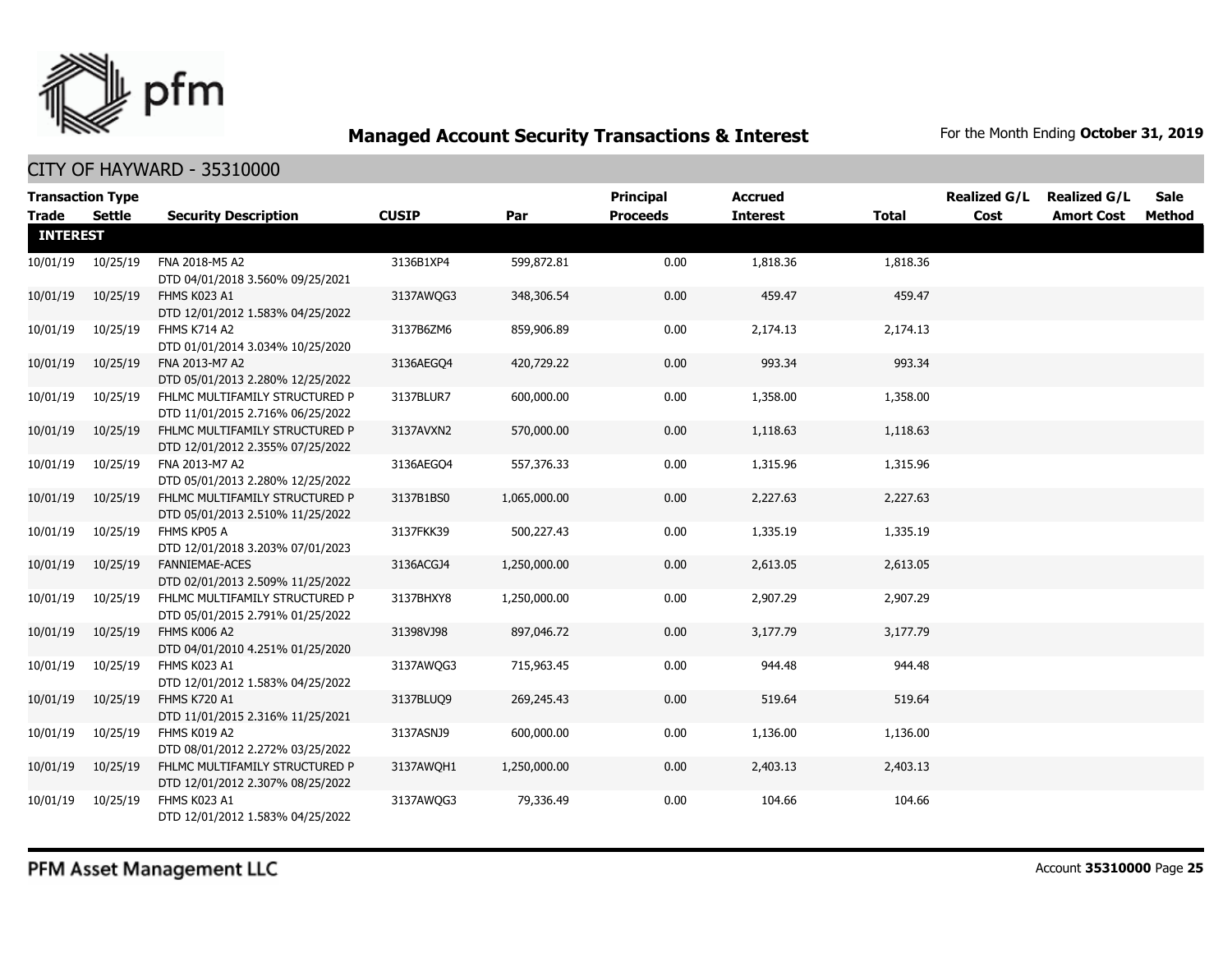

|                 | <b>Transaction Type</b> |                                                                                      |              |              | <b>Principal</b> | <b>Accrued</b>  |           | <b>Realized G/L</b> | <b>Realized G/L</b> | Sale          |
|-----------------|-------------------------|--------------------------------------------------------------------------------------|--------------|--------------|------------------|-----------------|-----------|---------------------|---------------------|---------------|
| Trade Settle    |                         | <b>Security Description</b>                                                          | <b>CUSIP</b> | Par          | <b>Proceeds</b>  | <b>Interest</b> | Total     | Cost                | <b>Amort Cost</b>   | <b>Method</b> |
| <b>INTEREST</b> |                         |                                                                                      |              |              |                  |                 |           |                     |                     |               |
| 10/10/19        | 10/10/19                | CANADIAN IMP BK COMM NY FLT CERT<br><b>DEPOS</b><br>DTD 04/10/2018 2.410% 04/10/2020 | 13606BVF0    | 600,000.00   | 0.00             | 4,197.88        | 4,197.88  |                     |                     |               |
| 10/12/19        | 10/12/19                | FEDERAL HOME LOAN BANKS NOTES<br>DTD 10/12/2018 3.000% 10/12/2021                    | 3130AF5B9    | 2,425,000.00 | 0.00             | 36,375.00       | 36,375.00 |                     |                     |               |
| 10/13/19        | 10/13/19                | TOYOTA MOTOR CREDIT CORP NOTES<br>DTD 04/13/2018 2.950% 04/13/2021                   | 89236TEU5    | 365,000.00   | 0.00             | 5,383.75        | 5,383.75  |                     |                     |               |
| 10/15/19        | 10/15/19                | ALLY ABS 2017-1 A3<br>DTD 01/31/2017 1.700% 06/15/2021                               | 02007PAC7    | 39,217.31    | 0.00             | 55.56           | 55.56     |                     |                     |               |
| 10/15/19        | 10/15/19                | FIFTH THIRD AUTO TRUST<br>DTD 05/08/2019 2.640% 12/15/2023                           | 31680YAD9    | 215,000.00   | 0.00             | 473.00          | 473.00    |                     |                     |               |
| 10/15/19        | 10/15/19                | FORDL 2019-A A3<br>DTD 02/25/2019 2.900% 05/15/2022                                  | 34532FAD4    | 245,000.00   | 0.00             | 592.08          | 592.08    |                     |                     |               |
| 10/15/19        | 10/15/19                | HART 2018-B A3<br>DTD 12/12/2018 3.200% 12/15/2022                                   | 44933AAC1    | 150,000.00   | 0.00             | 400.00          | 400.00    |                     |                     |               |
| 10/15/19        | 10/15/19                | COMET 2019-A2 A2<br>DTD 09/05/2019 1.720% 08/15/2024                                 | 14041NFU0    | 600,000.00   | 0.00             | 1,146.67        | 1,146.67  |                     |                     |               |
| 10/15/19        | 10/15/19                | CARMAX AUTO OWNER TRUST<br>DTD 07/25/2018 3.130% 06/15/2023                          | 14313FAD1    | 285,000.00   | 0.00             | 743.38          | 743.38    |                     |                     |               |
| 10/15/19        | 10/15/19                | CARMAX AUTO OWNER TRUST<br>DTD 10/24/2018 3.360% 09/15/2023                          | 14315EAC4    | 225,000.00   | 0.00             | 630.00          | 630.00    |                     |                     |               |
| 10/15/19        | 10/15/19                | JOHN DEERE ABS 2017-A A3<br>DTD 03/02/2017 1.780% 04/15/2021                         | 47787XAC1    | 37,097.17    | 0.00             | 55.03           | 55.03     |                     |                     |               |
| 10/15/19        | 10/15/19                | NAROT 2018-C A3<br>DTD 12/12/2018 3.220% 06/15/2023                                  | 65478NAD7    | 200,000.00   | 0.00             | 536.67          | 536.67    |                     |                     |               |
| 10/15/19        | 10/15/19                | <b>HDMOT 2019-A A3</b><br>DTD 06/26/2019 2.340% 02/15/2024                           | 41284WAC4    | 300,000.00   | 0.00             | 585.00          | 585.00    |                     |                     |               |
| 10/15/19        | 10/15/19                | FORD CREDIT AUTO OWNER TRUST<br>DTD 10/23/2018 3.240% 04/15/2023                     | 34532TAD4    | 200,000.00   | 0.00             | 540.00          | 540.00    |                     |                     |               |
| 10/15/19        | 10/15/19                | COPAR 2019-1 A3<br>DTD 05/30/2019 2.510% 11/15/2023                                  | 14042WAC4    | 175,000.00   | 0.00             | 366.04          | 366.04    |                     |                     |               |
| 10/15/19        | 10/15/19                | ALLY ABS 2017-2 A3<br>DTD 03/29/2017 1.780% 08/15/2021                               | 02007HAC5    | 174,272.49   | 0.00             | 258.50          | 258.50    |                     |                     |               |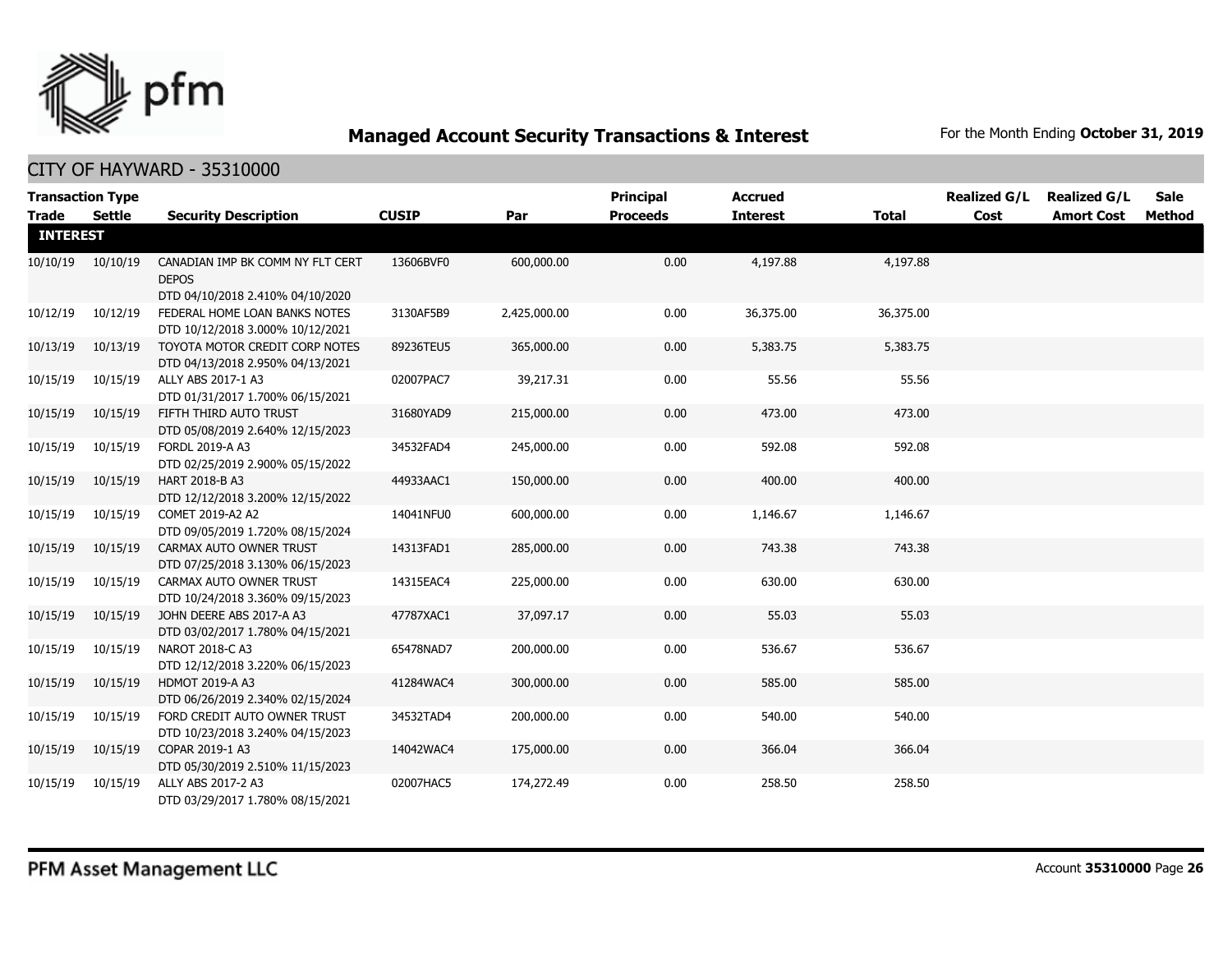

| <b>Transaction Type</b><br><b>Trade</b> | <b>Settle</b>                     | <b>Security Description</b>                                                        | <b>CUSIP</b> | Par           | <b>Principal</b><br><b>Proceeds</b> | <b>Accrued</b><br><b>Interest</b> | <b>Total</b> | <b>Realized G/L</b><br>Cost | <b>Realized G/L</b><br><b>Amort Cost</b> | Sale<br>Method |
|-----------------------------------------|-----------------------------------|------------------------------------------------------------------------------------|--------------|---------------|-------------------------------------|-----------------------------------|--------------|-----------------------------|------------------------------------------|----------------|
| <b>INTEREST</b>                         |                                   |                                                                                    |              |               |                                     |                                   |              |                             |                                          |                |
| 10/15/19                                | 10/15/19                          | FORDL 2018-B A3<br>DTD 09/21/2018 3.190% 12/15/2021                                | 34531LAD2    | 230,000.00    | 0.00                                | 611.42                            | 611.42       |                             |                                          |                |
| 10/15/19                                | 10/15/19                          | NISSAN AUTO LEASE TRUST<br>DTD 10/24/2018 3.250% 09/15/2021                        | 65478BAD3    | 225,000.00    | 0.00                                | 609.38                            | 609.38       |                             |                                          |                |
| 10/15/19                                | 10/15/19                          | HYUNDAI AUTO RECEIVABLES TRUST<br>DTD 04/10/2019 2.660% 06/15/2023                 | 44932NAD2    | 250,000.00    | 0.00                                | 554.17                            | 554.17       |                             |                                          |                |
| 10/16/19                                | 10/16/19                          | GMCAR 2019-2 A3<br>DTD 04/17/2019 2.650% 02/16/2024                                | 36257FAD2    | 345,000.00    | 0.00                                | 761.88                            | 761.88       |                             |                                          |                |
| 10/16/19                                | 10/16/19                          | SUMITOMO MITSUI BANK NY CERT<br><b>DEPOS</b>                                       | 86565BPC9    | 600,000.00    | 0.00                                | 10,339.50                         | 10,339.50    |                             |                                          |                |
| 10/18/19                                | 10/18/19                          | DTD 10/18/2018 3.390% 10/16/2020<br>HAROT 2019-1 A3                                | 43814WAC9    | 170,000.00    | 0.00                                | 400.92                            | 400.92       |                             |                                          |                |
|                                         |                                   | DTD 02/27/2019 2.830% 03/20/2023                                                   |              |               |                                     |                                   |              |                             |                                          |                |
| 10/19/19                                | 10/19/19                          | INTER-AMERICAN DEVELOPMENT BANK<br><b>NOTE</b><br>DTD 04/19/2018 2.625% 04/19/2021 | 4581X0DB1    | 1,400,000.00  | 0.00                                | 18,375.00                         | 18,375.00    |                             |                                          |                |
| 10/20/19                                | 10/20/19                          | GMALT 2019-1 A3<br>DTD 02/21/2019 2.980% 12/20/2021                                | 36256UAD0    | 200,000.00    | 0.00                                | 496.67                            | 496.67       |                             |                                          |                |
| 10/20/19                                | 10/20/19                          | GMALT 2018-3 A3<br>DTD 09/26/2018 3.180% 06/20/2021                                | 36256GAD1    | 170,000.00    | 0.00                                | 450.50                            | 450.50       |                             |                                          |                |
| 10/20/19                                | 10/20/19                          | BMWLT 2018-1 A3<br>DTD 10/17/2018 3.260% 07/20/2021                                | 05586CAC8    | 125,000.00    | 0.00                                | 339.58                            | 339.58       |                             |                                          |                |
| 10/21/19                                | 10/21/19                          | MORGAN STANLEY CORP NOTES<br>DTD 04/21/2016 2.500% 04/21/2021                      | 61746BEA0    | 300,000.00    | 0.00                                | 3,750.00                          | 3,750.00     |                             |                                          |                |
| 10/26/19                                | 10/26/19                          | GOLDMAN SACHS GROUP INC<br>(CALLABLE) NOTE<br>DTD 01/26/2017 3.000% 04/26/2022     | 38141GWC4    | 600,000.00    | 0.00                                | 9,000.00                          | 9,000.00     |                             |                                          |                |
| 10/29/19                                | 10/29/19                          | FHLB NOTES (CALLED OMD<br>04/29/2022)<br>DTD 04/29/2019 2.700% 10/29/2019          | 3130AGD36    | 1,825,000.00  | 0.00                                | 24,637.50                         | 24,637.50    |                             |                                          |                |
|                                         | <b>Transaction Type Sub-Total</b> |                                                                                    |              | 31,023,560.01 | 0.00                                | 228,305.36                        | 228,305.36   |                             |                                          |                |
| <b>MATURITY</b>                         |                                   |                                                                                    |              |               |                                     |                                   |              |                             |                                          |                |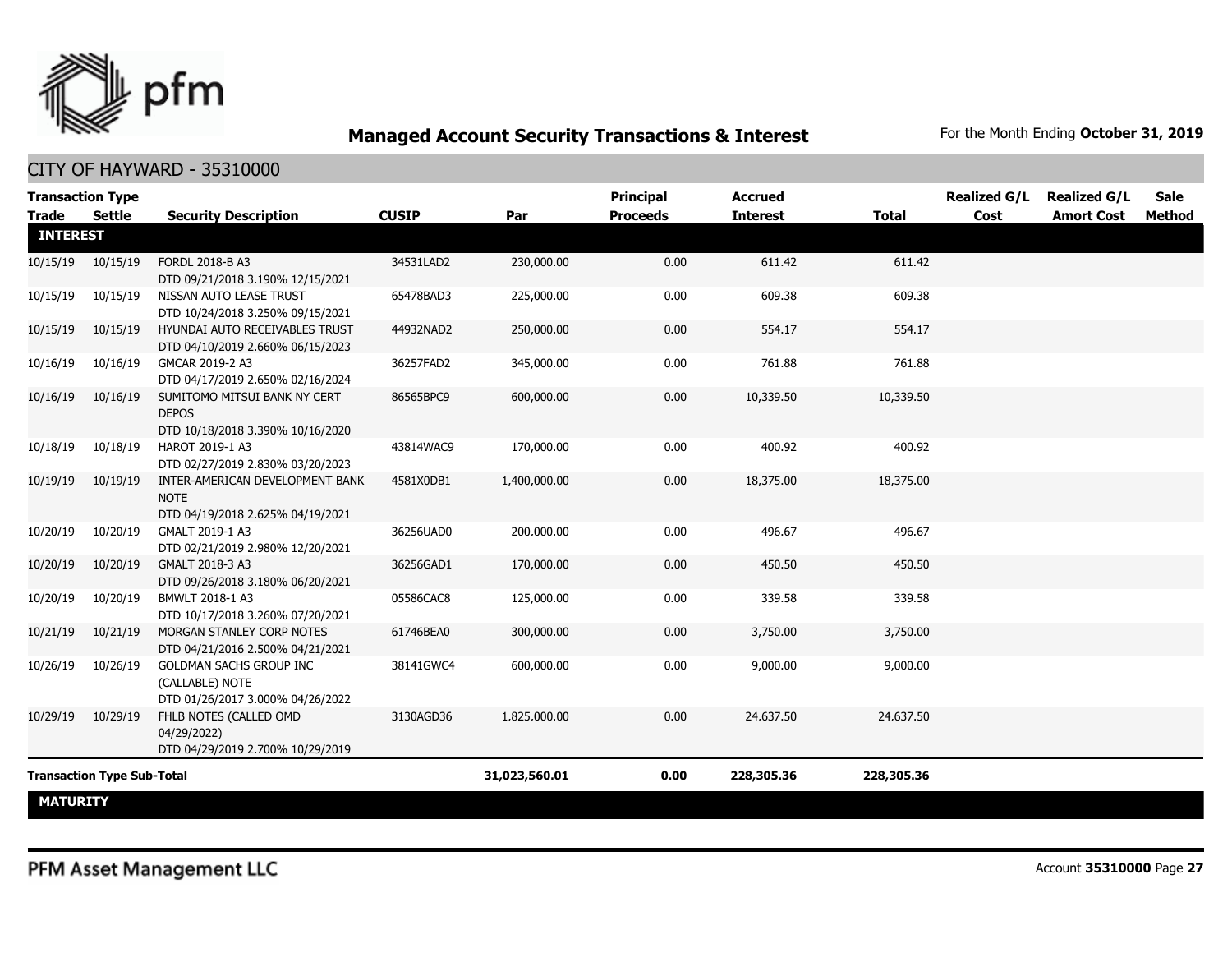

CITY OF HAYWARD - 35310000

| <b>Trade</b>    | <b>Transaction Type</b><br>Settle | <b>Security Description</b>                                               | <b>CUSIP</b> | Par          | Principal<br><b>Proceeds</b> | <b>Accrued</b><br><b>Interest</b> | <b>Total</b> | <b>Realized G/L</b><br>Cost | <b>Realized G/L</b><br><b>Amort Cost</b> | <b>Sale</b><br><b>Method</b> |
|-----------------|-----------------------------------|---------------------------------------------------------------------------|--------------|--------------|------------------------------|-----------------------------------|--------------|-----------------------------|------------------------------------------|------------------------------|
| <b>MATURITY</b> |                                   |                                                                           |              |              |                              |                                   |              |                             |                                          |                              |
| 10/29/19        | 10/29/19                          | FHLB NOTES (CALLED OMD<br>04/29/2022)<br>DTD 04/29/2019 2.700% 10/29/2019 | 3130AGD36    | 1,825,000.00 | 1,825,000.00                 | 0.00                              | 1,825,000.00 | 0.00                        | 0.00                                     |                              |
|                 | <b>Transaction Type Sub-Total</b> |                                                                           |              | 1,825,000.00 | 1,825,000.00                 | 0.00                              | 1,825,000.00 | 0.00                        | 0.00                                     |                              |
| <b>PAYDOWNS</b> |                                   |                                                                           |              |              |                              |                                   |              |                             |                                          |                              |
| 10/01/19        | 10/15/19                          | FREDDIE MAC SERIES 4459 NB<br>DTD 04/01/2015 4.500% 01/01/2020            | 3137BHU39    | 30.23        | 30.23                        | 0.00                              | 30.23        | (1.46)                      | 0.00                                     |                              |
| 10/01/19        | 10/25/19                          | FHMS KJ23 A1<br>DTD 12/01/2018 3.174% 03/01/2022                          | 3137FKK70    | 768,444.40   | 768,444.40                   | 0.00                              | 768,444.40   | 6.16                        | 0.00                                     |                              |
| 10/01/19        | 10/25/19                          | FHMS J22F A1<br>DTD 11/01/2018 3.454% 05/25/2023                          | 3137FJYA1    | 96,390.31    | 96,390.31                    | 0.00                              | 96,390.31    | 2.60                        | 0.00                                     |                              |
| 10/01/19        | 10/25/19                          | FHMS KP05 A<br>DTD 12/01/2018 3.203% 07/01/2023                           | 3137FKK39    | 115,453.35   | 115,453.35                   | 0.00                              | 115,453.35   | 0.35                        | 0.00                                     |                              |
| 10/01/19        | 10/25/19                          | FHLMC SERIES K013 A1<br>DTD 05/01/2011 2.902% 08/25/2020                  | 3137AA4V2    | 24,732.91    | 24,732.91                    | 0.00                              | 24,732.91    | (470.50)                    | 0.00                                     |                              |
| 10/01/19        | 10/25/19                          | FNA 2013-M7 A2<br>DTD 05/01/2013 2.280% 12/25/2022                        | 3136AEGO4    | 34,673.38    | 34,673.38                    | 0.00                              | 34,673.38    | (454.26)                    | 0.00                                     |                              |
| 10/01/19        | 10/25/19                          | FHMS K023 A1<br>DTD 12/01/2012 1.583% 04/25/2022                          | 3137AWOG3    | 2,493.24     | 2,493.24                     | 0.00                              | 2,493.24     | 54.15                       | 0.00                                     |                              |
| 10/01/19        | 10/25/19                          | FHMS K720 A1<br>DTD 11/01/2015 2.316% 11/25/2021                          | 3137BLUQ9    | 9,263.82     | 9,263.82                     | 0.00                              | 9,263.82     | (25.33)                     | 0.00                                     |                              |
| 10/01/19        | 10/25/19                          | FHMS K023 A1<br>DTD 12/01/2012 1.583% 04/25/2022                          | 3137AWQG3    | 22,500.01    | 22,500.01                    | 0.00                              | 22,500.01    | 492.19                      | 0.00                                     |                              |
| 10/01/19        | 10/25/19                          | FHMS K006 A2<br>DTD 04/01/2010 4.251% 01/25/2020                          | 31398VJ98    | 316,641.07   | 316,641.07                   | 0.00                              | 316,641.07   | (6,431.77)                  | 0.00                                     |                              |
| 10/01/19        | 10/25/19                          | <b>FHMS K714 A2</b><br>DTD 01/01/2014 3.034% 10/25/2020                   | 3137B6ZM6    | 1,664.84     | 1,664.84                     | 0.00                              | 1,664.84     | (46.24)                     | 0.00                                     |                              |
| 10/01/19        | 10/25/19                          | FNA 2018-M5 A2<br>DTD 04/01/2018 3.560% 09/25/2021                        | 3136B1XP4    | 20,239.93    | 20,239.93                    | 0.00                              | 20,239.93    | (402.59)                    | 0.00                                     |                              |
| 10/01/19        | 10/25/19                          | FHMS K023 A1<br>DTD 12/01/2012 1.583% 04/25/2022                          | 3137AWQG3    | 10,945.95    | 10,945.95                    | 0.00                              | 10,945.95    | 276.64                      | 0.00                                     |                              |
| 10/01/19        | 10/25/19                          | FNA 2013-M7 A2<br>DTD 05/01/2013 2.280% 12/25/2022                        | 3136AEGQ4    | 26,172.81    | 26,172.81                    | 0.00                              | 26,172.81    | (163.08)                    | 0.00                                     |                              |

PFM Asset Management LLC

Account **35310000** Page **28**